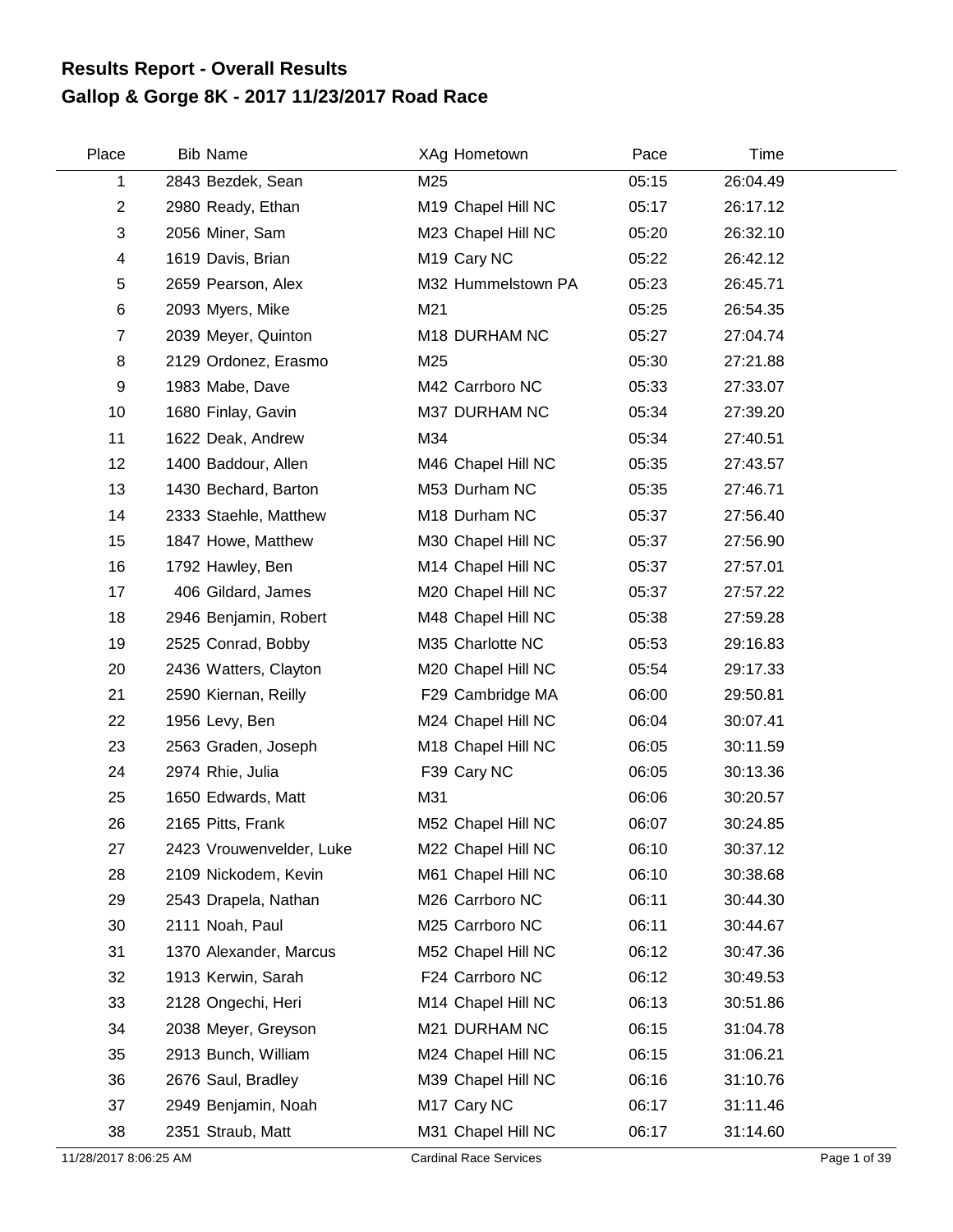| Place | <b>Bib Name</b>         | XAg Hometown        | Pace  | Time     |  |
|-------|-------------------------|---------------------|-------|----------|--|
| 39    | 414 Merklein, Sam       | M18 Chapel Hill NC  | 06:17 | 31:16.12 |  |
| 40    | 2168 Platts-Mills, Tim  | M43 Chapel Hill NC  | 06:18 | 31:19.99 |  |
| 41    | 419 Cannon, Paul        | m21                 | 06:18 | 31:20.91 |  |
| 42    | 1397 Ayers, Brandon     | M33 Carrboro NC     | 06:19 | 31:23.32 |  |
| 43    | 2585 Ideus, Aaron       | M29 Hillsborough NC | 06:20 | 31:28.57 |  |
| 44    | 1751 Graham, Dalton     | M14 Chapel Hill NC  | 06:21 | 31:33.94 |  |
| 45    | 2568 Hannapel, Henry    | M20 Durham NC       | 06:22 | 31:39.87 |  |
| 46    | 2420 Vick, Beth         | F26 Chapel Hill NC  | 06:22 | 31:39.92 |  |
| 47    | 2861 Hendricks, Lewis   | M44 Chapel Hill NC  | 06:22 | 31:40.21 |  |
| 48    | 1974 Lowry, Joshua      | M40 Morrisville NC  | 06:23 | 31:41.70 |  |
| 49    | 1372 Alexander, William | M13 Chapel Hill NC  | 06:24 | 31:46.14 |  |
| 50    | 1828 Hoerger, Jacob     | M25 Chapel Hill NC  | 06:24 | 31:46.79 |  |
| 51    | 2619 Martinson, Alan    | M36 Baltimore MD    | 06:24 | 31:47.42 |  |
| 52    | 1497 Bulleri, Michael   | M40 Chapel Hill NC  | 06:24 | 31:50.78 |  |
| 53    | 2494 anderson, john     | m56 Pfafftown NC    | 06:25 | 31:54.67 |  |
| 54    | 2710 Thorn, Russell     | M33 Chapel Hill NC  | 06:26 | 31:58.21 |  |
| 55    | 2692 Soth, Thomas       | M44 Chapel Hill NC  | 06:28 | 32:08.75 |  |
| 56    | 1939 Krishna, Aditi     | F32                 | 06:29 | 32:14.41 |  |
| 57    | 2015 McCravy, Libby     | F28 Durham NC       | 06:30 | 32:16.93 |  |
| 58    | 1697 Foster, Riley      | f21 Chapel Hill NC  | 06:31 | 32:21.79 |  |
| 59    | 1576 Coclanis, Angelo   | M31 Chapel Hill NC  | 06:32 | 32:27.20 |  |
| 60    | 1984 Mabe, Joan         | F55 Carrboro NC     | 06:32 | 32:27.90 |  |
| 61    | 2771 O'Donnell, Kevin   | M17 Chapel Hill NC  | 06:33 | 32:35.13 |  |
| 62    | 423 Abrams, Josh        | m17 Chapel Hill NC  | 06:34 | 32:37.95 |  |
| 63    | 1943 Lam, Yik           | M37 Carrboro NC     | 06:34 | 32:39.56 |  |
| 64    | 1797 Hayon, Benjamin    | M28                 | 06:35 | 32:43.72 |  |
| 65    | 1825 Higgins, Josh      | M40 Chapel Hill NC  | 06:35 | 32:44.43 |  |
| 66    | 2724 vorhaus, david     | M33 Chapel Hill NC  | 06:36 | 32:45.64 |  |
| 67    | 2975 Oldham, Phil       | M49                 | 06:37 | 32:52.57 |  |
| 68    | 1935 Kososki, Travis    | M33 Chapel Hill NC  | 06:37 | 32:53.05 |  |
| 69    | 1894 Kelley, Drew       | M37 Chapel Hill NC  | 06:37 | 32:53.39 |  |
| 70    | 1563 chu, jennifer      | f33 Chapel Hill NC  | 06:38 | 32:58.80 |  |
| 71    | 1859 Iverson, William   | M49 Iowa City IA    | 06:39 | 33:00.73 |  |
| 72    | 2179 Prabucki, Bernard  | M56 Carrboro NC     | 06:39 | 33:01.72 |  |
| 73    | 1855 Hussey, Jon        | M55 Chapel Hill NC  | 06:39 | 33:03.77 |  |
| 74    | 1806 Hecker, Brad       | M46 Mebane NC       | 06:40 | 33:09.14 |  |
| 75    | 1987 MacKay, Douglas    | M38 Carrboro NC     | 06:42 | 33:16.94 |  |
| 76    | 2593 Koenig, Robert     | M33 Cambridge MA    | 06:42 | 33:18.09 |  |
| 77    | 2948 Benjamin, Wyatt    | M12 Chapel Hill NC  | 06:43 | 33:20.94 |  |
| 78    | 2443 Weed, Ronnie       | M42 DURHAM NC       | 06:43 | 33:24.00 |  |
| 79    | 2825 Henry, Branson     | M24 Chapel Hill NC  | 06:45 | 33:30.60 |  |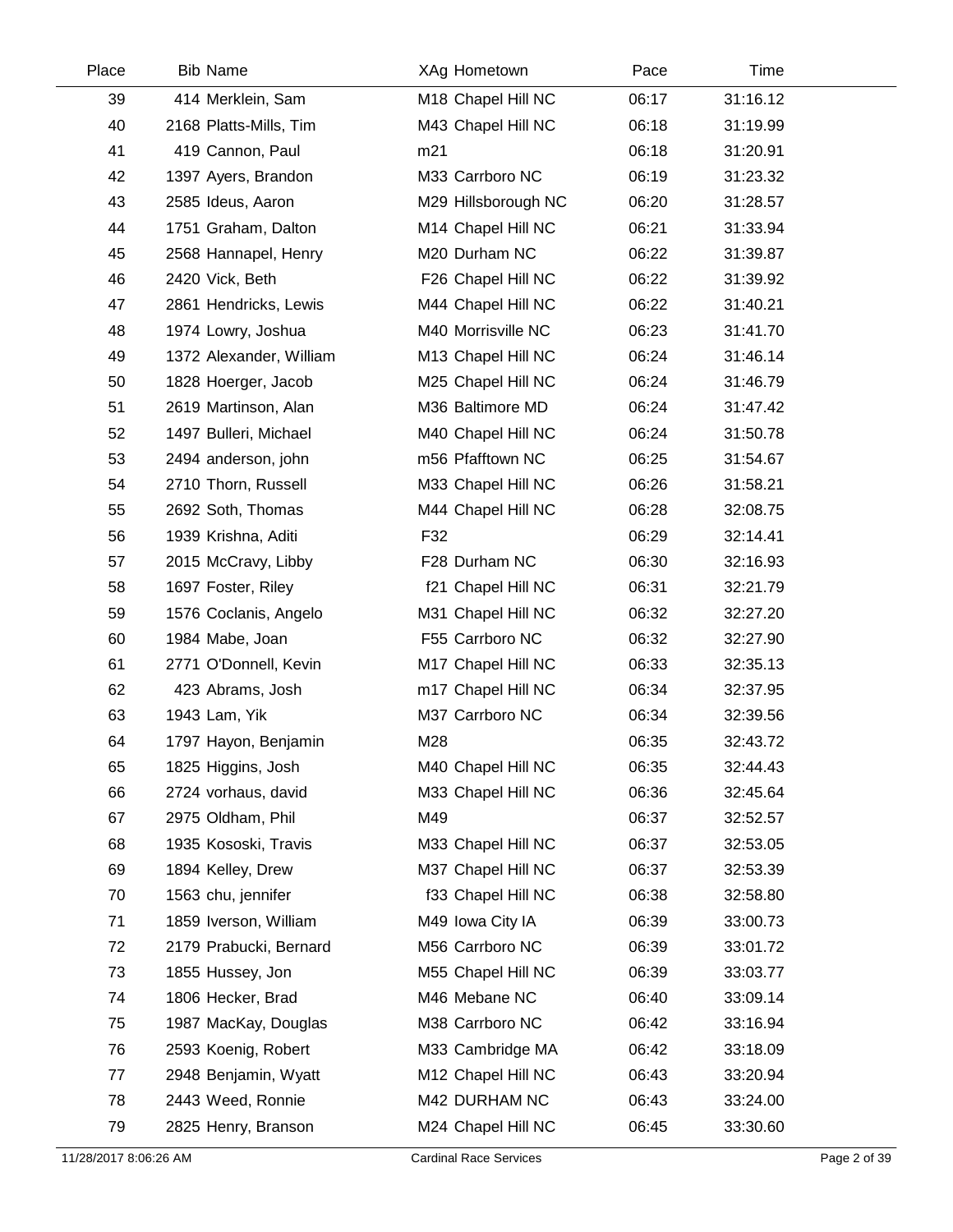| Place | <b>Bib Name</b>           |     | XAg Hometown        | Pace  | Time     |  |
|-------|---------------------------|-----|---------------------|-------|----------|--|
| 80    | 417 Reid, eric            |     | m45 Chapel Hill NC  | 06:45 | 33:34.07 |  |
| 81    | 2319 Sneddon, Tam         |     | M42 Carrboro NC     | 06:46 | 33:38.68 |  |
| 82    | 1744 Gorman, Sean         |     | M32 Pittsboro NC    | 06:47 | 33:43.18 |  |
| 83    | 1794 Hawley, Matthew      |     | M11 Chapel Hill NC  | 06:47 | 33:43.75 |  |
| 84    | 2170 Pointer, Joey        |     | M39 Carrboro NC     | 06:47 | 33:45.27 |  |
| 85    | 1461 Bolon, Todd          |     | M51 Chapel Hill NC  | 06:48 | 33:46.26 |  |
| 86    | 415 Merklein, ethan       |     | m15 Chapel Hill NC  | 06:48 | 33:46.95 |  |
| 87    | 1360 Adams, Jackson       |     | M13 Pittsboro NC    | 06:49 | 33:50.52 |  |
| 88    | 1460 Bolon, Nate          |     | M20 Chapel Hill NC  | 06:49 | 33:51.01 |  |
| 89    | 1446 Berreth, Jack        |     | M12 Carrboro NC     | 06:49 | 33:52.10 |  |
| 90    | 2635 Morgan, Leslie       |     | F52 Chapel Hill NC  | 06:49 | 33:54.00 |  |
| 91    | 1550 Cavender, Matt       |     | M36 Chapel Hill NC  | 06:49 | 33:54.58 |  |
| 92    | 2483 Younts, Kenneth      |     | M51 Chapel Hill NC  | 06:50 | 33:56.51 |  |
| 93    | 2985 Thibault, Jaala      |     | F38 Boulder CO      | 06:51 | 34:00.44 |  |
| 94    | 1926 Knepper, Wesley      |     | M34 Carrboro NC     | 06:51 | 34:01.91 |  |
| 95    | 1571 Clewley, Gavin       |     | M7 Hillsborough NC  | 06:52 | 34:05.22 |  |
| 96    | 2037 Meyer, David         |     | M54 DURHAM NC       | 06:52 | 34:05.66 |  |
| 97    | 1570 Clewley, Derek       |     | M44 Hillsborough NC | 06:52 | 34:06.24 |  |
| 98    | 2355 strong, john         |     | m50 Chapel Hill NC  | 06:52 | 34:07.85 |  |
| 99    | 1566 Clark, John          |     | M38 Chapel Hill NC  | 06:52 | 34:07.94 |  |
| 100   | 2034 Merron, Jeff         |     | M56 Chapel Hill NC  | 06:52 | 34:08.04 |  |
| 101   | 2887 Pointer, Ivy         |     | F39 Chapel Hill NC  | 06:52 | 34:09.79 |  |
| 102   | 2427 walker, craig        |     | m44 Durham NC       | 06:53 | 34:10.28 |  |
| 103   | 1528 carlinnia, brian     |     | M47 Fletcher NC     | 06:53 | 34:13.00 |  |
| 104   | 1584 Cook, Brian          |     | M47 Atlanta GA      | 06:53 | 34:14.03 |  |
| 105   | 2613 Mandeville, Courtney |     | M29 Carrboro NC     | 06:54 | 34:16.22 |  |
| 106   | 1790 Havice, Elizabeth    |     | F40 Carrboro NC     | 06:54 | 34:16.69 |  |
| 107   | 2912 Hirschman, Dan       |     | M44 Chapel Hill NC  | 06:54 | 34:17.64 |  |
| 108   | 2592 Knight, Rodney       |     | M56 Chapel Hill NC  | 06:54 | 34:19.69 |  |
| 109   | 2401 travars, phil        |     | M32 Pittsboro NC    | 06:54 | 34:20.03 |  |
| 110   | 2410 Tyson, Ben           |     | M29 Washington DC   | 06:56 | 34:25.98 |  |
| 111   | 1788 Hassin, Bryan        |     | M38 Chapel Hill NC  | 06:56 | 34:26.38 |  |
| 112   | 1807 Hecker, Lisa         |     | F42 Mebane NC       | 06:56 | 34:28.81 |  |
| 113   | 2461 Will, Roch           |     | M61 Mebane NC       | 06:56 | 34:29.69 |  |
| 114   | 1871 jones, anna          |     | f28 Carrboro NC     | 06:56 | 34:29.75 |  |
| 115   | 2689 Smith, David         |     | M52 Chapel Hill NC  | 06:57 | 34:30.88 |  |
| 116   | 2777 Pearson, Michael     |     | M38 Chapel Hill NC  | 06:57 | 34:32.31 |  |
| 117   | 2918 Yaekel, Erik         | M45 |                     | 06:57 | 34:32.61 |  |
| 118   | 1709 Furzer, Oliver       |     | M28 Carrboro NC     | 06:58 | 34:36.02 |  |
| 119   | 1652 Ehlers, Ben          |     | m47 ATHENS GA       | 06:59 | 34:40.22 |  |
| 120   | 2222 Roberts, Sarah       |     | F36 Chapel Hill NC  | 07:01 | 34:51.51 |  |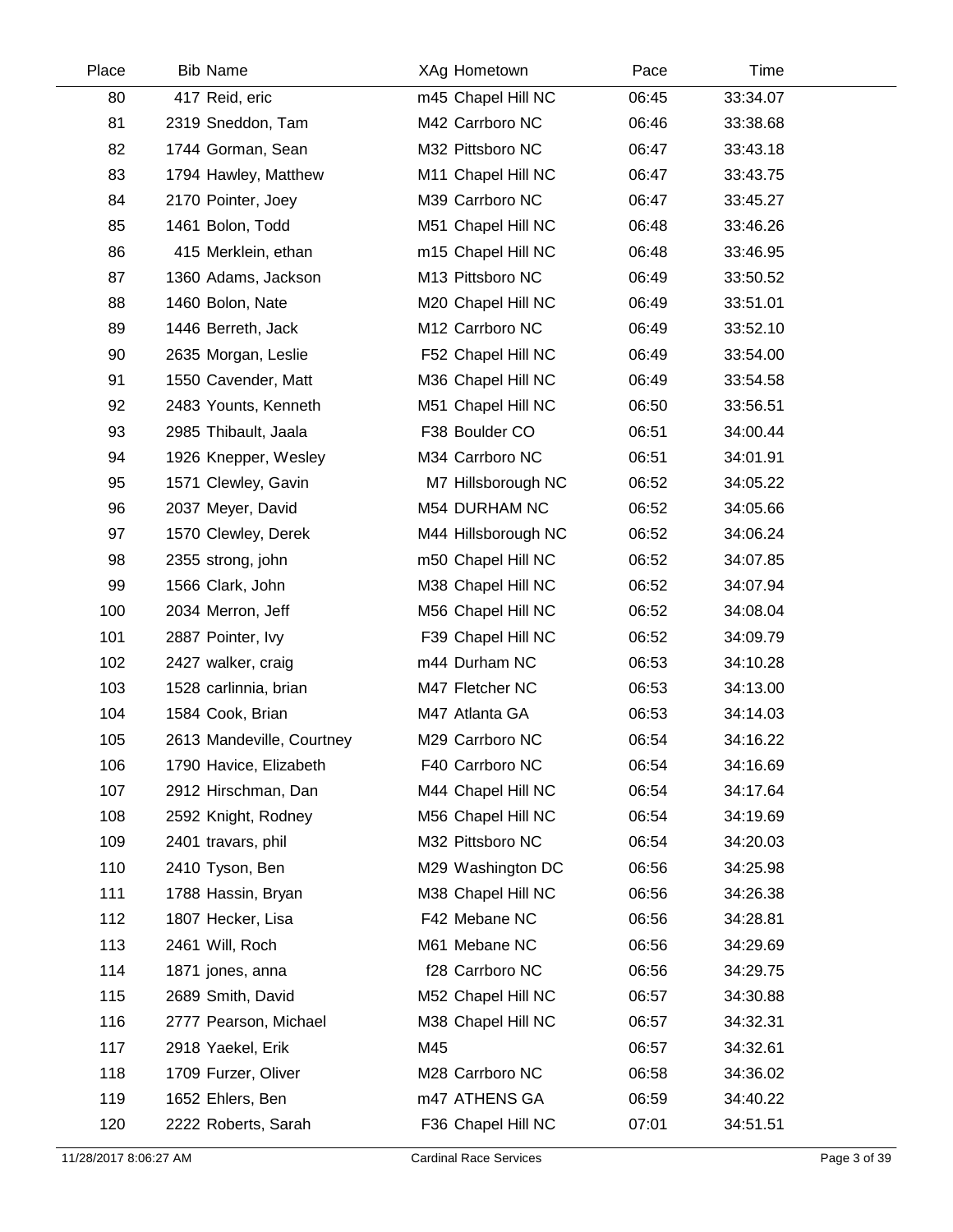| Place | <b>Bib Name</b>          | XAg Hometown        | Pace  | Time     |  |
|-------|--------------------------|---------------------|-------|----------|--|
| 121   | 2806 Odgers, Jon         | M43 Durham NC       | 07:01 | 34:51.59 |  |
| 122   | 1852 Hunter, Kym         | F35 Chapel Hill NC  | 07:02 | 34:55.93 |  |
| 123   | 2421 Villemain, Kyle     | M25 Chapel Hill NC  | 07:02 | 34:57.86 |  |
| 124   | 1882 Karpinos, Justin    | M36 Nashville TN    | 07:02 | 34:59.65 |  |
| 125   | 2422 Villemain, Matt     | M29 Chapel Hill NC  | 07:03 | 35:03.18 |  |
| 126   | 2933 Joiner, Erica       | F40 Carrboro NC     | 07:04 | 35:09.64 |  |
| 127   | 2862 Clossick, Keegan    | M14 Chapel Hill NC  | 07:04 | 35:09.69 |  |
| 128   | 1820 Hensel, Douglas     | M44 Durham NC       | 07:06 | 35:15.61 |  |
| 129   | 1599 Coward, Will        | M43 DURHAM NC       | 07:06 | 35:15.76 |  |
| 130   | 1760 Grindheim, Jana     | F32 Carrboro NC     | 07:06 | 35:18.66 |  |
| 131   | 1635 Denniston, Alex     | M31 Falmouth ME     | 07:06 | 35:19.62 |  |
| 132   | 2963 Goldstein, Jennifer | F46 Carrboro NC     | 07:08 | 35:25.17 |  |
| 133   | 1425 bazemore, meredith  | f42 Chapel Hill NC  | 07:08 | 35:25.37 |  |
| 134   | 2914 Parker, Ellen       | F46 Chapel Hill NC  | 07:08 | 35:27.46 |  |
| 135   | 2979 Zaretsky, Daniel    | M15 Chapel Hill NC  | 07:09 | 35:30.92 |  |
| 136   | 1702 FRIED, Sam          | M15 Greenville SC   | 07:09 | 35:32.39 |  |
| 137   | 1598 Couper, David       | M63 Chapel Hill NC  | 07:10 | 35:35.30 |  |
| 138   | 2517 Brown, Nicole       | F38 Chapel Hill NC  | 07:10 | 35:35.65 |  |
| 139   | 1398 Baas, Brian         | M43 Carrboro NC     | 07:10 | 35:36.21 |  |
| 140   | 1819 Henry, Thomas       | M41 Carrboro NC     | 07:11 | 35:40.44 |  |
| 141   | 2017 McDonnell, Rebecca  | F <sub>28</sub>     | 07:11 | 35:40.67 |  |
| 142   | 2232 Roer, Phoebe        | F26 Carrboro NC     | 07:11 | 35:42.63 |  |
| 143   | 2311 Singer, Amy         | F40 Hillsborough NC | 07:11 | 35:44.46 |  |
| 144   | 2105 Nerkar, Santul      | M20 Chapel Hill NC  | 07:12 | 35:46.98 |  |
| 145   | 2502 Barbeito, Atilio    | M44 Chapel Hill NC  | 07:12 | 35:49.35 |  |
| 146   | 1396 Astrachan, Owen     | M61 Chapel Hill NC  | 07:13 | 35:51.28 |  |
| 147   | 2965 Nieman, Jeffrey     | M40 Chapel Hill NC  | 07:13 | 35:52.71 |  |
| 148   | 2668 revelle, thomas     | m31 Carrboro NC     | 07:13 | 35:53.11 |  |
| 149   | 2669 Rice, Gary          | M57 Mebane NC       | 07:13 | 35:54.08 |  |
| 150   | 2020 McGeary, Andrea     | F39 Durham NC       | 07:14 | 35:55.77 |  |
| 151   | 2968 Kallepalli, Satya   | M47 Carrboro NC     | 07:14 | 35:56.69 |  |
| 152   | 2315 Smith, Madeline     | F21 Chapel Hill NC  | 07:14 | 35:57.16 |  |
| 153   | 2555 Fugelso, Otis       | M40 Chapel Hill NC  | 07:14 | 35:57.27 |  |
| 154   | 2518 Bryson, Andrew      | M29 Pittsboro NC    | 07:15 | 35:59.50 |  |
| 155   | 2215 Riveros, Diego      | M41 Chapel Hill NC  | 07:15 | 36:00.05 |  |
| 156   | 2549 Erwin, Meredith     | F32 Chapel Hill NC  | 07:15 | 36:02.49 |  |
| 157   | 2832 Guo, Kevin          | M12 Chapel Hill NC  | 07:16 | 36:06.91 |  |
| 158   | 2110 Niemeyer, John      | M41 Chapel Hill NC  | 07:16 | 36:07.43 |  |
| 159   | 1450 Bevilacqua, Ariana  | F26 Durham NC       | 07:17 | 36:13.15 |  |
| 160   | 2061 montelli, john      | M58 Mebane NC       | 07:17 | 36:13.34 |  |
| 161   | 1870 Johnson, Leah       | F38 DURHAM NC       | 07:18 | 36:15.29 |  |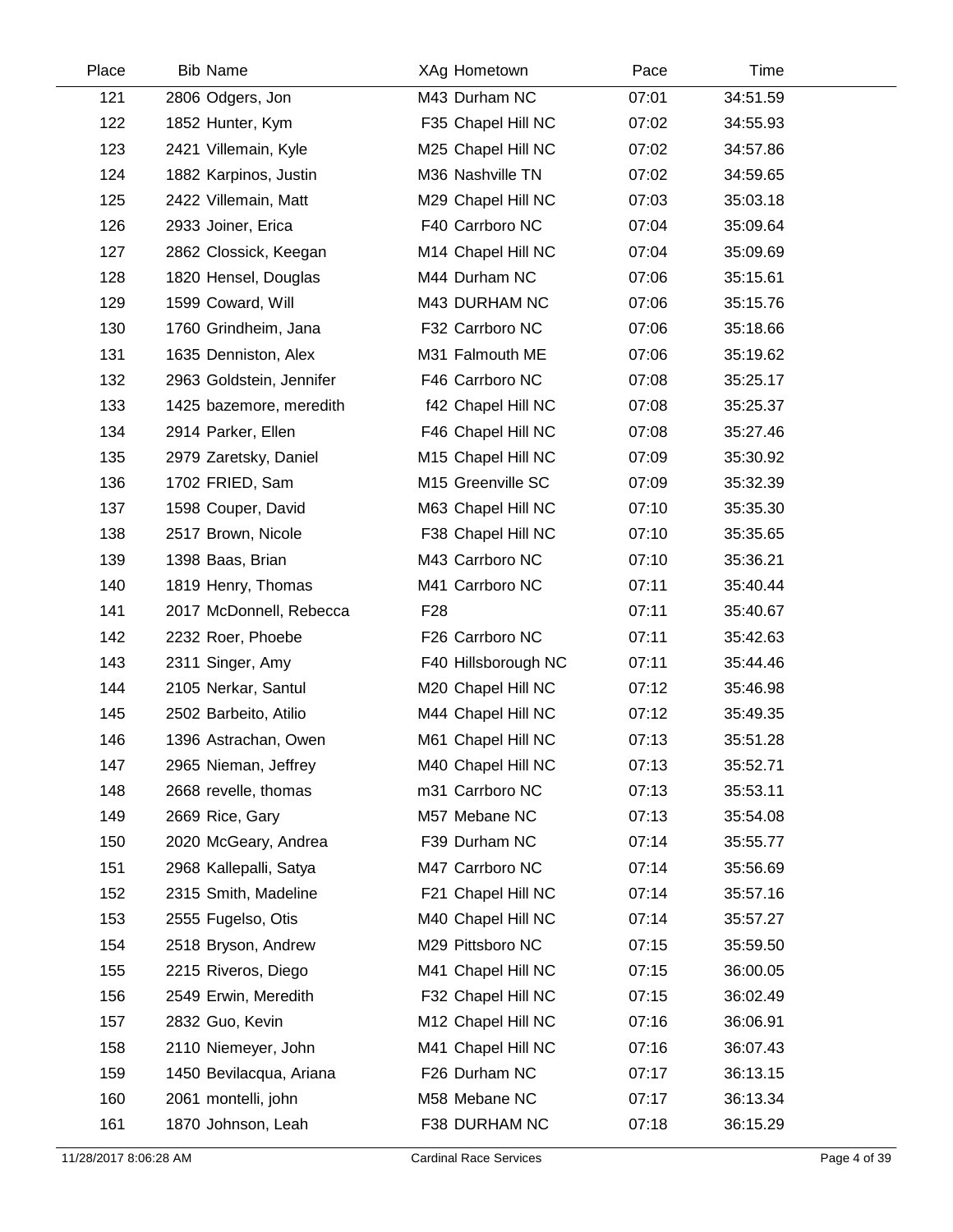| Place | <b>Bib Name</b>           | XAg Hometown         | Pace  | Time     |  |
|-------|---------------------------|----------------------|-------|----------|--|
| 162   | 2915 Parker, Jay          | M46 Chapel Hill NC   | 07:18 | 36:15.40 |  |
| 163   | 2836 Lenox, Adam          | M18 Chapel Hill NC   | 07:18 | 36:16.79 |  |
| 164   | 1785 harris, william      | m41 Pittsboro NC     | 07:19 | 36:19.53 |  |
| 165   | 2006 Matera, Kathy        | F54 Chapel Hill NC   | 07:19 | 36:19.80 |  |
| 166   | 2005 Matera, Elise        | F21 Chapel Hill NC   | 07:19 | 36:19.90 |  |
| 167   | 2187 Rahn, Blake          | M45 Chapel Hill NC   | 07:19 | 36:20.60 |  |
| 168   | 2583 Hoole, Brunson       | M51 Chapel Hill NC   | 07:19 | 36:21.46 |  |
| 169   | 2875 McDonnell, Donald    | M56 Chapel Hill NC   | 07:19 | 36:21.80 |  |
| 170   | 2816 Hoover, Chris        | M46 Chapel Hill NC   | 07:19 | 36:23.90 |  |
| 171   | 1522 Cantrell, McLaren    | M16 Chapel Hill NC   | 07:20 | 36:26.59 |  |
| 172   | 2691 SMOLENS, MAX         | M36 Carrboro NC      | 07:20 | 36:27.03 |  |
| 173   | 1669 Evans, Elizabeth     | F37 Chapel Hill NC   | 07:20 | 36:28.07 |  |
| 174   | 2808 Reid, Tom            | M27 Chapel Hill NC   | 07:20 | 36:28.15 |  |
| 175   | 1643 Duronio, Bob         | M53 Chapel Hill NC   | 07:20 | 36:28.19 |  |
| 176   | 2807 Briggs, Ben          | M29 Chapel Hill NC   | 07:20 | 36:28.61 |  |
| 177   | 2385 Thomas, Jody         | M46 Chapel Hill NC   | 07:20 | 36:28.75 |  |
| 178   | 2712 Torell, Josh         | M31 Carrboro NC      | 07:21 | 36:29.62 |  |
| 179   | 2284 Schmidt, Blaine      | m50 Chapel Hill NC   | 07:21 | 36:31.93 |  |
| 180   | 2774 O'Donnell, Sean      | M14 Chapel Hill NC   | 07:21 | 36:33.03 |  |
| 181   | 2482 Younts, JoAnna       | F50 Chapel Hill NC   | 07:21 | 36:33.39 |  |
| 182   | 2087 Murray, Charles      | M27 Carrboro NC      | 07:22 | 36:34.60 |  |
| 183   | 2016 McDonnell, Kevin     | M25 Morrisville NC   | 07:22 | 36:35.67 |  |
| 184   | 2544 ducker, katherine    | f38 San Francisco CA | 07:22 | 36:37.39 |  |
| 185   | 2612 mabe, lizzie         | F16 Carrboro NC      | 07:23 | 36:39.63 |  |
| 186   | 2507 Baucom, Sam          | M13 Chapel Hill NC   | 07:23 | 36:41.21 |  |
| 187   | 2827 Godfrey, Jake        | M44 Chapel Hill NC   | 07:23 | 36:42.42 |  |
| 188   | 2755 Gallego Attis, Maria | F44 Chapel Hill NC   | 07:23 | 36:43.58 |  |
| 189   | 2997 Falk, Adam           | M52                  | 07:24 | 36:46.83 |  |
| 190   | 2028 McLane, Patrick      | M27 Raleigh NC       | 07:24 | 36:48.25 |  |
| 191   | 2869 Danner, Harrison     | M17 Chapel Hill NC   | 07:25 | 36:49.36 |  |
| 192   | 2340 Stifler, Lisa        | F39 DURHAM NC        | 07:25 | 36:52.41 |  |
| 193   | 2040 Meyer, Truman        | M16 DURHAM NC        | 07:26 | 36:54.86 |  |
| 194   | 1673 Faulkner, Hunter     | M35 Jax Beach FL     | 07:26 | 36:56.33 |  |
| 195   | 2288 Schueler, Mark       | M38 Durham NC        | 07:26 | 36:58.03 |  |
| 196   | 2432 walton, steven       | m23 DURHAM NC        | 07:26 | 36:58.51 |  |
| 197   | 1747 Goulet, Juliette     | F35                  | 07:27 | 37:02.57 |  |
| 198   | 2927 Mann, Nicholas       | M15 Chapel Hill NC   | 07:28 | 37:04.26 |  |
| 199   | 2497 Asaro, Jackson       | M17 Chapel Hill NC   | 07:28 | 37:05.19 |  |
| 200   | 2834 Mangalea, Mike       | M30                  | 07:28 | 37:07.02 |  |
| 201   | 2161 Phillips, Mason      | M31 Brooklyn NY      | 07:29 | 37:09.45 |  |
| 202   | 2085 Murphy, Ricky        | M36 Pittsboro NC     | 07:29 | 37:10.75 |  |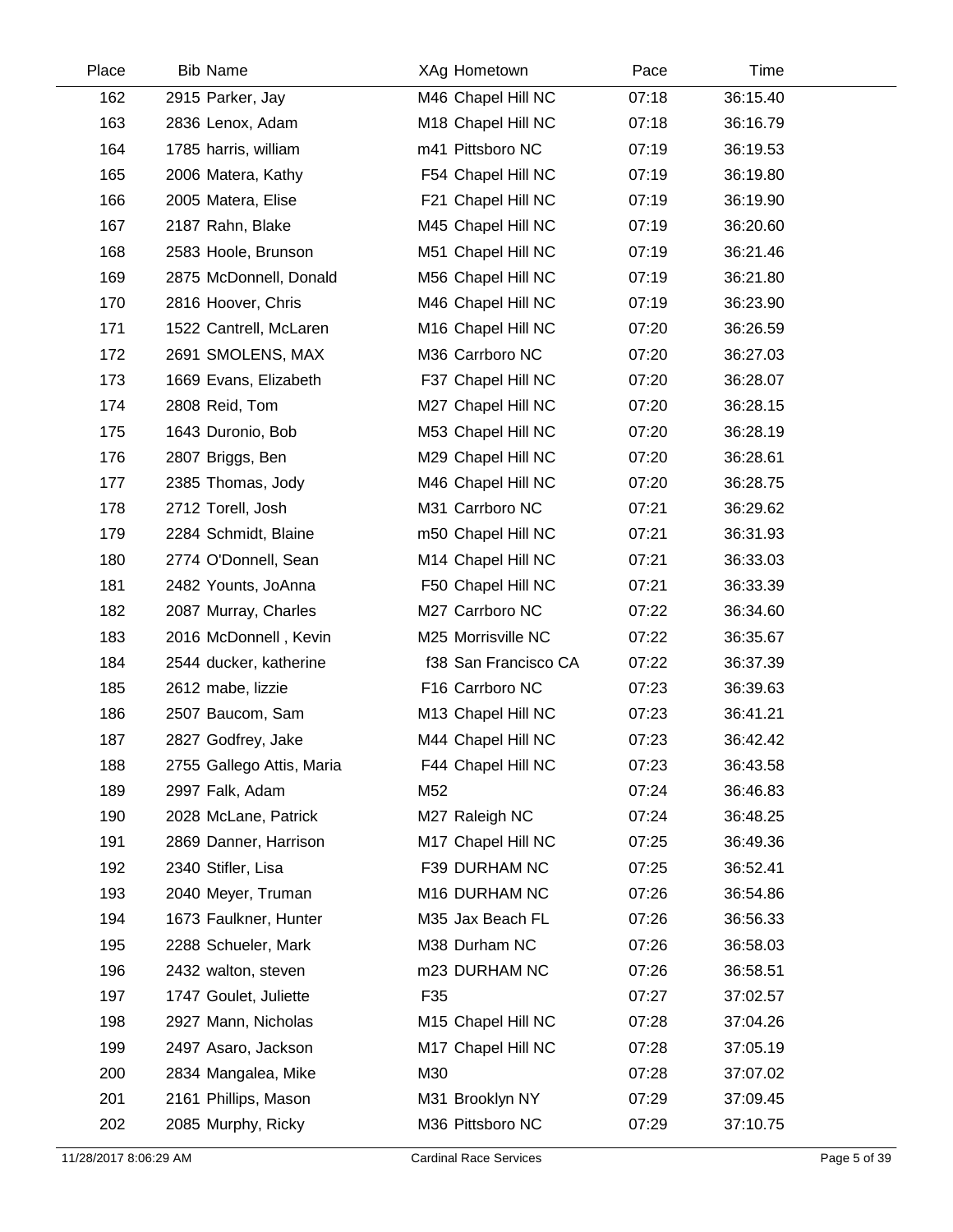| Place | <b>Bib Name</b>          | XAg Hometown        | Pace  | Time     |  |
|-------|--------------------------|---------------------|-------|----------|--|
| 203   | 1850 Huffman, Noah       | M36 Chapel Hill NC  | 07:29 | 37:13.41 |  |
| 204   | 1451 Biggers, Larissa    | F50 Chapel Hill NC  | 07:30 | 37:14.06 |  |
| 205   | 2557 gibson, jackie      | f53 Chapel Hill NC  | 07:30 | 37:14.92 |  |
| 206   | 1378 Amsbary, Jessica    | F39 Chapel Hill NC  | 07:30 | 37:17.22 |  |
| 207   | 1829 Hoerger, Tom        | M58 Chapel Hill NC  | 07:30 | 37:17.36 |  |
| 208   | 1912 Kerwin, Rosemary    | F20 Carrboro NC     | 07:30 | 37:18.22 |  |
| 209   | 1545 Castro-Wehr, Joy    | F <sub>20</sub>     | 07:30 | 37:18.36 |  |
| 210   | 2931 PIrone, Mara        | F13 Carrboro NC     | 07:30 | 37:18.41 |  |
| 211   | 2614 Mandeville, Henry   | M22 Chapel Hill NC  | 07:31 | 37:21.17 |  |
| 212   | 1900 kennedy, brian      | M40 Chapel Hill NC  | 07:31 | 37:21.31 |  |
| 213   | 2729 Weeks, Ahna         | F24 Carrboro NC     | 07:31 | 37:23.50 |  |
| 214   | 1867 jhaveri, ravi       | M47 DURHAM NC       | 07:32 | 37:24.72 |  |
| 215   | 2993 Cox, Emily          | F36 Durham NC       | 07:32 | 37:26.26 |  |
| 216   | 2509 Binkowski, Arthut   | M54 Falls Church VA | 07:32 | 37:26.77 |  |
| 217   | 2904 MacKinnon, Matthew  | M45 Chapel Hill NC  | 07:32 | 37:26.88 |  |
| 218   | 2889 Myers, Charlie      | M25 Asheville NC    | 07:32 | 37:27.42 |  |
| 219   | 2114 Northen, John       | M67 Chapel Hill NC  | 07:32 | 37:27.80 |  |
| 220   | 1916 Kim, Jungsang       | M48 Chapel Hill NC  | 07:33 | 37:33.41 |  |
| 221   | 1853 Huppert, David      | M39 Carrboro NC     | 07:34 | 37:34.71 |  |
| 222   | 1941 Kuritzky, Melanie   | F34 Chapel Hill NC  | 07:34 | 37:37.99 |  |
| 223   | 2057 Mitchell, Roger     | M67 Carrboro NC     | 07:34 | 37:38.09 |  |
| 224   | 2629 Mersereau, Adam     | M44 Chapel Hill NC  | 07:35 | 37:40.11 |  |
| 225   | 2268 Sanchez, Leonardo   | M24                 | 07:35 | 37:41.48 |  |
| 226   | 2054 Min, Nicholas       | M14 Chapel Hill NC  | 07:36 | 37:44.10 |  |
| 227   | 2878 Hill, Cameron       | M27 Denver CO       | 07:36 | 37:45.32 |  |
| 228   | 2479 Young, Jessica      | F28 Chapel Hill NC  | 07:36 | 37:45.44 |  |
| 229   | 2925 White, Avery        | M17 Chapel Hill NC  | 07:36 | 37:46.02 |  |
| 230   | 2250 Rothwell, George    | M58 Chapel Hill NC  | 07:36 | 37:46.05 |  |
| 231   | 1642 duncan, richard     | M52 Chapel Hill NC  | 07:36 | 37:46.25 |  |
| 232   | 1917 Kim, Veronica       | F19 Chapel Hill NC  | 07:36 | 37:46.52 |  |
| 233   | 2817 Vinas, Sarah        | F36 Chapel Hill NC  | 07:36 | 37:46.96 |  |
| 234   | 1784 Harris, Tracy       | F39 Chapel Hill NC  | 07:36 | 37:47.16 |  |
| 235   | 1978 Lutz, Alejandro     | M48 Durham NC       | 07:36 | 37:47.78 |  |
| 236   | 2989 Anderson, Paul      | M42 Chapel Hill NC  | 07:36 | 37:47.90 |  |
| 237   | 2731 Weeks, Kevin        | M54 Carrboro NC     | 07:36 | 37:48.22 |  |
| 238   | 1879 Kaplan, Seth        | M38 Chapel Hill NC  | 07:36 | 37:48.46 |  |
| 239   | 2275 Savage, Eric        | M47 Chapel Hill NC  | 07:37 | 37:49.04 |  |
| 240   | 2200 Rees, John          | M58 Chapel Hill NC  | 07:37 | 37:49.69 |  |
| 241   | 2921 Gualtieri-Reed, Liz | F49 Chapel Hill NC  | 07:37 | 37:49.97 |  |
| 242   | 1753 Granados, Nicholas  | M14 Carrboro NC     | 07:37 | 37:52.08 |  |
| 243   | 2192 Ramsden, Madeline   | F14 Chapel Hill NC  | 07:37 | 37:52.84 |  |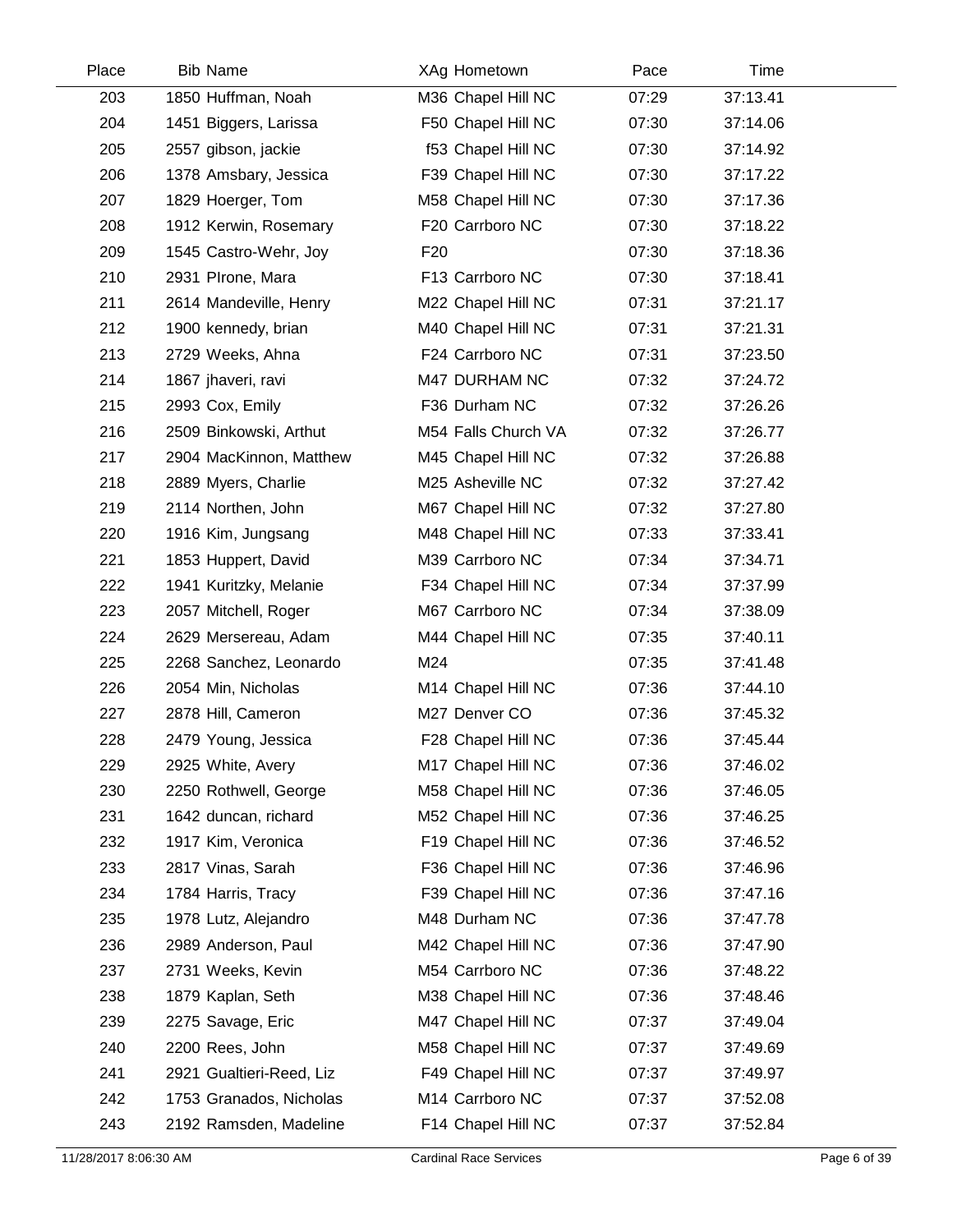| Place | <b>Bib Name</b>              | XAg Hometown        | Pace  | Time     |  |
|-------|------------------------------|---------------------|-------|----------|--|
| 244   | 2469 Witcher, Andrew         | M23 Chapel Hill NC  | 07:37 | 37:53.48 |  |
| 245   | 2761 McKay, Daniel           | M42 Chapel Hill NC  | 07:38 | 37:53.97 |  |
| 246   | 2677 Sayles, Ambrose         | M32 Alexandria VA   | 07:38 | 37:55.15 |  |
| 247   | 2664 reardon, robert         | M78 Chapel Hill NC  | 07:38 | 37:56.96 |  |
| 248   | 2886 Yoder, Jason            | M45 Carrboro NC     | 07:38 | 37:57.94 |  |
| 249   | 404 Carey, Erin              | F36 Chapel Hill NC  | 07:38 | 37:58.15 |  |
| 250   | 1789 Hausch, Lisa            | F30 Annandale VA    | 07:39 | 37:59.45 |  |
| 251   | 2762 Morgan, Max             | M19 Chapel Hill NC  | 07:39 | 38:01.48 |  |
| 252   | 1402 Baer, Katherine         | F48 Carrboro NC     | 07:39 | 38:02.65 |  |
| 253   | 1568 Clark, Kevin            | M43 Chapel Hill NC  | 07:40 | 38:04.09 |  |
| 254   | 2219 Roberts, Jason          | M41 Chapel Hill NC  | 07:40 | 38:05.89 |  |
| 255   | 2787 Raker, Paul             | M31 Alexandria VA   | 07:40 | 38:06.18 |  |
| 256   | 2928 Pirone, Jason           | M47 Carrboro NC     | 07:40 | 38:06.90 |  |
| 257   | 428 Cheng, Jeff              | m37                 | 07:41 | 38:09.30 |  |
| 258   | 2047 Miller, Dean            | M47 Hillsborough NC | 07:41 | 38:09.66 |  |
| 259   | 1580 Combs, Chris            | M50 Chapel Hill NC  | 07:41 | 38:12.38 |  |
| 260   | 2717 Trout, Susan            | F44 Chapel Hill NC  | 07:41 | 38:13.05 |  |
| 261   | 1427 Beals, Kendall          | F26 Knoxville TN    | 07:42 | 38:16.88 |  |
| 262   | 2283 Schmid, Emma            | F23 Wilmington NC   | 07:42 | 38:17.83 |  |
| 263   | 2291 Seils, Damon            | M44 Carrboro NC     | 07:43 | 38:19.99 |  |
| 264   | 2951 Thompson, Garner        | M15 Chapel Hill NC  | 07:43 | 38:20.16 |  |
| 265   | 1710 Gale, w. Patrick        | M43 Carrboro NC     | 07:43 | 38:21.33 |  |
| 266   | 2685 Scott, Alec             | M26 Carrboro NC     | 07:43 | 38:22.01 |  |
| 267   | 1707 Funk, John              | M47 GRAHAM NC       | 07:43 | 38:22.19 |  |
| 268   | 1930 Kopec, Doug             | M60 Carrboro NC     | 07:43 | 38:22.32 |  |
| 269   | 2307 Shur, Jim               | M57 Pittsboro NC    | 07:43 | 38:22.85 |  |
| 270   | 1713 Garcia, Jamie           | F25 DURHAM NC       | 07:43 | 38:23.17 |  |
| 271   | 1478 Bristol, Stephanie      | F25 Chapel Hill NC  | 07:44 | 38:25.44 |  |
| 272   | 2503 Barbeito, Jos - Mar -ia | M15 Chapel Hill NC  | 07:45 | 38:29.19 |  |
| 273   | 2884 Stewart, Josh           | M39 Chapel Hill NC  | 07:45 | 38:30.13 |  |
| 274   | 2386 Thomas, Meredith        | F21 Montpelier VA   | 07:45 | 38:31.01 |  |
| 275   | 1560 Chenet, Kate            | F13 Chapel Hill NC  | 07:45 | 38:31.19 |  |
| 276   | 1377 Amatuli, DJ             | M31 Chapel Hill NC  | 07:46 | 38:34.19 |  |
| 277   | 1572 Clossick, Tina          | F46 Chapel Hill NC  | 07:46 | 38:34.91 |  |
| 278   | 1814 Hemelt, Steve           | M35 Carrboro NC     | 07:46 | 38:36.11 |  |
| 279   | 1428 Beatty, Brian           | M54 Carrboro NC     | 07:46 | 38:36.59 |  |
| 280   | 1520 Cannon, Joshua          | M16 Chapel Hill NC  | 07:46 | 38:37.15 |  |
| 281   | 2201 Reisinger, Deb          | F48 Chapel Hill NC  | 07:46 | 38:37.57 |  |
| 282   | 1940 Kuritzky, Jack          | M34 Chapel Hill NC  | 07:46 | 38:38.06 |  |
| 283   | 1782 Hardy, David            | M57 Carrboro NC     | 07:47 | 38:39.53 |  |
| 284   | 405 McNamara, Katy           | F20 Chapel Hill NC  | 07:47 | 38:40.13 |  |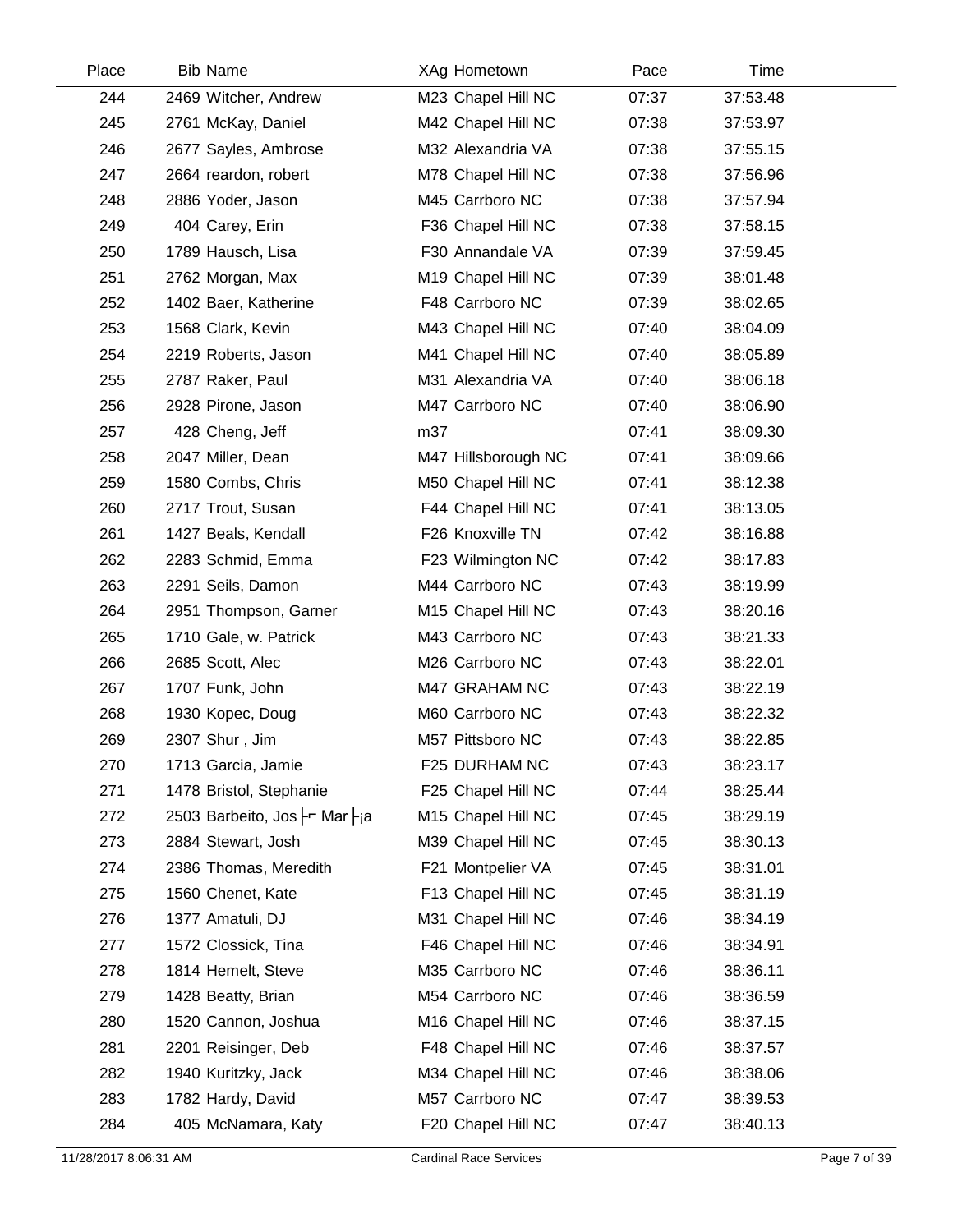| Place | <b>Bib Name</b>           | XAg Hometown        | Pace  | Time     |
|-------|---------------------------|---------------------|-------|----------|
| 285   | 2896 Archer, David        | M20 Carrboro NC     | 07:47 | 38:40.22 |
| 286   | 399 McNamara, Alison      | F51 Chapel Hill NC  | 07:47 | 38:40.40 |
| 287   | 1706 Funk, Isaac          | M16 GRAHAM NC       | 07:47 | 38:40.74 |
| 288   | 2362 Sullivan, Kathleen   | F44 Chapel Hill NC  | 07:48 | 38:44.12 |
| 289   | 2522 Cocowitch, Kyle      | M20 Chapel Hill NC  | 07:48 | 38:45.03 |
| 290   | 2424 Wade, Zoe            | F14 Hillsborough NC | 07:49 | 38:48.95 |
| 291   | 1511 Byerly, Rob          | M22 DURHAM NC       | 07:49 | 38:51.68 |
| 292   | 1920 Kittelson, Ben       | M28 Durham NC       | 07:49 | 38:52.42 |
| 293   | 2945 Bolon, Roxane        | F16 Chapel Hill NC  | 07:50 | 38:53.44 |
| 294   | 2905 MacKinnon, Katherine | F16 Chapel Hill NC  | 07:50 | 38:54.65 |
| 295   | 2700 Strauss, Niko        | M14 Chapel Hill NC  | 07:50 | 38:55.58 |
| 296   | 1716 Gardner, Joanne      | F63 Chapel Hill NC  | 07:51 | 38:58.65 |
| 297   | 1985 MacDonald, Anna      | F33 Durham NC       | 07:51 | 38:59.00 |
| 298   | 391 Howe, Cooper          | M24 RALEIGH NC      | 07:51 | 38:59.44 |
| 299   | 1494 Buck, Kelley         | F22 Chapel Hill NC  | 07:51 | 39:00.08 |
| 300   | 2926 Stephenson, Amelia   | F13 Carrboro NC     | 07:51 | 39:00.20 |
| 301   | 1668 Escobar, Juan        | M22                 | 07:51 | 39:00.50 |
| 302   | 2012 Matti, Michael       | M60 Durham NC       | 07:51 | 39:00.61 |
| 303   | 2532 Davis, Mackenzie     | F23 Chapel Hill NC  | 07:51 | 39:02.09 |
| 304   | 2343 Stinchcombe, Bradley | M16 Hillsborough NC | 07:51 | 39:03.03 |
| 305   | 2714 Torell, Matt         | M34 Carrboro NC     | 07:52 | 39:05.41 |
| 306   | 1371 Alexander, Sophia    | F15 Cambridge MA    | 07:52 | 39:06.13 |
| 307   | 2527 Cook, Raymond        | M46 Carrboro NC     | 07:52 | 39:06.66 |
| 308   | 2249 Rossi, Emma          | F41 Chapel Hill NC  | 07:52 | 39:07.71 |
| 309   | 2206 Rhoads, Donald       | M45 Durham NC       | 07:52 | 39:07.81 |
| 310   | 1458 Boggess, John        | M53 Chapel Hill NC  | 07:52 | 39:08.07 |
| 311   | 2730 Weeks, Cyndy         | F53 Carrboro NC     | 07:52 | 39:08.19 |
| 312   | 2702 Swartz, Troy         | M54 Chapel Hill NC  | 07:53 | 39:09.93 |
| 313   | 2599 Lauen, Tessa         | F14 Chapel Hill NC  | 07:53 | 39:12.77 |
| 314   | 1467 Branson, Sheri       | F59 Chapel Hill NC  | 07:54 | 39:14.12 |
| 315   | 2959 Crabill, Robert      | M51 Carrboro NC     | 07:54 | 39:14.49 |
| 316   | 1589 Cook, Leah           | F51 Cedar Grove NC  | 07:54 | 39:15.07 |
| 317   | 2196 Ratner, Rebeccah     | F30 Washington DC   | 07:54 | 39:16.56 |
| 318   | 2431 Walton, Paul         | M28 DURHAM NC       | 07:54 | 39:17.00 |
| 319   | 1368 Alexander, John      | M51 Chapel Hill NC  | 07:55 | 39:20.10 |
| 320   | 2272 Santarpia, Michael   | M37                 | 07:55 | 39:21.52 |
| 321   | 2520 Caruana, Marc        | M48 Carrboro NC     | 07:55 | 39:22.69 |
| 322   | 2253 Ruff, Jackson        | M9 Chapel Hill NC   | 07:56 | 39:27.60 |
| 323   | 2255 Ruff, Sarah          | F38 Chapel Hill NC  | 07:56 | 39:28.20 |
| 324   | 2254 Ruff, JW             | M41 Chapel Hill NC  | 07:57 | 39:28.28 |
| 325   | 1401 Baer, Harper         | F13 Carrboro NC     | 07:57 | 39:30.27 |
|       |                           |                     |       |          |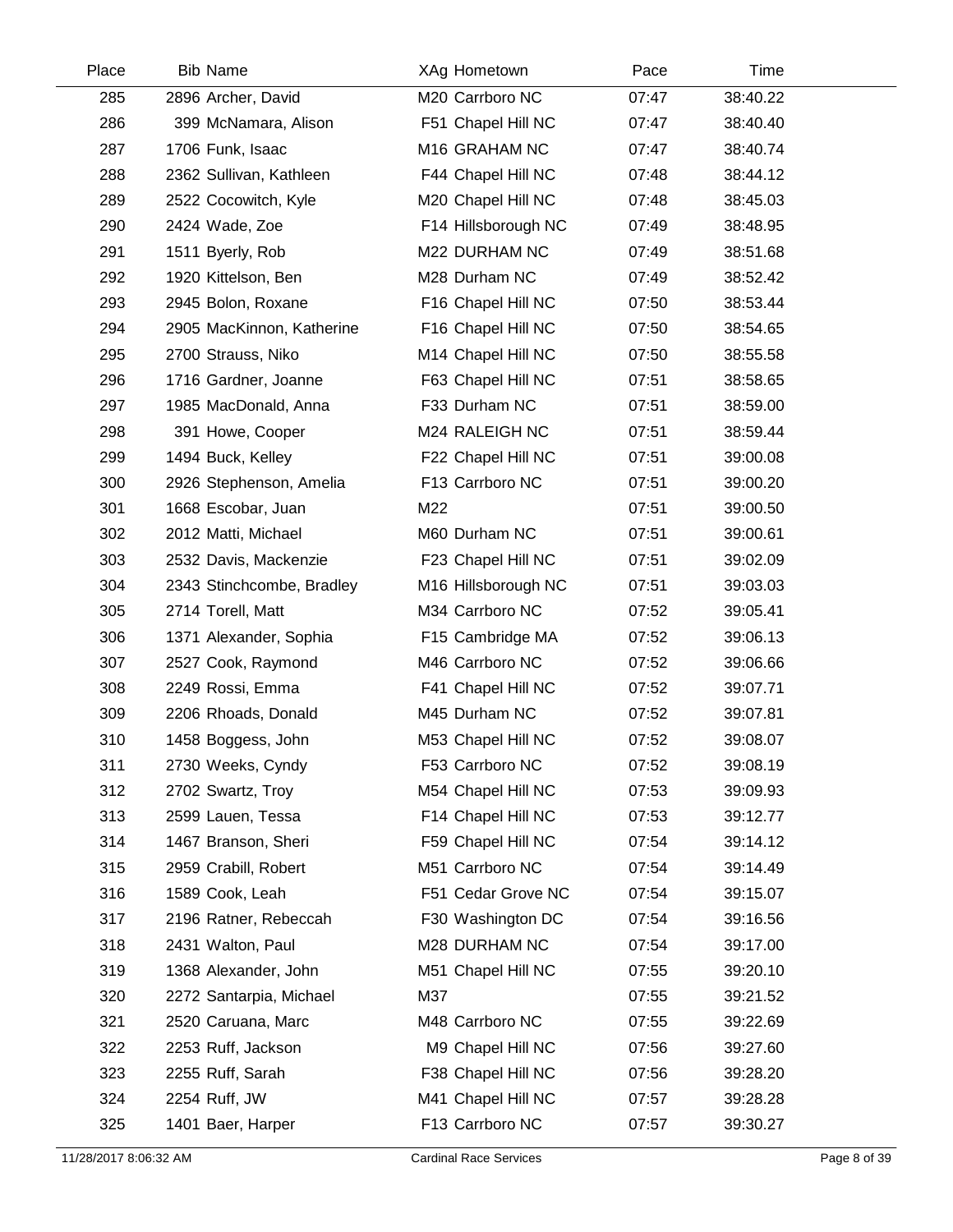| Place | <b>Bib Name</b>            | XAg Hometown        | Pace  | Time     |  |
|-------|----------------------------|---------------------|-------|----------|--|
| 326   | 2462 Willcox, Alexandra    | F22 Chapel Hill NC  | 07:57 | 39:31.37 |  |
| 327   | 2716 Transue, Taylor       | F42 Pittsboro NC    | 07:57 | 39:31.46 |  |
| 328   | 1469 Branton, Elizabeth    | F28 Durham NC       | 07:57 | 39:31.94 |  |
| 329   | 1714 Garcia, Michael       | M23 Chapel Hill NC  | 07:57 | 39:32.48 |  |
| 330   | 2831 Godfrey, Logan        | M12 Chapel Hill NC  | 07:58 | 39:36.24 |  |
| 331   | 1786 Harrison, Stuart      | M45 Chapel Hill NC  | 07:58 | 39:37.54 |  |
| 332   | 2699 Strauss, Jade         | F16 Chapel Hill NC  | 07:59 | 39:43.05 |  |
| 333   | 1477 Bristol, Matthew      | M28                 | 08:00 | 39:43.19 |  |
| 334   | 2577 Heck, Rainie          | F19 Chapel Hill NC  | 08:00 | 39:45.34 |  |
| 335   | 2798 Smith, Richard        | M64 Chapel Hill NC  | 08:00 | 39:47.52 |  |
| 336   | 1432 Bedford, Lindsay      | F34 Chapel Hill NC  | 08:00 | 39:47.54 |  |
| 337   | 1518 Campbell, Barbara     | F60 Carrboro NC     | 08:01 | 39:50.78 |  |
| 338   | 2344 stinchcombe, tom      | m48 Hillsborough NC | 08:01 | 39:52.79 |  |
| 339   | 1516 Calderini, Adelqui    | M43 Durham NC       | 08:02 | 39:55.81 |  |
| 340   | 2633 Minogue, Kevin        | M25 Chapel Hill NC  | 08:02 | 39:56.97 |  |
| 341   | 2891 Lohmann, Amanda       | F23 DURHAM NC       | 08:03 | 39:58.82 |  |
| 342   | 1456 Boegner, Josh         | M25 Chapel Hill NC  | 08:03 | 40:00.61 |  |
| 343   | 2998 Valley, Howard        | M69 Kodiak AK       | 08:03 | 40:00.95 |  |
| 344   | 2687 Shank, James          | M57 Chapel Hill NC  | 08:04 | 40:04.82 |  |
| 345   | 389 Hessini, Diane         | F48                 | 08:04 | 40:05.00 |  |
| 346   | 2999 Hessini, Patrick      | M50                 | 08:04 | 40:05.61 |  |
| 347   | 2345 Stolka, Kristen       | F37 Carrboro NC     | 08:04 | 40:07.69 |  |
| 348   | 2991 O'Donnell, Paul       | M23                 | 08:05 | 40:08.97 |  |
| 349   | 2285 Schmitz, William      | M45 Chapel Hill NC  | 08:05 | 40:11.00 |  |
| 350   | 2636 Morris, Anna          | F9 Carrboro NC      | 08:05 | 40:11.90 |  |
| 351   | 1600 Coward V, Will        | M12 DURHAM NC       | 08:05 | 40:12.12 |  |
| 352   | 2885 Van Sant, Laura       | F51 Chapel Hill NC  | 08:06 | 40:13.45 |  |
| 353   | 2910 Morse, Troy           | M42 Chapel Hill NC  | 08:06 | 40:13.90 |  |
| 354   | 2917 Gualtieri-Reed, Tom   | M49 Chapel Hill NC  | 08:06 | 40:15.22 |  |
| 355   | 2924 Gualtieri-Reed, Maeve | F18 Chapel Hill NC  | 08:06 | 40:16.01 |  |
| 356   | 2789 Reintjes-Tolen, Sarah | F31 Carrboro NC     | 08:06 | 40:16.14 |  |
| 357   | 2792 Roberts, Shawn        | M36 Clemmons NC     | 08:06 | 40:16.36 |  |
| 358   | 1752 Graham, Nicholas      | M45 Carrboro NC     | 08:07 | 40:19.66 |  |
| 359   | 1655 Ehlers, Thomas        | M14 ATHENS GA       | 08:07 | 40:21.09 |  |
| 360   | 2220 Roberts, Kathryn      | F30                 | 08:07 | 40:22.86 |  |
| 361   | 2369 Taber, Douglas        | M35 Durham NC       | 08:08 | 40:23.09 |  |
| 362   | 2439 Weaver, Chris         | M48 Carrboro NC     | 08:08 | 40:23.18 |  |
| 363   | 2480 Younts, Chandler      | F19 Chapel Hill NC  | 08:08 | 40:23.98 |  |
| 364   | 1776 Handly, Brian         | M40 Durham NC       | 08:08 | 40:24.96 |  |
| 365   | 2460 wilkinson, michael    | m57 Mebane NC       | 08:08 | 40:25.34 |  |
| 366   | 2514 Bourne, Andrew        | M23 Carrboro NC     | 08:08 | 40:26.66 |  |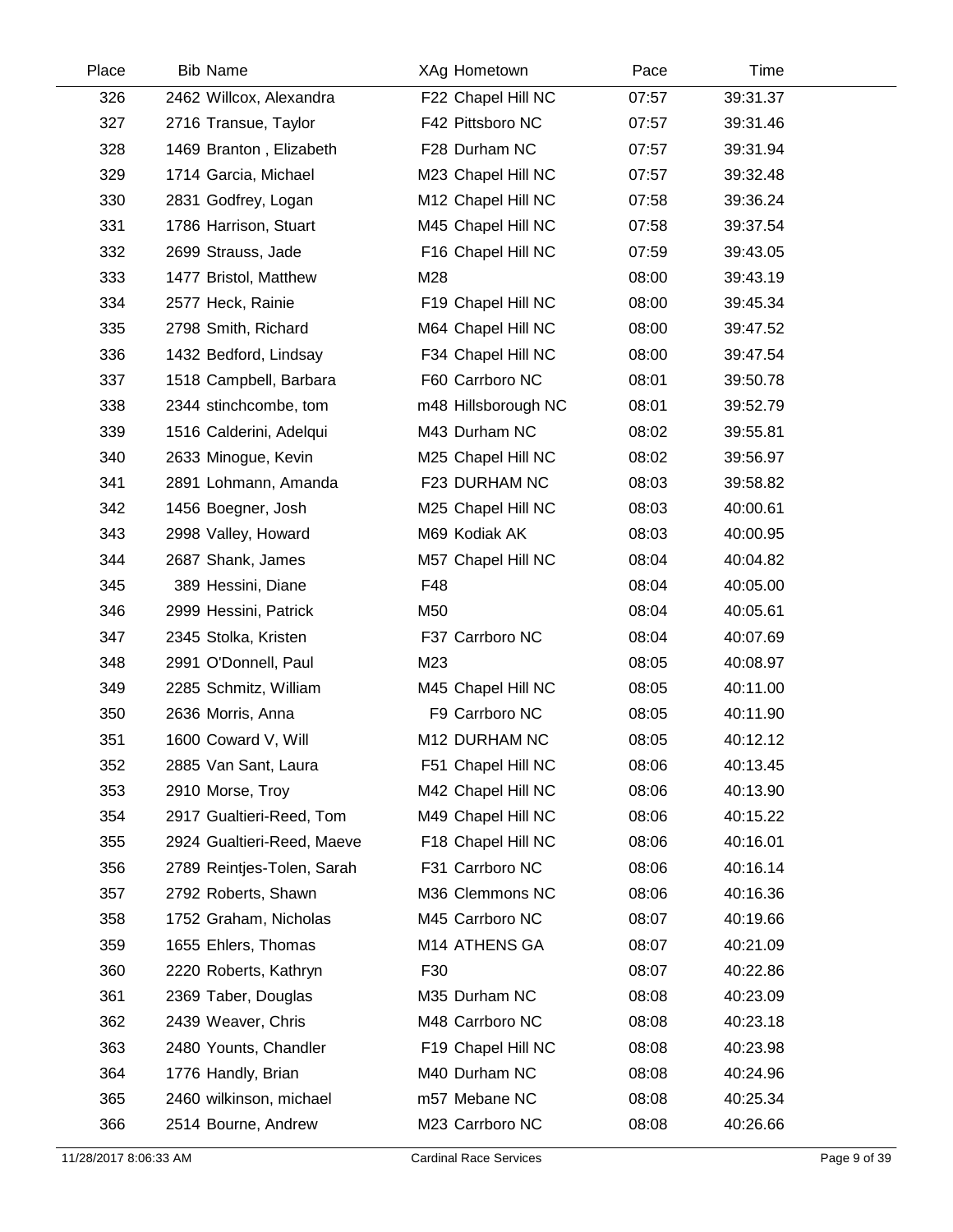| Place | <b>Bib Name</b>         | XAg Hometown        | Pace  | Time     |  |
|-------|-------------------------|---------------------|-------|----------|--|
| 367   | 2390 Thomas, Trevor     | M49                 | 08:08 | 40:27.61 |  |
| 368   | 2632 Mingoue, Mike      | M56 Chapel Hill NC  | 08:08 | 40:27.63 |  |
| 369   | 2429 Walsh, Braden      | F41 Pittsboro NC    | 08:09 | 40:30.30 |  |
| 370   | 1929 Kollins, Katharine | F37 Chapel Hill NC  | 08:09 | 40:30.49 |  |
| 371   | 1901 Kenney, Nicholas   | M42 Winchester MA   | 08:09 | 40:30.53 |  |
| 372   | 1408 Baker, Katie       | F29 Charlotte NC    | 08:09 | 40:30.76 |  |
| 373   | 1944 Lamme, Rob         | M54 Durham NC       | 08:09 | 40:30.86 |  |
| 374   | 2986 Bonnici, Paul      | M35 Chapel Hill NC  | 08:09 | 40:31.68 |  |
| 375   | 1505 Burr, Matt         | M37 Carrboro NC     | 08:10 | 40:32.87 |  |
| 376   | 2586 Jacobs, George     | M58 Pittsboro NC    | 08:10 | 40:34.21 |  |
| 377   | 2198 Reed, Mike         | M54 Chapel Hill NC  | 08:10 | 40:35.22 |  |
| 378   | 1765 Hadler, Wayne      | M63 Carrboro NC     | 08:11 | 40:42.24 |  |
| 379   | 2531 Davis, Kaitlyn     | F25 Chapel Hill NC  | 08:11 | 40:42.62 |  |
| 380   | 2673 Safferstone, Todd  | M42 New York NY     | 08:12 | 40:45.93 |  |
| 381   | 2241 Root, Adam         | M28 Chapel Hill NC  | 08:12 | 40:46.22 |  |
| 382   | 2815 Wipper, Dennis     | M63 Chapel Hill NC  | 08:12 | 40:46.44 |  |
| 383   | 1659 Elsasser-Root, Ann | F28 Chapel Hill NC  | 08:12 | 40:46.74 |  |
| 384   | 2411 tzioumis, emma     | f35 Carrboro NC     | 08:13 | 40:49.55 |  |
| 385   | 2565 Handa, Maya        | F22 Carrboro NC     | 08:13 | 40:49.68 |  |
| 386   | 1407 Baker, James       | M34 Carrboro NC     | 08:13 | 40:50.14 |  |
| 387   | 1759 Griffin, Thomas    | M72 Cary NC         | 08:13 | 40:51.21 |  |
| 388   | 2732 Werden, Alex       | M23 Chapel Hill NC  | 08:14 | 40:52.81 |  |
| 389   | 1988 macleod, carolyn   | f19 Chapel Hill NC  | 08:14 | 40:53.64 |  |
| 390   | 2579 Henes, Amy         | F35 Hillsborough NC | 08:14 | 40:54.24 |  |
| 391   | 2718 tullo, john        | M59 Chapel Hill NC  | 08:14 | 40:56.46 |  |
| 392   | 1970 Lockhart, Ben      | M24 Carrboro NC     | 08:14 | 40:56.69 |  |
| 393   | 2459 Wilkinson, Kari    | F56 Mebane NC       | 08:15 | 40:58.02 |  |
| 394   | 1999 Marion, Summer     | F31 Winchester MA   | 08:15 | 40:59.53 |  |
| 395   | 1732 gill, matthew      | m41 DURHAM NC       | 08:15 | 41:01.26 |  |
| 396   | 2701 Swartz, Keith      | M20 Chapel Hill NC  | 08:15 | 41:02.42 |  |
| 397   | 2316 Smith, Nancy       | F59 Durham NC       | 08:16 | 41:05.05 |  |
| 398   | 2863 Clossick, Madigan  | F17 Chapel Hill NC  | 08:16 | 41:05.82 |  |
| 399   | 2854 McAllister, Amy    | F47 Durham NC       | 08:16 | 41:06.38 |  |
| 400   | 2784 Pritchard, Sam     | M18 Chapel Hill NC  | 08:16 | 41:06.47 |  |
| 401   | 2564 Grant, Victoria    | F26 Boston MA       | 08:16 | 41:06.90 |  |
| 402   | 2671 Roe, Laura         | F45 Chapel Hill NC  | 08:16 | 41:07.37 |  |
| 403   | 1694 Flythe, Jenny      | F41 Chapel Hill NC  | 08:17 | 41:08.94 |  |
| 404   | 2622 McCormick, Casey   | F27 Carrboro NC     | 08:17 | 41:09.06 |  |
| 405   | 1413 Balmes, Allison    | F28 Carrboro NC     | 08:17 | 41:10.55 |  |
| 406   | 2990 Reuland, Frances   | F21 Chapel Hill NC  | 08:17 | 41:11.59 |  |
| 407   | 1951 Lebo, Dana         | F57 Chapel Hill NC  | 08:17 | 41:11.73 |  |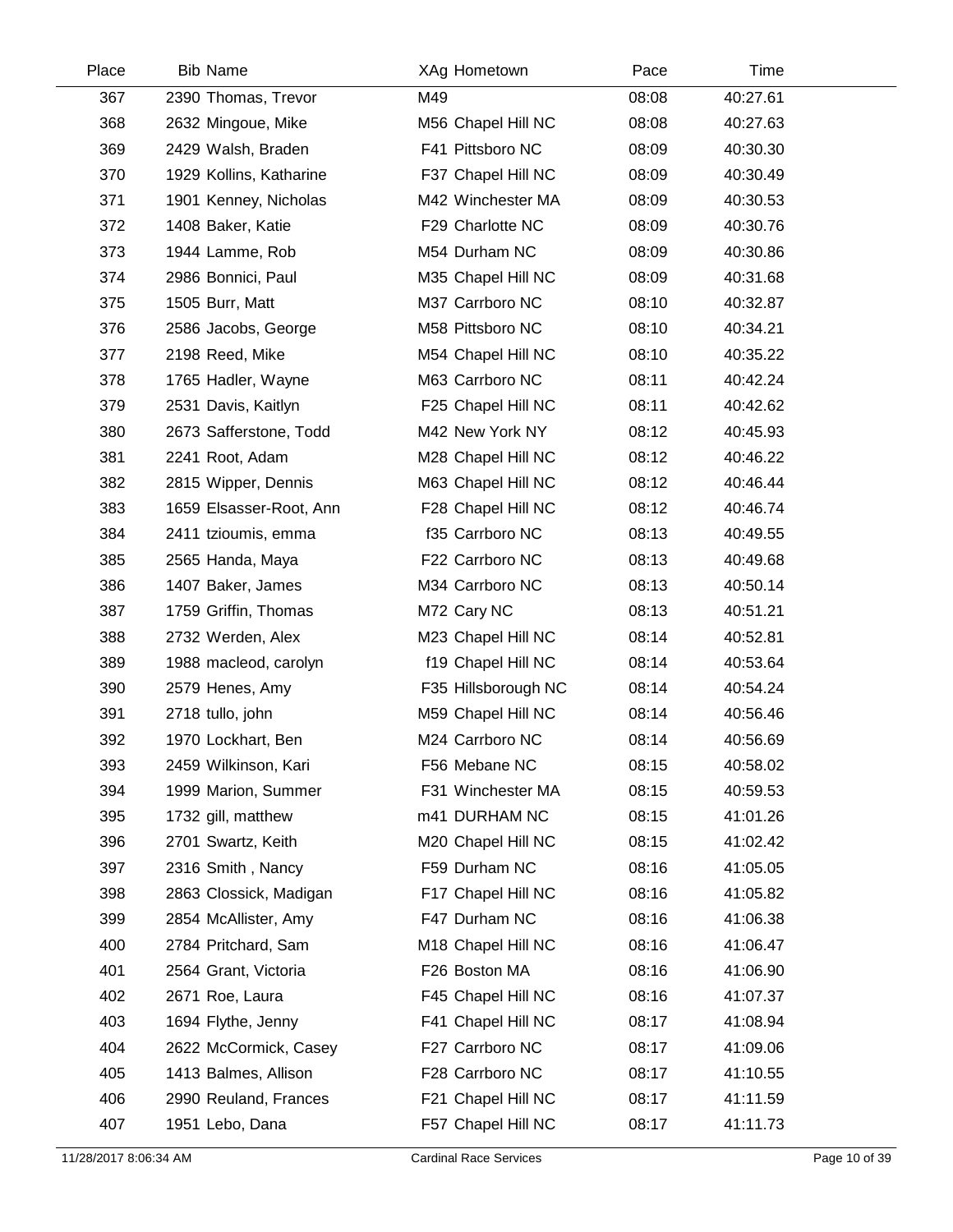| Place | <b>Bib Name</b>           | XAg Hometown        | Pace  | <b>Time</b> |  |
|-------|---------------------------|---------------------|-------|-------------|--|
| 408   | 2231 roedema, mike        | M37 Carrboro NC     | 08:18 | 41:14.95    |  |
| 409   | 1758 Griffin, Shauna      | F40 Chapel Hill NC  | 08:18 | 41:16.31    |  |
| 410   | 2487 Zengerle, Jason      | M44 Chapel Hill NC  | 08:18 | 41:16.53    |  |
| 411   | 2812 Steffens, Jackson    | M12 DURHAM NC       | 08:19 | 41:18.02    |  |
| 412   | 2378 Tcherkassky, Alex    | M34 Durham NC       | 08:19 | 41:19.22    |  |
| 413   | 2752 Dellinger, Hampton   | M50 DURHAM NC       | 08:19 | 41:19.92    |  |
| 414   | 2384 Thomas, Jennifer     | F32 Hillsborough NC | 08:19 | 41:20.02    |  |
| 415   | 1741 Goode, Atrayus       | M32 Durham NC       | 08:19 | 41:21.04    |  |
| 416   | 2003 Martinson, Christina | F38 Durham NC       | 08:19 | 41:21.82    |  |
| 417   | 2297 Settlemires, Ivy     | F32 Chapel Hill NC  | 08:19 | 41:22.30    |  |
| 418   | 2709 Thompson, Steve      | M62 Pittsboro NC    | 08:20 | 41:22.76    |  |
| 419   | 2248 Ross, Morven         | F29 Chapel Hill NC  | 08:20 | 41:24.16    |  |
| 420   | 2811 Steffens, Elizabeth  | F40 DURHAM NC       | 08:20 | 41:24.59    |  |
| 421   | 2138 Park, Aaron          | M38 BURLINGTON NC   | 08:20 | 41:25.11    |  |
| 422   | 1993 Malay, Brendan       | M37 Chapel Hill NC  | 08:20 | 41:26.17    |  |
| 423   | 1544 Cassidy, Elizabeth   | F26 Chapel Hill NC  | 08:21 | 41:27.88    |  |
| 424   | 1968 Lloyd, Aline         | F46 Chapel Hill NC  | 08:21 | 41:31.22    |  |
| 425   | 2337 Steinberg, Michael   | M44 Chapel Hill NC  | 08:21 | 41:31.84    |  |
| 426   | 2720 Urrutia, Kristine    | F47 Chapel Hill NC  | 08:21 | 41:32.28    |  |
| 427   | 2049 Miller, Kevin        | M42 Chapel Hill NC  | 08:22 | 41:32.52    |  |
| 428   | 2446 Werden, Andrew       | M51 Chapel Hill NC  | 08:22 | 41:33.31    |  |
| 429   | 2759 Maeder, Alex         | F23 BURLINGTON NC   | 08:22 | 41:33.38    |  |
| 430   | 2329 Sparrow, Maddie      | F12 Chapel Hill NC  | 08:22 | 41:33.49    |  |
| 431   | 1672 Farel, Claire        | F42 Chapel Hill NC  | 08:22 | 41:35.41    |  |
| 432   | 2282 Schmid, Amy          | F41 DURHAM NC       | 08:23 | 41:37.61    |  |
| 433   | 1992 Mainil, Tricia       | F47 WAKE FOREST N   | 08:23 | 41:38.70    |  |
| 434   | 1611 Cuicchi, Will        | M11 Chapel Hill NC  | 08:23 | 41:38.94    |  |
| 435   | 2060 Montelli, Allison    | F22 Mebane NC       | 08:23 | 41:42.10    |  |
| 436   | 2027 McKenna, Katie       | F40 Chapel Hill NC  | 08:23 | 41:42.19    |  |
| 437   | 2722 Vanderschaaf, David  | M28 Boston MA       | 08:23 | 41:42.21    |  |
| 438   | 1488 Brown, Chris         | M50 Huntersville NC | 08:24 | 41:44.64    |  |
| 439   | 2662 Poitras, Ellie       | F11 Pittsboro NC    | 08:24 | 41:45.89    |  |
| 440   | 2286 Scholl, Ben          | M43 Chapel Hill NC  | 08:25 | 41:51.30    |  |
| 441   | 2655 nunez, josh          | M44 Atlanta GA      | 08:26 | 41:53.37    |  |
| 442   | 2944 Bolon, Hank          | M21 Chapel Hill NC  | 08:26 | 41:55.23    |  |
| 443   | 1787 Harwell, Jane        | F54 Carrboro NC     | 08:26 | 41:55.33    |  |
| 444   | 1609 Cruthirds, Kristi    | F36 Chapel Hill NC  | 08:26 | 41:56.52    |  |
| 445   | 2358 Stuneck, Michael     | M54 Stow OH         | 08:27 | 41:58.28    |  |
| 446   | 2873 Windham, Ellie       | F15 Chapel Hill NC  | 08:27 | 41:58.43    |  |
| 447   | 2874 Windham, Scott       | M47 Chapel Hill NC  | 08:27 | 42:01.62    |  |
| 448   | 2859 Trombold, Justin     | M35 Charlotte NC    | 08:28 | 42:03.56    |  |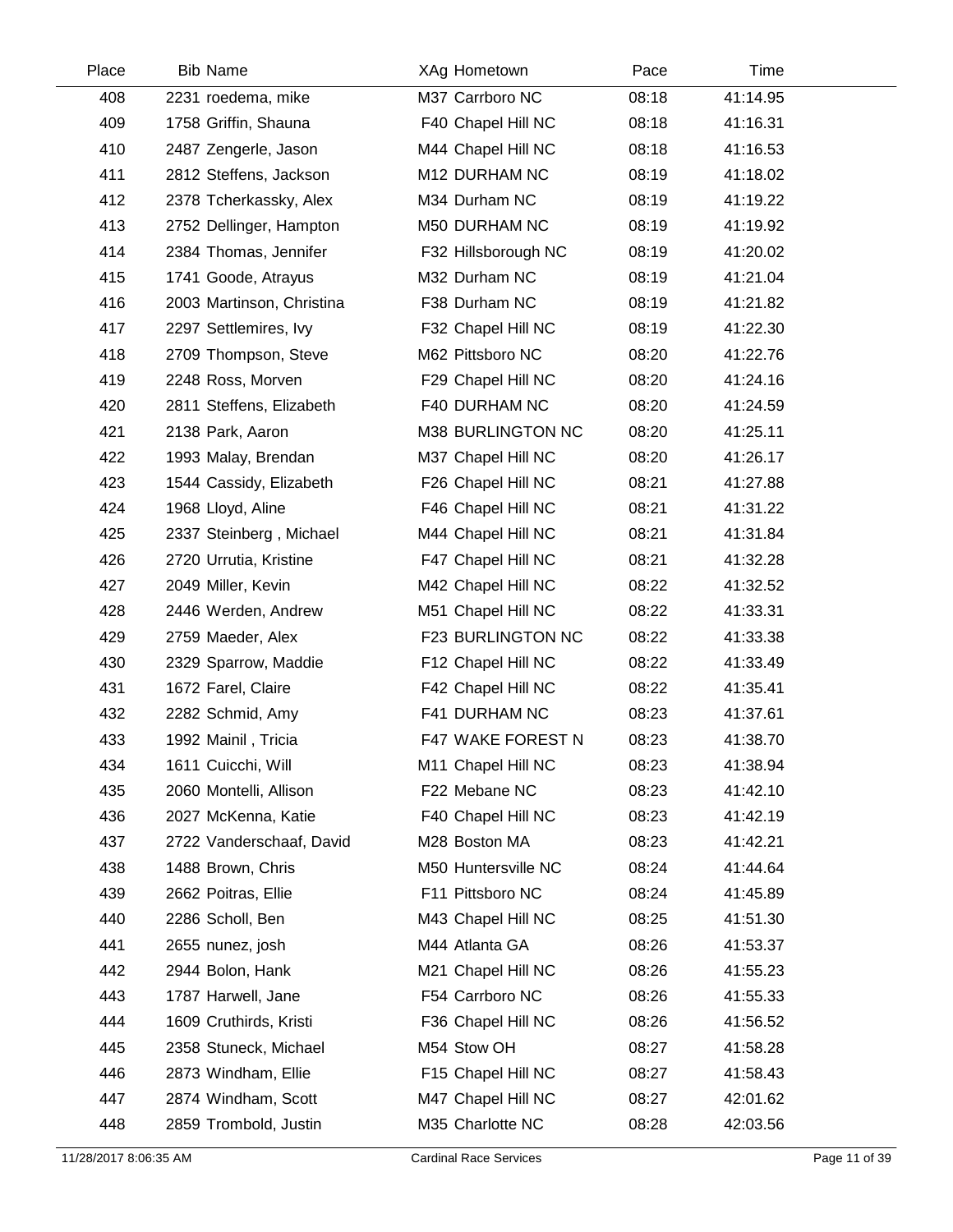| Place | <b>Bib Name</b>            | XAg Hometown        | Pace  | Time     |  |
|-------|----------------------------|---------------------|-------|----------|--|
| 449   | 2213 Rimmler, Shelby       | F25 DURHAM NC       | 08:28 | 42:03.90 |  |
| 450   | 2368 Szymkowski, Mary      | F54 DURHAM NC       | 08:28 | 42:04.16 |  |
| 451   | 2002 Martini, Jennifer     | F33 Carrboro NC     | 08:28 | 42:05.75 |  |
| 452   | 2851 Vaught, Mike          | M60 Chapel Hill NC  | 08:29 | 42:07.38 |  |
| 453   | 1561 Chesser, Susan        | F55 Durham NC       | 08:29 | 42:08.08 |  |
| 454   | 2383 Thomas, Chris         | M16 Montpelier VA   | 08:29 | 42:08.33 |  |
| 455   | 2458 Wilhelm, Mackenzie    | F17 Chapel Hill NC  | 08:29 | 42:08.77 |  |
| 456   | 2457 Wilhelm, Grace        | F17 Chapel Hill NC  | 08:29 | 42:09.00 |  |
| 457   | 1556 chase, william        | M63 Pittsboro NC    | 08:29 | 42:09.92 |  |
| 458   | 1472 Branton, Mike         | M57 Durham NC       | 08:29 | 42:10.03 |  |
| 459   | 1547 Causey, Jeff          | M52 GRAHAM NC       | 08:29 | 42:10.57 |  |
| 460   | 2616 mandeville-long, anne | f58 Chapel Hill NC  | 08:29 | 42:11.51 |  |
| 461   | 2560 Gillespie, Jonathan   | M34 Washington DC   | 08:29 | 42:11.94 |  |
| 462   | 2301 Shaughnessy, Sarah    | F26 Carrboro NC     | 08:30 | 42:12.69 |  |
| 463   | 2602 Lewis, David          | M32 Durham NC       | 08:30 | 42:14.07 |  |
| 464   | 1367 Alexander, Emily      | F20 Chapel Hill NC  | 08:30 | 42:15.20 |  |
| 465   | 1479 Bristol, Susan        | F58 Chapel Hill NC  | 08:30 | 42:16.20 |  |
| 466   | 2341 Stifler, Scott        | M36 Jacksonville FL | 08:30 | 42:16.59 |  |
| 467   | 2767 Murphy, Brian         | M53 Durham NC       | 08:31 | 42:21.11 |  |
| 468   | 1858 Isenstein, Arin       | F39 Chapel Hill NC  | 08:32 | 42:22.48 |  |
| 469   | 2055 Min, Sherene          | F46 Chapel Hill NC  | 08:32 | 42:22.59 |  |
| 470   | 2971 Gordon, Andrew        | M48 Knoxville TN    | 08:32 | 42:24.88 |  |
| 471   | 2247 Rosenthal, Jeffrey    | M45 Carrboro NC     | 08:32 | 42:26.40 |  |
| 472   | 2596 Lachiewicz, Paul      | M66 Chapel Hill NC  | 08:33 | 42:27.40 |  |
| 473   | 2757 Lee, Cal              | M44 Chapel Hill NC  | 08:33 | 42:28.21 |  |
| 474   | 1868 John, Andy            | M30 Carrboro NC     | 08:33 | 42:28.29 |  |
| 475   | 2535 DeMattie, Michael     | M28 Carrboro NC     | 08:33 | 42:28.84 |  |
| 476   | 2736 Wilson, Kevin         | M53 Clemmons NC     | 08:33 | 42:29.85 |  |
| 477   | 1840 Holt, Paul            | M54 Chapel Hill NC  | 08:33 | 42:31.77 |  |
| 478   | 1877 Kanopoulos, Nichole   | F30 Carrboro NC     | 08:34 | 42:32.18 |  |
| 479   | 1712 Garber, Katherine     | F27 downingtown PA  | 08:34 | 42:35.04 |  |
| 480   | 1864 Jaspers, Ilona        | F48 Carrboro NC     | 08:34 | 42:35.32 |  |
| 481   | 2911 Hirschman, Caitlin    | F45 Chapel Hill NC  | 08:34 | 42:35.61 |  |
| 482   | 1383 Antipov, Helen        | F50 Durham NC       | 08:34 | 42:35.96 |  |
| 483   | 2412 Valenti, Melissa      | F28 Raleigh NC      | 08:34 | 42:36.20 |  |
| 484   | 2529 Cotton, Michael       | M15 Chapel Hill NC  | 08:34 | 42:36.39 |  |
| 485   | 2096 nanney, grace         | f18 Chapel Hill NC  | 08:34 | 42:36.83 |  |
| 486   | 2680 Schaller, Bill        | M52 Chapel Hill NC  | 08:35 | 42:37.25 |  |
| 487   | 1431 Bedford, James        | M32 Chapel Hill NC  | 08:35 | 42:39.21 |  |
| 488   | 2942 Bolon, Calvin         | M18 Chapel Hill NC  | 08:35 | 42:40.99 |  |
| 489   | 2559 Gillespie, Catherine  | F37 Washington DC   | 08:36 | 42:43.31 |  |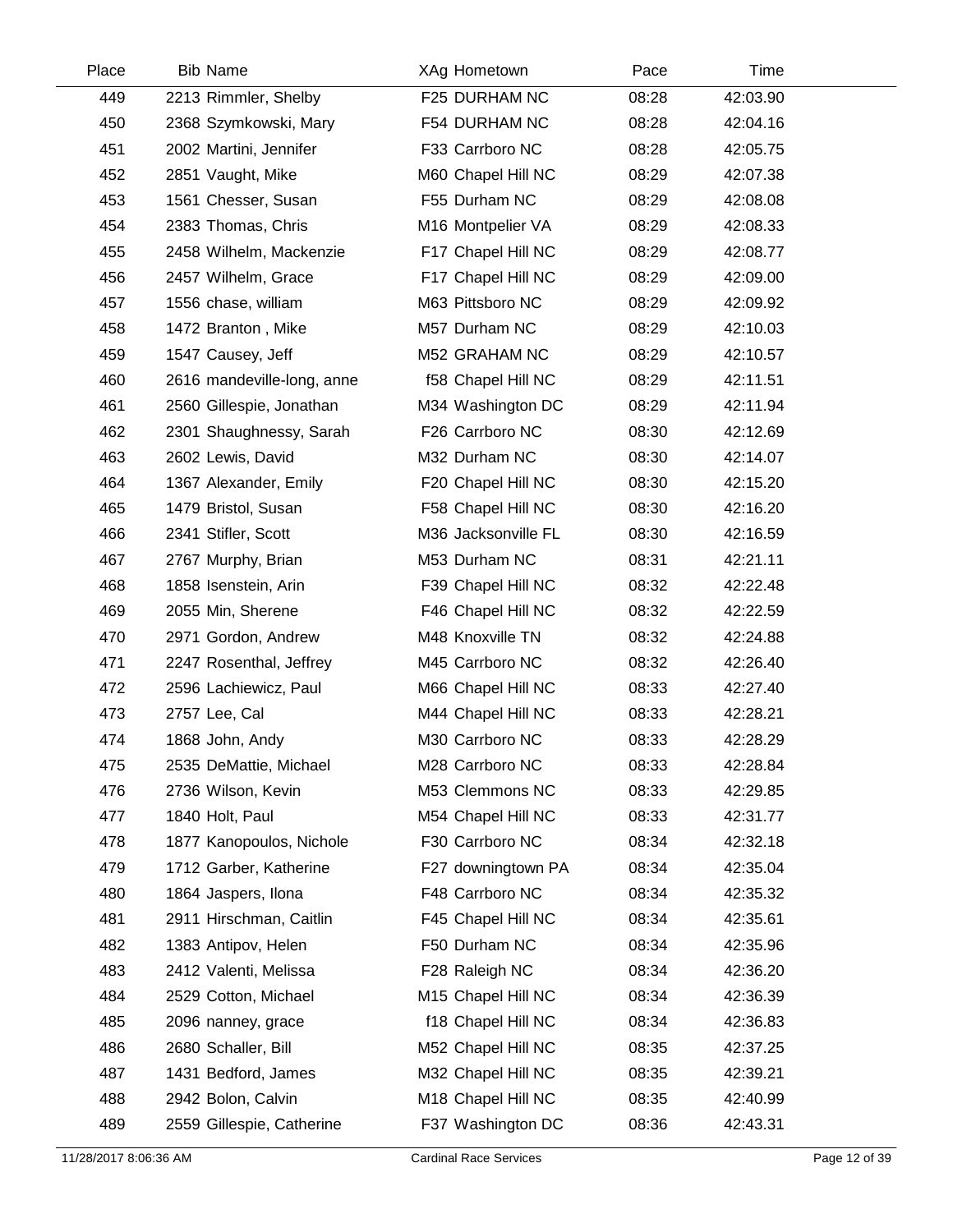| Place | <b>Bib Name</b>           | XAg Hometown          | Pace  | Time     |  |
|-------|---------------------------|-----------------------|-------|----------|--|
| 490   | 2813 Stone, Pete          | M51 Carrboro NC       | 08:36 | 42:43.77 |  |
| 491   | 1422 Baucom, Martin       | M49 Chapel Hill NC    | 08:36 | 42:46.16 |  |
| 492   | 2139 Park, Mariah         | F26 BURLINGTON NC     | 08:36 | 42:47.00 |  |
| 493   | 2528 Cotton, Christine    | F52 Chapel Hill NC    | 08:37 | 42:49.64 |  |
| 494   | 1762 Gulati, Tesha        | F36 Chapel Hill NC    | 08:37 | 42:49.68 |  |
| 495   | 1448 Berrien, Kate        | F48 Hillsborough NC   | 08:37 | 42:51.19 |  |
| 496   | 2983 Holt, Chris          | M40 Durham NC         | 08:38 | 42:53.38 |  |
| 497   | 2526 Conrad, Lindsey      | F30 Charlotte NC      | 08:38 | 42:54.70 |  |
| 498   | 2391 Thomas, Will         | M18 Montpelier VA     | 08:38 | 42:54.72 |  |
| 499   | 1860 Jacobs, Andrew       | M28 Chapel Hill NC    | 08:38 | 42:55.73 |  |
| 500   | 2342 Stifler, Tara        | F33 Chapel Hill NC    | 08:38 | 42:56.82 |  |
| 501   | 1711 Gall, Holli          | f38 Chapel Hill NC    | 08:39 | 42:57.53 |  |
| 502   | 2274 Saunders, Gary       | M64 Chapel Hill NC    | 08:39 | 42:59.88 |  |
| 503   | 2582 Himmel, Theresa      | F49 Chapel Hill NC    | 08:39 | 43:01.40 |  |
| 504   | 1485 Broscious, Steven    | M60 Chapel Hill NC    | 08:39 | 43:01.66 |  |
| 505   | 2847 Paradise, Liz        | F53 Chapel Hill NC    | 08:40 | 43:02.79 |  |
| 506   | 1421 Bartz, Angela        | F28 Carrboro NC       | 08:40 | 43:02.84 |  |
| 507   | 1922 Klaver, Sean         | M30 King George VA    | 08:40 | 43:02.91 |  |
| 508   | 2418 Verbiest, Sarah      | F51 Durham NC         | 08:40 | 43:03.24 |  |
| 509   | 2325 Son, Huy             | M35                   | 08:40 | 43:03.49 |  |
| 510   | 2845 Walsh, Gretchen      | F45 Chapel Hill NC    | 08:40 | 43:03.67 |  |
| 511   | 2966 Copeland, Henru      | M55 Chapel Hill NC    | 08:40 | 43:04.45 |  |
| 512   | 2416 Venlet, Jessica      | F29 Carrboro NC       | 08:41 | 43:07.35 |  |
| 513   | 2934 Brown, Les           | M66 Durham NC         | 08:41 | 43:08.05 |  |
| 514   | 2304 Sherman, Jenn        | F37 Chapel Hill NC    | 08:41 | 43:08.24 |  |
| 515   | 2773 O'Donnell, Michele   | F51 Chapel Hill NC    | 08:41 | 43:09.27 |  |
| 516   | 2300 Shaffer, Gary        | M51 Topsham ME        | 08:41 | 43:09.65 |  |
| 517   | 1423 bauer, tanja         | f34 Durham NC         | 08:41 | 43:10.32 |  |
| 518   | 1695 Fodrey, Brian        | M36 Mebane NC         | 08:41 | 43:10.51 |  |
| 519   | 2846 Sweeney, Farrell     | F24 Chapel Hill NC    | 08:41 | 43:11.29 |  |
| 520   | 1843 Hoogervorst, Douglas | M47 Chapel Hill NC    | 08:42 | 43:12.53 |  |
| 521   | 2202 remes, trisha        | F35 Chapel Hill NC    | 08:42 | 43:12.91 |  |
| 522   | 2683 schoenherr, jay      | M33 Carrboro NC       | 08:42 | 43:14.41 |  |
| 523   | 2650 Nadolski, Bethany    | F33 Virginia Beach VA | 08:42 | 43:14.83 |  |
| 524   | 1536 Carroll, Sarah       | F39 Carrboro NC       | 08:43 | 43:17.03 |  |
| 525   | 2398 Tosetto, Valeria     | F37 Durham NC         | 08:43 | 43:17.44 |  |
| 526   | 1646 Dwyer, Andrew        | M39 Chapel Hill NC    | 08:43 | 43:17.76 |  |
| 527   | 2858 Fagerberg, Jessica   | F30 Chapel Hill NC    | 08:43 | 43:17.94 |  |
| 528   | 2696 Stockman, Samantha   | F42 Chapel Hill NC    | 08:43 | 43:18.90 |  |
| 529   | 1958 Li, Vivian           | F60 Durham NC         | 08:43 | 43:19.77 |  |
| 530   | 2872 Verma, Lalit         | M49 Chapel Hill NC    | 08:43 | 43:20.64 |  |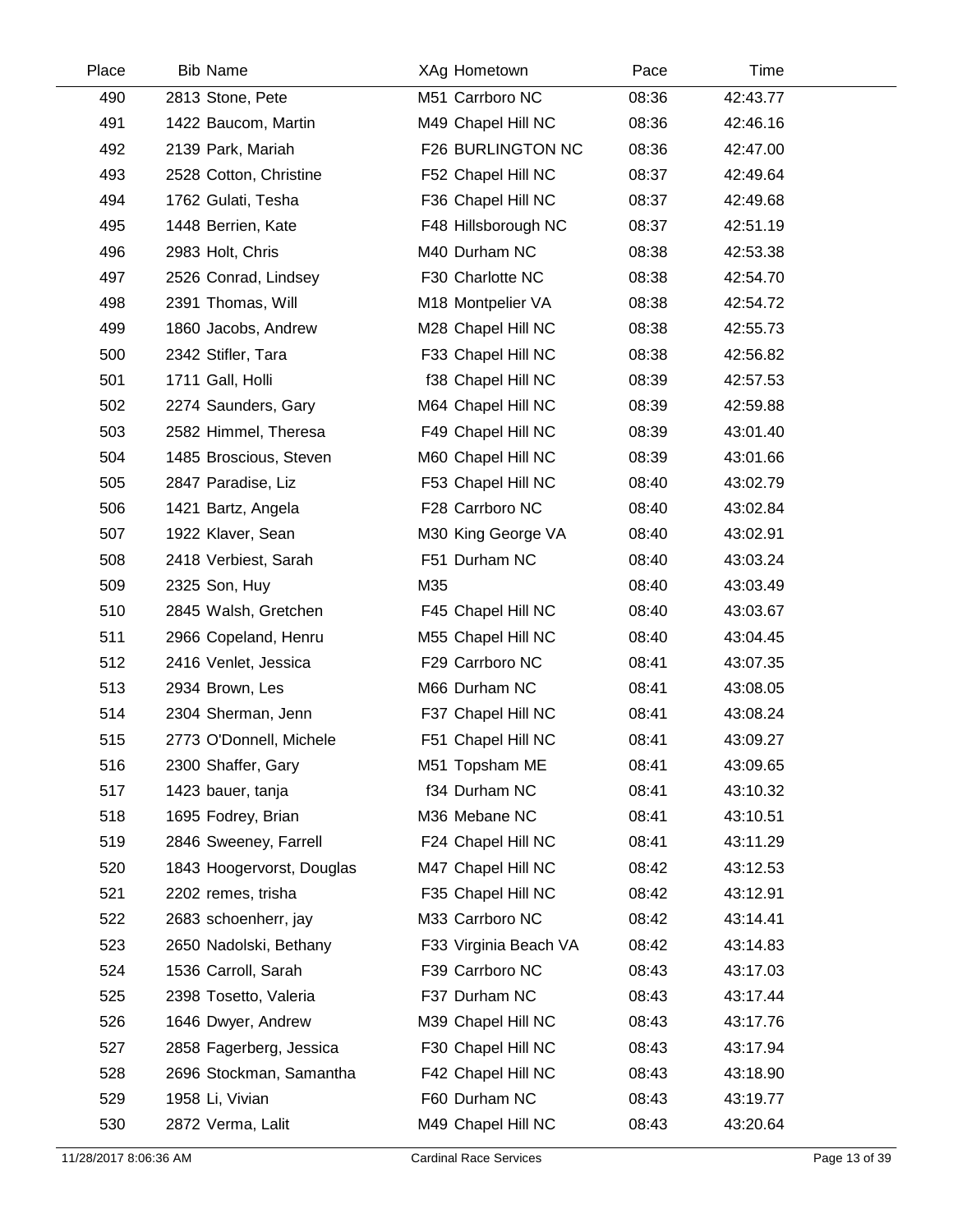| Place | <b>Bib Name</b>               | XAg Hometown        | Pace  | Time     |  |
|-------|-------------------------------|---------------------|-------|----------|--|
| 531   | 2447 Wessell, Laura           | F49 Hillsborough NC | 08:43 | 43:21.21 |  |
| 532   | 2630 Miller, Alexander        | M34 Chapel Hill NC  | 08:43 | 43:21.29 |  |
| 533   | 2335 stein, jaime             | f45 Carrboro NC     | 08:43 | 43:21.40 |  |
| 534   | 2932 Buckingham, Emma         | F29 Carrboro NC     | 08:44 | 43:23.94 |  |
| 535   | 1774 Hamon, Katherine         | F31 Chapel Hill NC  | 08:44 | 43:24.51 |  |
| 536   | 1775 Hamon, Laura             | F23 Chapel Hill NC  | 08:44 | 43:24.81 |  |
| 537   | 1471 Branton, Margaret        | F24 Durham NC       | 08:44 | 43:25.05 |  |
| 538   | 2252 Rubenstein, Eric         | M27 Madison WI      | 08:45 | 43:26.87 |  |
| 539   | 1602 Craige, Ernest           | M70 Chapel Hill NC  | 08:45 | 43:27.42 |  |
| 540   | 1897 Kelly, Abby              | F32 Carrboro NC     | 08:45 | 43:28.90 |  |
| 541   | 1542 Carter Taub, Mary        | F47 Chapel Hill NC  | 08:45 | 43:29.22 |  |
| 542   | 2741 Atchison, Gregory        | M61 Chapel Hill NC  | 08:45 | 43:29.93 |  |
| 543   | 2672 Sabater, Simone          | F42 Chapel Hill NC  | 08:45 | 43:31.13 |  |
| 544   | 1490 Bryant-Comstock, Katelyn | F30 DURHAM NC       | 08:46 | 43:32.15 |  |
| 545   | 1808 Hede, Karyn              | F53 Chapel Hill NC  | 08:46 | 43:33.46 |  |
| 546   | 1627 Dempsey, Jillian         | F34 Chapel Hill NC  | 08:46 | 43:36.11 |  |
| 547   | 2820 Rosso, Amy               | F36 Chapel Hill NC  | 08:46 | 43:36.59 |  |
| 548   | 2713 Torell, Kent             | M26 Raleigh NC      | 08:47 | 43:37.02 |  |
| 549   | 1849 Hudec, Thaddeus          | M10 Chapel Hill NC  | 08:47 | 43:37.45 |  |
| 550   | 2076 Morris, Maura            | F35 Chapel Hill NC  | 08:47 | 43:37.78 |  |
| 551   | 1618 Davis, Anna              | F35 manteo NC       | 08:47 | 43:37.94 |  |
| 552   | 2191 Ramsden, Dale            | M53 Chapel Hill NC  | 08:47 | 43:38.66 |  |
| 553   | 2264 Salemson, Jeremy         | M48 Chapel Hill NC  | 08:47 | 43:40.67 |  |
| 554   | 2530 Davis, Allison           | F25 Chapel Hill NC  | 08:47 | 43:40.83 |  |
| 555   | 2435 Watters, Cassandra       | F22 Chapel Hill NC  | 08:48 | 43:42.14 |  |
| 556   | 1434 Beesley, Glen            | M42 Chapel Hill NC  | 08:48 | 43:42.20 |  |
| 557   | 2454 Whittemore, Rachael      | F25 Chapel Hill NC  | 08:48 | 43:42.65 |  |
| 558   | 2703 Sylvester, Dan           | M26 Chapel Hill NC  | 08:48 | 43:45.27 |  |
| 559   | 1969 Lloyd, Rachel            | F18 Chapel Hill NC  | 08:48 | 43:45.92 |  |
| 560   | 2263 Salas, Carla             | F25 Raleigh NC      | 08:48 | 43:46.02 |  |
| 561   | 2794 Schneider, E. Shaun      | M21 Pittsboro NC    | 08:48 | 43:46.10 |  |
| 562   | 2513 BOUDER, JONATHAN         | M34                 | 08:48 | 43:46.19 |  |
| 563   | 2499 Asaro, Sawyer            | F13 Chapel Hill NC  | 08:49 | 43:47.11 |  |
| 564   | 2080 Mullis, Randy            | M57 Carrboro NC     | 08:49 | 43:47.19 |  |
| 565   | 1815 Hench, Erin              | F36                 | 08:49 | 43:48.10 |  |
| 566   | 2004 Marvin, Christina        | F26 Durham NC       | 08:49 | 43:50.86 |  |
| 567   | 2350 Straub, Magdalena        | F27 Durham NC       | 08:50 | 43:52.09 |  |
| 568   | 1832 Hogan, Michael           | M28 Durham NC       | 08:50 | 43:52.39 |  |
| 569   | 1770 Hall, Walter             | M43 Richmond VA     | 08:50 | 43:53.31 |  |
| 570   | 2303 Shemer, Gidi             | M52 Chapel Hill NC  | 08:50 | 43:54.49 |  |
| 571   | 2484 Yova, Frederique         | F44 Chapel Hill NC  | 08:50 | 43:54.71 |  |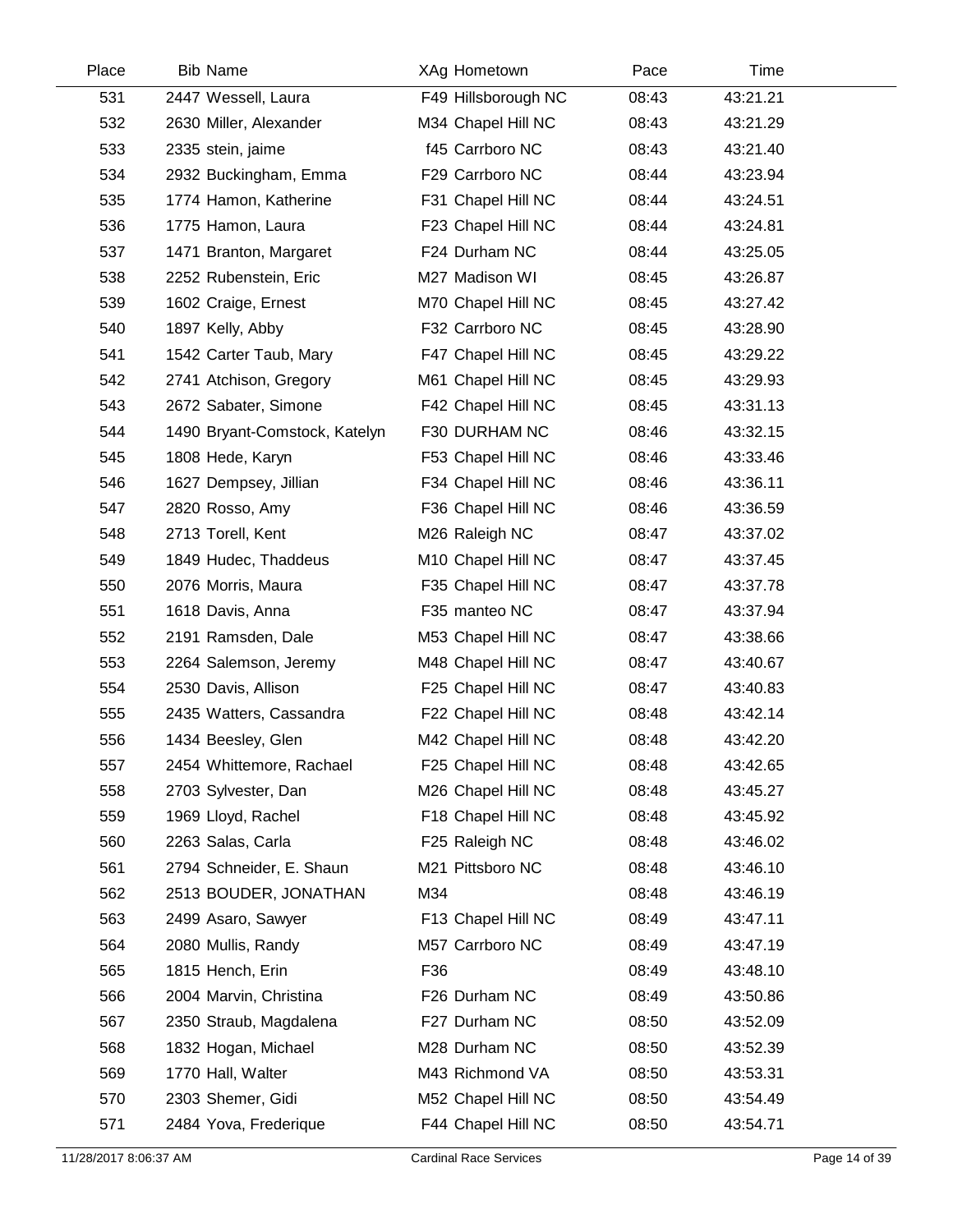| Place | <b>Bib Name</b>             | XAg Hometown           | Pace  | Time     |  |
|-------|-----------------------------|------------------------|-------|----------|--|
| 572   | 2534 DeMarcus, Forrest      | M40 Carrboro NC        | 08:50 | 43:55.32 |  |
| 573   | 1736 Glass-Steel, Christine | F43 Chapel Hill NC     | 08:50 | 43:56.27 |  |
| 574   | 2287 Scholl, Lawrence       | M45 Decatur GA         | 08:51 | 43:56.94 |  |
| 575   | 2684 Schoenherr, Sarah      | F34 Carrboro NC        | 08:51 | 43:57.00 |  |
| 576   | 2984 Steinwand, Blaire      | F32 Carrboro NC        | 08:51 | 43:57.24 |  |
| 577   | 2235 Rogerson, Sara         | F13 Chapel Hill NC     | 08:51 | 44:00.43 |  |
| 578   | 2552 Fiorito Jr, Agustin    | M18 Chapel Hill NC     | 08:51 | 44:00.69 |  |
| 579   | 1683 Fiorito, Agustin       | M46 Chapel Hill NC     | 08:52 | 44:01.85 |  |
| 580   | 2796 Segovia, Fernando      | M23 Durham NC          | 08:52 | 44:02.09 |  |
| 581   | 1684 Fiorito, Teresa        | F15 Chapel Hill NC     | 08:52 | 44:03.08 |  |
| 582   | 1730 GIL GONZALEZ, Maria    | F <sub>29</sub>        | 08:52 | 44:03.46 |  |
| 583   | 1933 Korfas, Connor         | M19 Chapel Hill NC     | 08:52 | 44:06.27 |  |
| 584   | 2841 Korfas, Anne           | F48 Chapel Hill NC     | 08:53 | 44:06.75 |  |
| 585   | 2694 Stanford, Katie        | F26 Raleigh NC         | 08:53 | 44:07.07 |  |
| 586   | 2940 Vandearford, Teresa    | M57 Chapel Hill NC     | 08:53 | 44:08.76 |  |
| 587   | 2973 Gordon, Maggie         | F16 Knoxville TN       | 08:53 | 44:09.71 |  |
| 588   | 1512 Byerly, Wesley         | M60 DURHAM NC          | 08:53 | 44:10.37 |  |
| 589   | 400 Firestine, Dwight       | M52 Durham NC          | 08:53 | 44:10.54 |  |
| 590   | 1379 Anderson, Jennifer     | F40 RALEIGH NC         | 08:54 | 44:12.06 |  |
| 591   | 1569 Clewley, Andrea        | F40 Hillsborough NC    | 08:54 | 44:12.26 |  |
| 592   | 2131 Owens, Sarah           | F30 Durham NC          | 08:54 | 44:12.95 |  |
| 593   | 2876 Hartman, Benjamin      | M29                    | 08:54 | 44:12.98 |  |
| 594   | 1886 Kaul, Aseem            | M29 Chapel Hill NC     | 08:54 | 44:13.58 |  |
| 595   | 2428 Walker, Rebecca        | F48 Chapel Hill NC     | 08:54 | 44:13.76 |  |
| 596   | 2227 Rodgers, Philip        | M49 Chapel Hill NC     | 08:54 | 44:13.79 |  |
| 597   | 2947 Lyons, Kayley          | F29 Chapel Hill NC     | 08:54 | 44:14.14 |  |
| 598   | 2960 Johnson, Emily         | F43 Charlotte NC 28209 | 08:54 | 44:14.23 |  |
| 599   | 2584 Humphries, Matthew     | M26 Chapel Hill NC     | 08:54 | 44:14.26 |  |
| 600   | 1559 Chenet, Christina      | F45 Chapel Hill NC     | 08:54 | 44:14.88 |  |
| 601   | 1521 Cantrell, Baxter       | M14 Chapel Hill NC     | 08:54 | 44:15.08 |  |
| 602   | 2117 Norwood, Hollin        | M37 Chapel Hill NC     | 08:54 | 44:16.16 |  |
| 603   | 2826 Dickson, Margaret      | F38 Carrboro NC        | 08:54 | 44:16.29 |  |
| 604   | 2788 Rao-Dayton, Sheila     | f46 Carrboro NC        | 08:54 | 44:16.29 |  |
| 605   | 2751 Dayton, Paul           | M44 Carrboro NC        | 08:55 | 44:17.02 |  |
| 606   | 1880 Kariisa, Ankunda       | F31 Bethesda MD        | 08:55 | 44:17.62 |  |
| 607   | 2670 Robbins, Jeffrey       | M35 Cary NC            | 08:55 | 44:17.63 |  |
| 608   | 2754 Engelland, Justin      | M42                    | 08:55 | 44:20.27 |  |
| 609   | 2994 Eisenacher, Martin     | M30 Hillsborough NC    | 08:55 | 44:20.52 |  |
| 610   | 2409 Tweedy, Jonathan       | M39 Greensboro NC      | 08:55 | 44:21.04 |  |
| 611   | 2336 Steinberg, Lynn        | F42 Chapel Hill NC     | 08:56 | 44:23.48 |  |
| 612   | 1523 Cantrell, Todd         | M48 Chapel Hill NC     | 08:56 | 44:24.11 |  |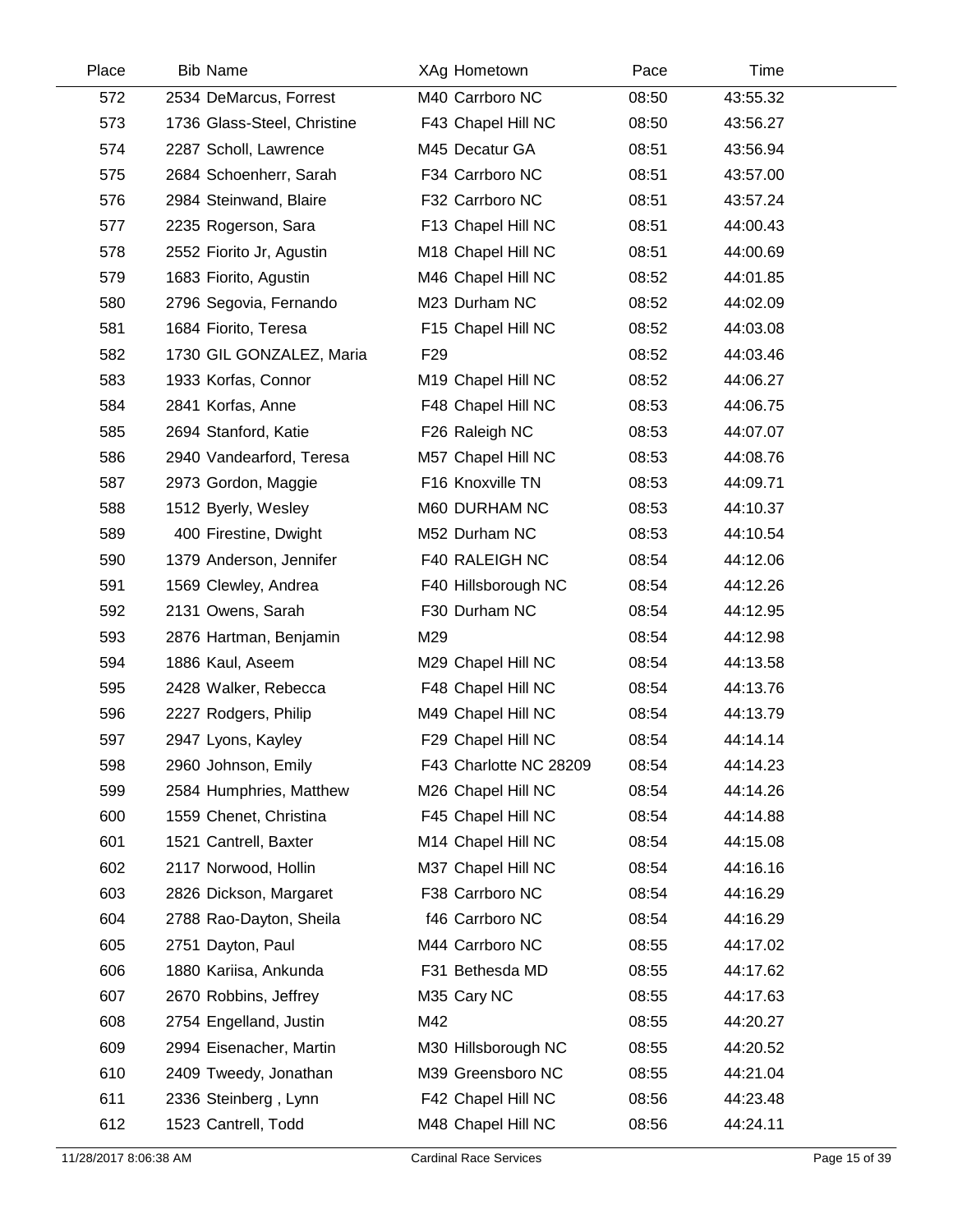| Place | <b>Bib Name</b>            | XAg Hometown           | Pace  | Time     |  |
|-------|----------------------------|------------------------|-------|----------|--|
| 613   | 1578 Collins, Ann          | F38 Chapel Hill NC     | 08:56 | 44:24.62 |  |
| 614   | 1761 Guiteras, Guiteras    | M39 Chapel Hill NC     | 08:56 | 44:24.73 |  |
| 615   | 1358 Adams, Avery          | F10 Pittsboro NC       | 08:56 | 44:25.72 |  |
| 616   | 2790 Richard, Rebecca      | F42 Chapel Hill NC     | 08:56 | 44:25.91 |  |
| 617   | 1361 Adams, Jennifer       | F41 Pittsboro NC       | 08:56 | 44:25.92 |  |
| 618   | 2465 Williams, Christianna | F53 Chapel Hill NC     | 08:57 | 44:29.54 |  |
| 619   | 2830 Godfrey, Sophie       | F9 Chapel Hill NC      | 08:57 | 44:29.62 |  |
| 620   | 2907 Billy, Sean           | M16 Chapel Hill NC     | 08:57 | 44:29.73 |  |
| 621   | 1953 Lennon, Alessa        | F26 Chapel Hill NC     | 08:57 | 44:30.03 |  |
| 622   | 2753 Dohlman, Henrik       | M57 Chapel Hill NC     | 08:57 | 44:31.06 |  |
| 623   | 2267 Sampson, John         | M51 DURHAM NC          | 08:58 | 44:31.53 |  |
| 624   | 1417 Barnes, Edward        | M44 Durham NC          | 08:58 | 44:33.24 |  |
| 625   | 1604 Crittenden, Hilary    | F46 Chapel Hill NC     | 08:58 | 44:33.87 |  |
| 626   | 2451 WHALEN, krista        | F27 Durham NC          | 08:58 | 44:33.90 |  |
| 627   | 1515 Calabrese, Emma       | F29 Carrboro NC        | 08:59 | 44:36.81 |  |
| 628   | 2725 Wade, Michael         | M59 Hillsborough NC    | 08:59 | 44:37.47 |  |
| 629   | 1455 Blue, Christopher     | M49 Chapel Hill NC     | 08:59 | 44:39.96 |  |
| 630   | 1959 Libby, Garrison       | M28 Virginia Beach VA  | 09:00 | 44:44.55 |  |
| 631   | 1399 Baas, Susan           | F56 Carrboro NC        | 09:00 | 44:44.64 |  |
| 632   | 2545 Ebeling, Carolyn      | F24 Carrboro NC        | 09:00 | 44:44.84 |  |
| 633   | 1731 Gill, Jonathan        | M43 New York NY        | 09:00 | 44:45.05 |  |
| 634   | 1628 Dempsey, Lee          | M46 Carrboro NC        | 09:01 | 44:46.45 |  |
| 635   | 1878 Kaplan, Juliet        | F35 Chapel Hill NC     | 09:01 | 44:49.33 |  |
| 636   | 2226 Rodgers, Jo           | F46 Chapel Hill NC     | 09:02 | 44:53.26 |  |
| 637   | 1548 Cavanaugh, Mark       | m44 Chapel Hill NC     | 09:02 | 44:54.47 |  |
| 638   | 2576 Hayman, Ken           | M54 Apex NC            | 09:03 | 44:56.32 |  |
| 639   | 2417 Verbiest, Dirk        | M56 Durham NC          | 09:03 | 44:56.49 |  |
| 640   | 2166 Pizzagalli, Mia       | F50 Chapel Hill NC     | 09:03 | 44:56.75 |  |
| 641   | 2374 Taylor, Ken           | M54 Chapel Hill NC     | 09:03 | 44:57.17 |  |
| 642   | 2686 Sedway, Jan           | F47 Chapel Hill NC     | 09:03 | 44:57.30 |  |
| 643   | 2068 Morales, Elizabeth    | F30 Durham NC          | 09:03 | 44:57.34 |  |
| 644   | 1947 Latta, Nicholas       | M25 Durham NC          | 09:03 | 44:59.08 |  |
| 645   | 2750 Dallesandro, James    | M48 Pittsboro NC       | 09:03 | 44:59.09 |  |
| 646   | 2115 Norwood, Aubin        | M30 Chapel Hill NC     | 09:03 | 44:59.65 |  |
| 647   | 2406 Turnbull, Aidan       | M16 Chapel Hill NC     | 09:04 | 45:01.88 |  |
| 648   | 2078 Moss, Becca           | F44 Chapel Hill NC     | 09:04 | 45:02.23 |  |
| 649   | 2136 Papazoglou, Michael   | M46 Chapel Hill NC     | 09:04 | 45:02.40 |  |
| 650   | 2135 Papazoglou, Leah      | F10 Chapel Hill NC     | 09:04 | 45:02.40 |  |
| 651   | 1842 Hoogervorst, Amy      | F49 Chapel Hill NC     | 09:04 | 45:02.74 |  |
| 652   | 1989 Macleod, Kirstin      | f21 Chapel Hill NC     | 09:04 | 45:03.54 |  |
| 653   | 2639 Muha, Ella            | F12 Millstone Township | 09:04 | 45:03.77 |  |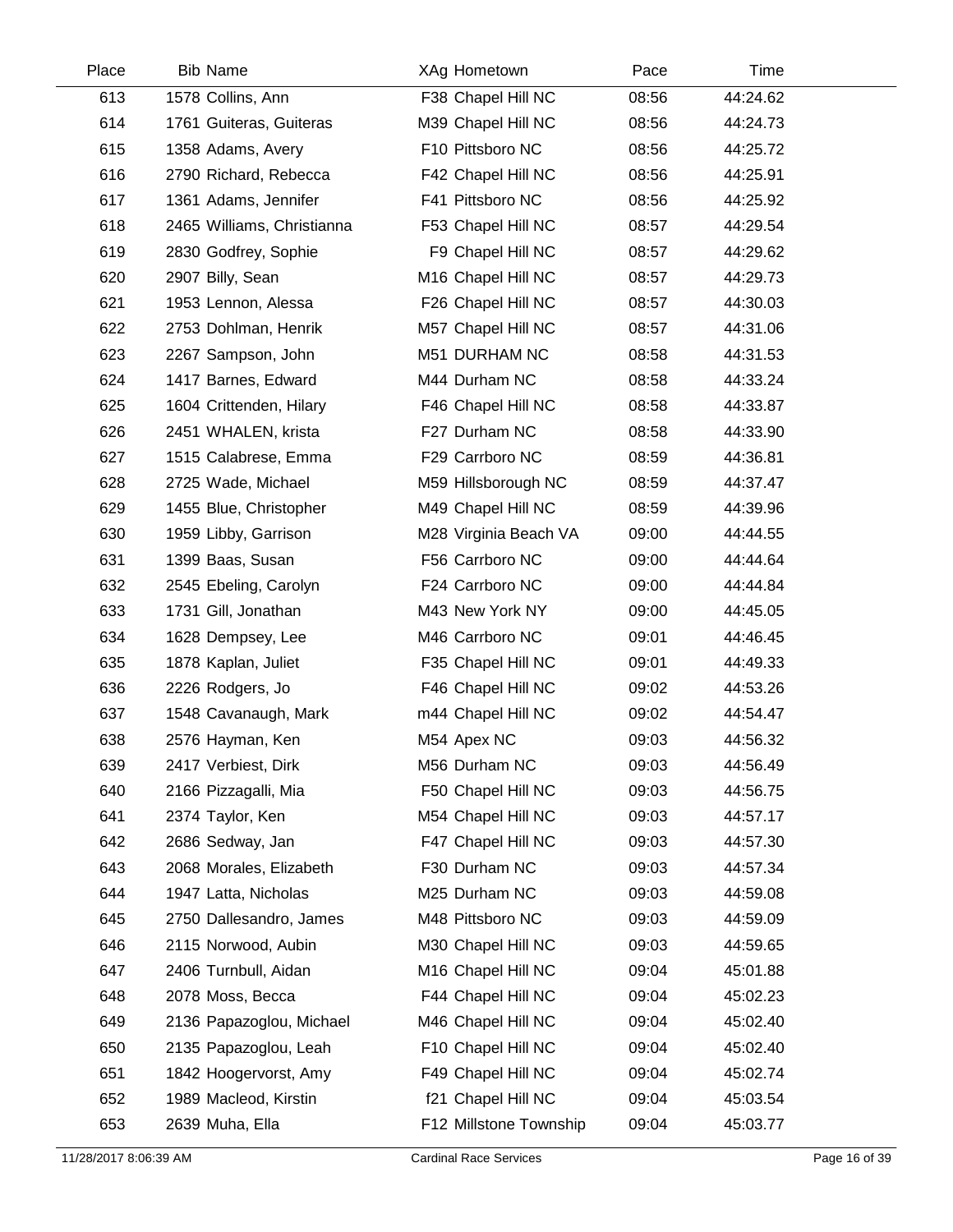| Place | <b>Bib Name</b>         | XAg Hometown        | Pace  | Time     |  |
|-------|-------------------------|---------------------|-------|----------|--|
| 654   | 1420 Barringer, Newt    | M23 Chapel Hill NC  | 09:04 | 45:03.86 |  |
| 655   | 1588 Cook, Jonathon     | M42 Carrboro NC     | 09:04 | 45:05.37 |  |
| 656   | 2835 West, Rachel       | F29 Fort Collins CO | 09:05 | 45:07.18 |  |
| 657   | 1607 Cross, Alexander   | M36 Chapel Hill NC  | 09:05 | 45:08.67 |  |
| 658   | 2956 Edwards, Mary      | F22 East Longmeadow | 09:05 | 45:08.86 |  |
| 659   | 1527 Caress, Lula       | F11 Chapel Hill NC  | 09:05 | 45:08.89 |  |
| 660   | 2397 Tilley, Erin       | F36 Chapel Hill NC  | 09:05 | 45:09.02 |  |
| 661   | 2978 Khazi, Arif        | M35 Baltimore MD    | 09:05 | 45:09.25 |  |
| 662   | 1769 Hall, Jonathan     | M34 Chapel Hill NC  | 09:05 | 45:09.33 |  |
| 663   | 2704 Sylvester, Marco   | M24 Chapel Hill NC  | 09:05 | 45:09.79 |  |
| 664   | 1608 Cross, Allyson     | F37 Chapel Hill NC  | 09:05 | 45:10.52 |  |
| 665   | 412 Classi, Rachael     | F33 Durham NC       | 09:05 | 45:10.53 |  |
| 666   | 2941 Helms, Tanya       | F57 Chapel Hill NC  | 09:05 | 45:10.81 |  |
| 667   | 1671 Fanning, Alan      | M53 Carrboro NC     | 09:06 | 45:11.30 |  |
| 668   | 2164 Piontak, Rachel    | F30 Raleigh NC      | 09:06 | 45:11.45 |  |
| 669   | 413 Classi, Peter       | M33 Durham NC       | 09:06 | 45:11.75 |  |
| 670   | 2058 Mockridge, Britton | M46                 | 09:06 | 45:13.50 |  |
| 671   | 1381 andrist, sara      | F45 Atlanta GA      | 09:06 | 45:14.06 |  |
| 672   | 1982 Lyu, Peter         | M27 Atlanta GA      | 09:06 | 45:14.17 |  |
| 673   | 1981 Lyu, Jennifer      | F22 Chapel Hill NC  | 09:06 | 45:14.63 |  |
| 674   | 2210 Riek, Jim          | M52 Carrboro NC     | 09:06 | 45:15.09 |  |
| 675   | 2209 Riek, Callie       | F20 Carrboro NC     | 09:06 | 45:15.66 |  |
| 676   | 1504 Burns, Alisa       | F39 Chapel Hill NC  | 09:06 | 45:15.75 |  |
| 677   | 2574 Hawley, Charlotte  | F9 Chapel Hill NC   | 09:07 | 45:17.07 |  |
| 678   | 1793 Hawley, Dawna      | F47 Chapel Hill NC  | 09:07 | 45:18.37 |  |
| 679   | 1429 Beaver, Melinda    | F37 Durham NC       | 09:08 | 45:21.43 |  |
| 680   | 1633 Dennis, Reed       | M33 Goldsboro NC    | 09:08 | 45:23.34 |  |
| 681   | 1636 Desormeau, Marc    | M47 Chapel Hill NC  | 09:08 | 45:23.46 |  |
| 682   | 1526 Caren, Neal        | M44 Chapel Hill NC  | 09:08 | 45:25.15 |  |
| 683   | 1745 Gorman, Tracey     | F55 Chadds Ford PA  | 09:09 | 45:30.37 |  |
| 684   | 2964 Storrow, Lee       | M28 Chapel Hill NC  | 09:09 | 45:30.45 |  |
| 685   | 1484 Broscious, Rachael | F27 Chapel Hill NC  | 09:09 | 45:30.82 |  |
| 686   | 2338 Stern, Rich        | M50 Chapel Hill NC  | 09:10 | 45:32.12 |  |
| 687   | 2013 McCarthy, Corrine  | F42 Chapel Hill NC  | 09:10 | 45:32.20 |  |
| 688   | 2106 Nguyen, Amy        | F32                 | 09:10 | 45:32.30 |  |
| 689   | 2259 Ryan, Jeffrey      | M62 Lyman SC        | 09:10 | 45:32.66 |  |
| 690   | 1616 Daley, Ryan        | M35                 | 09:10 | 45:32.75 |  |
| 691   | 2646 Mullins, Nathan    | M31 Raleigh NC      | 09:10 | 45:33.85 |  |
| 692   | 1649 Edwards, Amanda    | F31                 | 09:10 | 45:33.86 |  |
| 693   | 387 Skolnik, Jeff       | M44                 | 09:11 | 45:36.42 |  |
| 694   | 2561 Glick, Jesse       | M43 Chapel Hill NC  | 09:11 | 45:36.96 |  |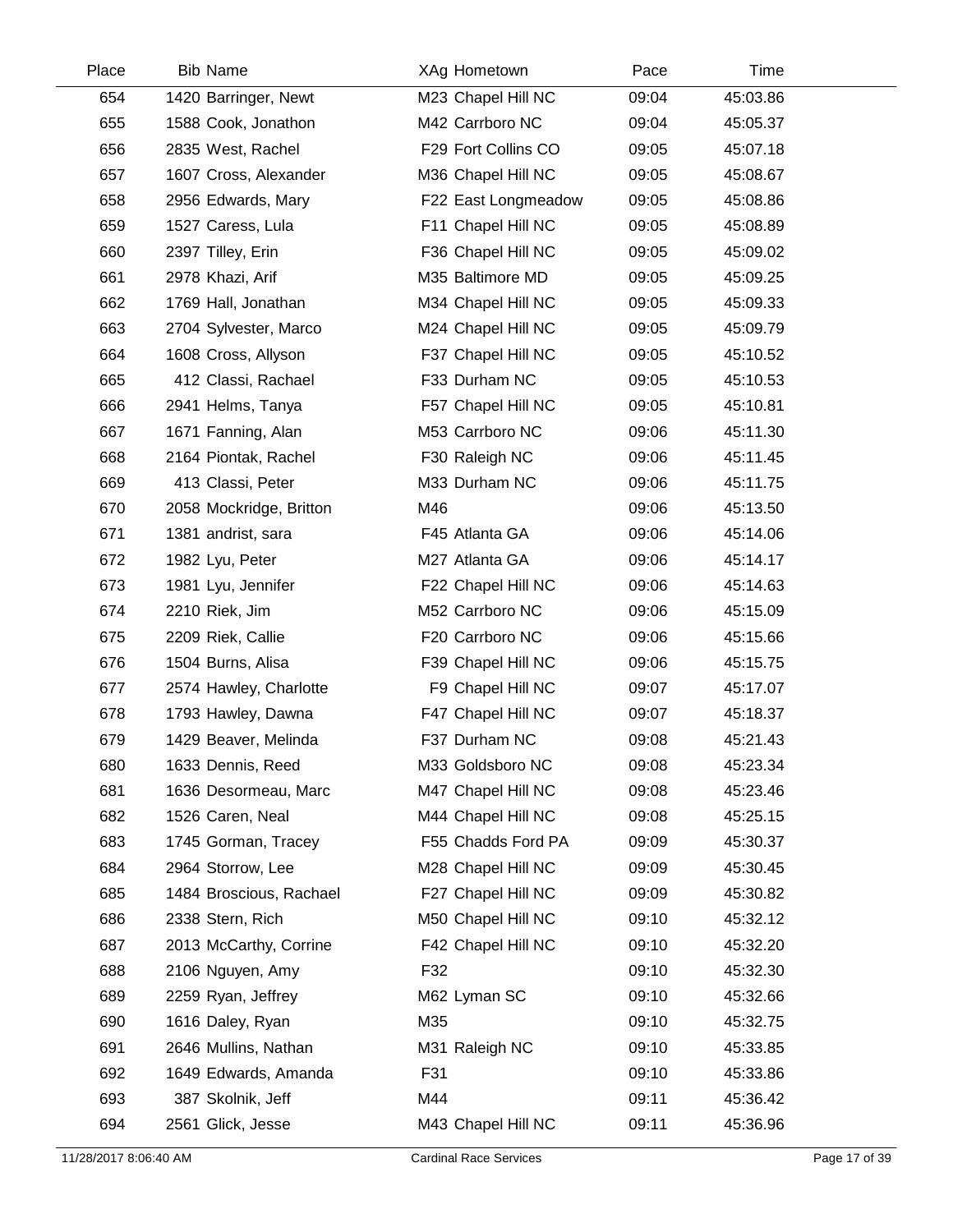| Place | <b>Bib Name</b>         | XAg Hometown        | Pace  | Time     |
|-------|-------------------------|---------------------|-------|----------|
| 695   | 1777 Handly, Erin       | F36 Durham NC       | 09:11 | 45:37.06 |
| 696   | 1579 Collis, Stewart    | M49 Carrboro NC     | 09:11 | 45:37.38 |
| 697   | 1881 Karpinos, Ashley   | F37 Nashville TN    | 09:11 | 45:38.55 |
| 698   | 2674 Sammon, Larry      | M61 Chapel Hill NC  | 09:11 | 45:39.09 |
| 699   | 2675 Sammon, Una        | F26 Chapel Hill NC  | 09:11 | 45:39.20 |
| 700   | 1530 Carmen, Andrew     | M29 Raleigh NC      | 09:11 | 45:39.31 |
| 701   | 2524 Connaughton, Tania | F42 Durham NC       | 09:11 | 45:39.71 |
| 702   | 393 Griswold, Seth      | M16 Springboro OH   | 09:12 | 45:45.45 |
| 703   | 1721 Gaylord, Alison    | F19 Arlington VA    | 09:12 | 45:45.46 |
| 704   | 1465 Bowen, Mimi        | F23 Durham NC       | 09:13 | 45:46.00 |
| 705   | 3000 Galloway, Griffin  | M10 Chapel Hill NC  | 09:13 | 45:46.35 |
| 706   | 2651 Nadolski, Keith    | M68 Chapel Hill NC  | 09:13 | 45:48.00 |
| 707   | 2818 Fussman, Chet      | M58 jacksonville FL | 09:13 | 45:48.12 |
| 708   | 1719 Gauger, Matthew    | M40 Durham NC       | 09:13 | 45:48.26 |
| 709   | 2797 Shepard, Rodney    | M47 Durham NC       | 09:13 | 45:49.20 |
| 710   | 2939 Bolon, Meredith    | F52 Chapel Hill NC  | 09:13 | 45:49.47 |
| 711   | 2233 Rogers, Kim        | F46 Carrboro NC     | 09:13 | 45:49.57 |
| 712   | 2958 Edwards, Don       | M55 East Longmeadow | 09:13 | 45:50.61 |
| 713   | 2157 Pertz, Timothy     | M33 Pittsboro NC    | 09:13 | 45:50.75 |
| 714   | 2508 Begej, Izzy        | F26 Durham NC       | 09:14 | 45:51.81 |
| 715   | 1927 Kohler, Rebecca    | F52 Carrboro NC     | 09:14 | 45:52.53 |
| 716   | 2618 Margolis, Sara     | F23 Chapel Hill NC  | 09:14 | 45:52.73 |
| 717   | 1606 Crook, Marija      | F19 Carrboro NC     | 09:14 | 45:53.63 |
| 718   | 2556 Gelin, Dana        | F48 Chapel Hill NC  | 09:14 | 45:53.88 |
| 719   | 2493 Amenta, Tom        | M36 DURHAM NC       | 09:14 | 45:54.68 |
| 720   | 409 Villa, Jenn         | F41 Chapel Hill NC  | 09:14 | 45:55.14 |
| 721   | 390 Galloway, Thomas    | M47 Chapel Hill NC  | 09:14 | 45:55.32 |
| 722   | 2442 Webster, Megan     | F28 Carrboro NC     | 09:15 | 45:56.41 |
| 723   | 1593 Cooper, Leigh      | F41 Chapel Hill NC  | 09:15 | 45:56.88 |
| 724   | 1783 Harkins, Heidi     | F53 Chapel Hill NC  | 09:15 | 46:00.00 |
| 725   | 2321 Solum, Amelia      | F14 Chapel Hill NC  | 09:15 | 46:00.07 |
| 726   | 2969 Payne, Julianne    | F33 Durham NC       | 09:15 | 46:00.61 |
| 727   | 2323 Solum, Derek       | M45 Chapel Hill NC  | 09:16 | 46:01.03 |
| 728   | 1925 Knechtel, Diana    | F65 Chapel Hill NC  | 09:16 | 46:01.10 |
| 729   | 1549 Cavender, Jennifer | F41 Chapel Hill NC  | 09:16 | 46:03.72 |
| 730   | 2805 Wong, Frank        | M44 Chapel Hill NC  | 09:16 | 46:04.82 |
| 731   | 1482 Broscious, Evan    | M23 Chapel Hill NC  | 09:16 | 46:04.90 |
| 732   | 1562 Chesser, William   | M54 Durham NC       | 09:17 | 46:05.91 |
| 733   | 2352 Streeter, Robert   | M26 Raleigh NC      | 09:17 | 46:06.24 |
| 734   | 2426 Wahlstrom, Torey   | F49 Chapel Hill NC  | 09:17 | 46:09.21 |
| 735   | 2472 Wood, Lydia        | F25 Carrboro NC     | 09:18 | 46:10.84 |
|       |                         |                     |       |          |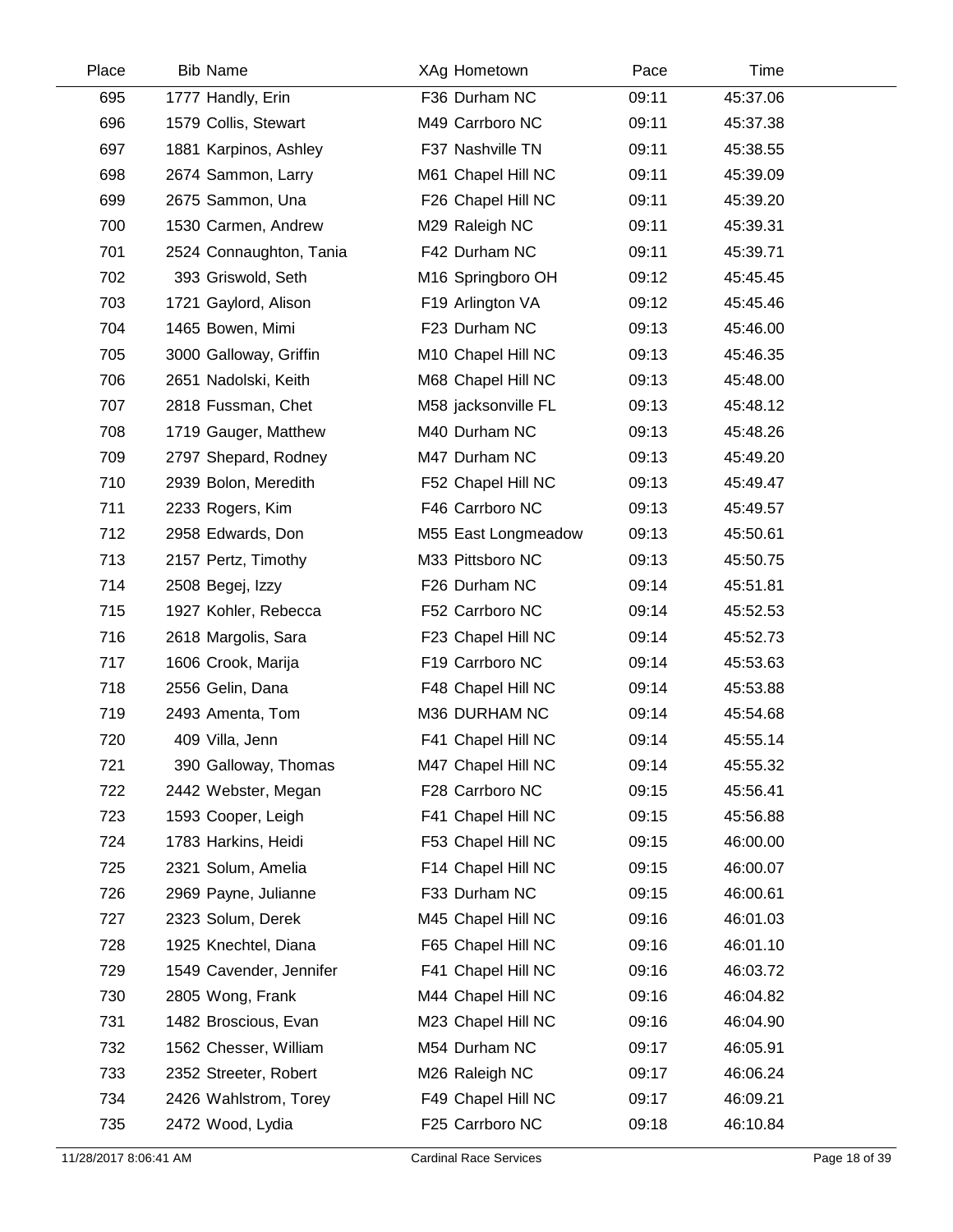| Place | <b>Bib Name</b>            | XAg Hometown        | Pace  | Time     |  |
|-------|----------------------------|---------------------|-------|----------|--|
| 736   | 1686 Fitzgerald, Chris     | M39 Chapel Hill NC  | 09:18 | 46:10.90 |  |
| 737   | 2609 Lupo, Brian           | M33 Raleigh NC      | 09:18 | 46:10.94 |  |
| 738   | 1605 Crockett, Jason       | M41 DURHAM NC       | 09:18 | 46:11.13 |  |
| 739   | 2293 sellers, don          | M67 Siler City NC   | 09:18 | 46:11.22 |  |
| 740   | 1822 herndon, delaney      | f22 Durham NC       | 09:18 | 46:11.68 |  |
| 741   | 1685 Fitzgerald, Abigail   | F38 Chapel Hill NC  | 09:18 | 46:12.04 |  |
| 742   | 2415 Vavalle, Emily        | F38 Chapel Hill NC  | 09:18 | 46:12.44 |  |
| 743   | 2589 kern, terry           | f49 Chapel Hill NC  | 09:18 | 46:13.39 |  |
| 744   | 2879 Lopez, Eduardo        | M26 Pittsboro NC    | 09:18 | 46:13.62 |  |
| 745   | 2795 Schneider, Eric       | m53 Pittsboro NC    | 09:18 | 46:13.86 |  |
| 746   | 1722 Gaylord, Charles      | M14 Arlington VA    | 09:18 | 46:15.57 |  |
| 747   | 2445 Wentz, Catherine      | F54 Arlington VA    | 09:19 | 46:16.47 |  |
| 748   | 2681 Schaller, Liz         | F46 Chapel Hill NC  | 09:19 | 46:20.04 |  |
| 749   | 2749 Dallesandro, Cheyenne | F44 Pittsboro NC    | 09:20 | 46:21.48 |  |
| 750   | 2294 sell-goodhand, emma   | F27 Durham NC       | 09:20 | 46:24.50 |  |
| 751   | 2281 Schmaling, Brooke     | F43 Carrboro NC     | 09:20 | 46:25.49 |  |
| 752   | 1463 Bossert, Kellie       | F35 Siler City NC   | 09:20 | 46:25.64 |  |
| 753   | 2746 busko, lisa           | f45 Chapel Hill NC  | 09:21 | 46:26.24 |  |
| 754   | 2023 McGlinn, Lisa         | F48 Chapel Hill NC  | 09:21 | 46:26.99 |  |
| 755   | 2043 Millar, Ben           | M20 Chapel Hill NC  | 09:21 | 46:27.81 |  |
| 756   | 2452 White, Amy            | F41 Durham NC       | 09:21 | 46:27.87 |  |
| 757   | 2022 McGlinn, John         | M19 Chapel Hill NC  | 09:21 | 46:28.16 |  |
| 758   | 1946 Lark, Amy             | f42 Chapel Hill NC  | 09:21 | 46:29.04 |  |
| 759   | 2515 Brodrick, Aaron       | M10 Watkinsville GA | 09:21 | 46:29.09 |  |
| 760   | 2888 Clark, Hannah         | F27 Asheville NC    | 09:21 | 46:29.55 |  |
| 761   | 2516 Brodrick, Brian       | M42 Watkinsville GA | 09:21 | 46:30.30 |  |
| 762   | 2001 Martin, Robert        | M56 Nashville TN    | 09:22 | 46:30.94 |  |
| 763   | 1884 kauftheil, ari        | m14 Chapel Hill NC  | 09:22 | 46:31.92 |  |
| 764   | 1885 Kauftheil, Randy      | M59 Chapel Hill NC  | 09:22 | 46:32.02 |  |
| 765   | 1615 Cunningham, Jon       | M31                 | 09:22 | 46:35.07 |  |
| 766   | 2026 McHugh, Sheena        | F32 Chapel Hill NC  | 09:23 | 46:36.73 |  |
| 767   | 2962 Keane, Julie          | F48 Chapel Hill NC  | 09:23 | 46:37.14 |  |
| 768   | 1558 Chatain, Rayna        | F11 Chapel Hill NC  | 09:24 | 46:42.01 |  |
| 769   | 2218 Roberts, Jason        | m33 Chapel Hill NC  | 09:24 | 46:42.50 |  |
| 770   | 1756 Grieco, Sarah         | F29 Chapel Hill NC  | 09:24 | 46:42.63 |  |
| 771   | 421 Guilfoile, Carlie      | f28 Pittsburgh PA   | 09:24 | 46:43.94 |  |
| 772   | 1771 Haltermann, William   | M27 DURHAM NC       | 09:24 | 46:45.10 |  |
| 773   | 1715 Garcia, Vicky         | F44 Durham NC       | 09:25 | 46:46.61 |  |
| 774   | 1435 bell, annemarie       | F17                 | 09:25 | 46:47.96 |  |
| 775   | 2678 Saylor, Bonner        | F33 Chapel Hill NC  | 09:25 | 46:48.08 |  |
| 776   | 1601 Craig, Amy            | F43 Durham NC       | 09:25 | 46:48.58 |  |
|       |                            |                     |       |          |  |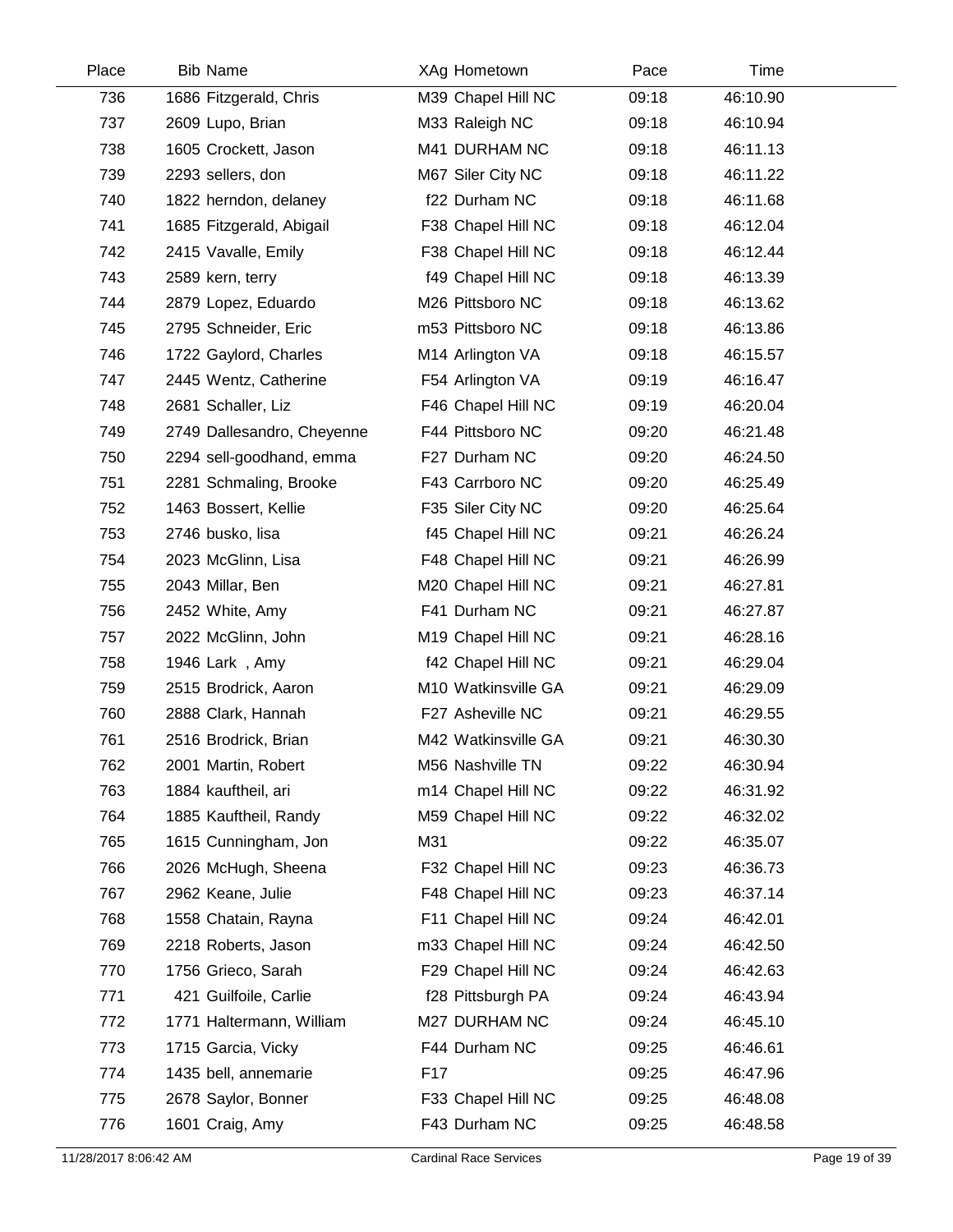| Place | <b>Bib Name</b>         | XAg Hometown         | Pace  | Time     |  |
|-------|-------------------------|----------------------|-------|----------|--|
| 777   | 1846 Howard, Janna      | F27 Chapel Hill NC   | 09:25 | 46:50.17 |  |
| 778   | 2485 Yu-Su, Sherryl     | F40 Chapel Hill NC   | 09:25 | 46:50.34 |  |
| 779   | 2414 Vaughn, Libby      | F46 Hillsborough NC  | 09:26 | 46:50.73 |  |
| 780   | 1696 foster, andrew     | m48 Chapel Hill NC   | 09:26 | 46:53.98 |  |
| 781   | 2349 Straub, Liza       | F29 Chapel Hill NC   | 09:26 | 46:54.55 |  |
| 782   | 2658 Ohletz, Jodi       | F43 Chapel Hill NC   | 09:27 | 46:57.25 |  |
| 783   | 2366 Swimm, Kelly       | F37 Chapel Hill NC   | 09:27 | 46:58.07 |  |
| 784   | 2637 Morris, Ingrid     | F41 Carrboro NC      | 09:27 | 46:59.72 |  |
| 785   | 1418 Barnes, Eileen     | F35 Durham NC        | 09:27 | 46:59.73 |  |
| 786   | 2059 Monroy, Jose       | M30 Chapel Hill NC   | 09:27 | 47:00.01 |  |
| 787   | 1587 Cook, James        | M32 Mountain View CA | 09:28 | 47:01.26 |  |
| 788   | 2044 Millar, Chris      | M17 Chapel Hill NC   | 09:28 | 47:01.28 |  |
| 789   | 1662 Engle, Michelle    | F45 Chapel Hill NC   | 09:28 | 47:01.29 |  |
| 790   | 2547 Engle, Bryan       | M45 Chapel Hill NC   | 09:28 | 47:01.61 |  |
| 791   | 2765 Mouw, Sheri        | F49 Chapel Hill NC   | 09:28 | 47:02.89 |  |
| 792   | 2648 Mullis, Robin      | F60 Carrboro NC      | 09:28 | 47:03.08 |  |
| 793   | 2871 Singh, Tina        | F47 Chapel Hill NC   | 09:28 | 47:03.12 |  |
| 794   | 2032 McShane, Lauren    | F30 Atlanta GA       | 09:28 | 47:03.90 |  |
| 795   | 1647 dye, aaron         | m44 Chapel Hill NC   | 09:28 | 47:04.06 |  |
| 796   | 2936 Peterson, Luke     | M12                  | 09:29 | 47:07.07 |  |
| 797   | 2339 Stifler, Christina | F32 Jacksonville FL  | 09:29 | 47:07.10 |  |
| 798   | 2082 Murdoch, Caitlin   | F26 Durham NC        | 09:29 | 47:07.40 |  |
| 799   | 2269 Sanoff, Hanna      | F43 Chapel Hill NC   | 09:29 | 47:09.78 |  |
| 800   | 1454 Block, Marit       | F <sub>25</sub>      | 09:30 | 47:10.88 |  |
| 801   | 388 Griswold, Sam       | M19 Springboro OH    | 09:30 | 47:12.43 |  |
| 802   | 2638 Morris, Neal       | M38 Chapel Hill NC   | 09:30 | 47:12.44 |  |
| 803   | 2033 McShane, Patrick   | M35 Atlanta GA       | 09:30 | 47:12.57 |  |
| 804   | 1624 Delgado, Candice   | F30 Durham NC        | 09:30 | 47:12.85 |  |
| 805   | 2371 Tarantino, Lisa    | F50 Chapel Hill NC   | 09:30 | 47:13.23 |  |
| 806   | 2048 Miller, Don        | M41 Chapel Hill NC   | 09:30 | 47:13.53 |  |
| 807   | 2778 Peterson, Loren    | F40                  | 09:30 | 47:13.81 |  |
| 808   | 1415 Barlow, Caroline   | F43 Pittsboro NC     | 09:31 | 47:17.44 |  |
| 809   | 2506 Barry, Meg         | F36 Baltimore MD     | 09:31 | 47:18.63 |  |
| 810   | 2521 Cawley, Michelle   | F47 Carrboro NC      | 09:31 | 47:18.70 |  |
| 811   | 2598 lauen, joanna      | f46 Chapel Hill NC   | 09:31 | 47:20.04 |  |
| 812   | 1854 Hurt, Christi      | F46 Chapel Hill NC   | 09:31 | 47:20.27 |  |
| 813   | 2682 Schiff, Douglas    | M64 DURHAM NC        | 09:32 | 47:20.40 |  |
| 814   | 1960 Libby, Taylor      | F35 Carrboro NC      | 09:32 | 47:20.60 |  |
| 815   | 2211 Rieth, Darian      | F26 Chapel Hill NC   | 09:32 | 47:21.33 |  |
| 816   | 2331 Spinarski, Susan   | F43 Chapel Hill NC   | 09:32 | 47:24.06 |  |
| 817   | 1851 Humphries, Sarah   | F32 Winston Salem NC | 09:33 | 47:26.41 |  |
|       |                         |                      |       |          |  |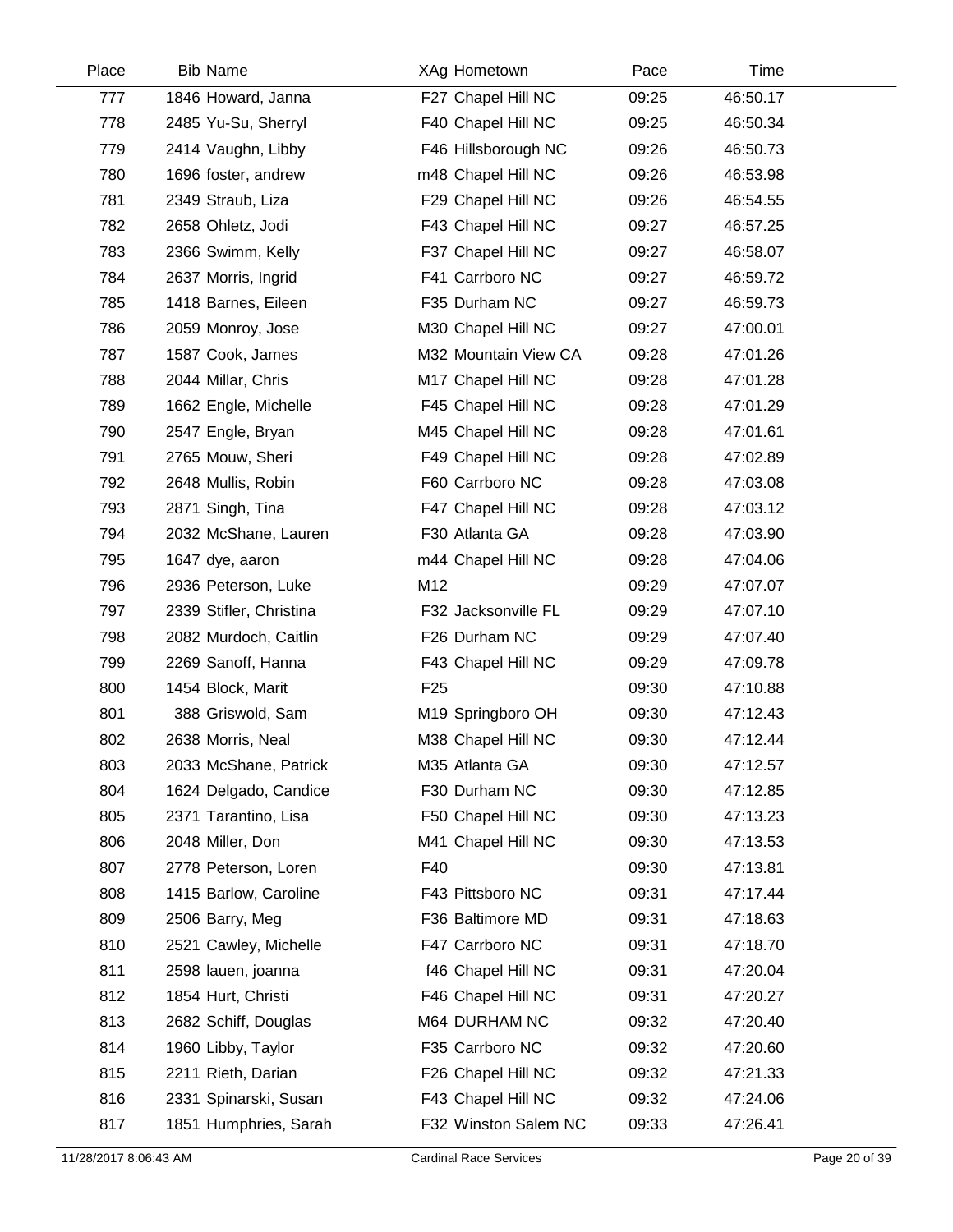| Place | <b>Bib Name</b>         | XAg Hometown           | Pace  | Time     |
|-------|-------------------------|------------------------|-------|----------|
| 818   | 2007 Matthews, David    | M41 Carrboro NC        | 09:33 | 47:26.58 |
| 819   | 1557 Chatain, Miles     | M47 Chapel Hill NC     | 09:33 | 47:26.74 |
| 820   | 1475 Bresky, Carole     | F63 Pittsboro NC       | 09:33 | 47:27.33 |
| 821   | 2734 Westoby, Michelle  | F40 Chapel Hill NC     | 09:33 | 47:28.33 |
| 822   | 1639 Domeck, Jane       | F23 Durham NC          | 09:33 | 47:28.50 |
| 823   | 1487 Brown, Anna        | F21 Huntersville NC    | 09:34 | 47:30.50 |
| 824   | 2261 Saccoccio, Frances | F36 Durham NC          | 09:34 | 47:31.50 |
| 825   | 2306 Shuler, Donna      | F30 Charlottesville VA | 09:34 | 47:31.73 |
| 826   | 2146 Patrick, Eileen    | F43 Apex NC            | 09:34 | 47:32.40 |
| 827   | 2181 Prinzhorn, Ashley  | F22 Carrboro NC        | 09:34 | 47:33.09 |
| 828   | 2182 Prinzhorn, Brad    | M49 Carrboro NC        | 09:34 | 47:33.98 |
| 829   | 2318 Smith, Suzy        | F30 Washington DC      | 09:35 | 47:35.34 |
| 830   | 2029 McLaurin, Jennifer | F37 Pittsboro NC       | 09:35 | 47:36.16 |
| 831   | 2930 Troester, Melissa  | F45 Carrboro NC        | 09:35 | 47:36.31 |
| 832   | 2929 Pirone, Luca       | F10 Carrboro NC        | 09:35 | 47:37.40 |
| 833   | 2279 Schliebe, Erich    | M42 Pittsboro NC       | 09:35 | 47:39.67 |
| 834   | 2280 Schliebe, Kate     | F41 Chapel Hill NC     | 09:36 | 47:40.97 |
| 835   | 1474 Brecher, Mark      | M61 Chapel Hill NC     | 09:36 | 47:41.96 |
| 836   | 2748 Crummett, Bobbi    | F57 Chapel Hill NC     | 09:36 | 47:44.66 |
| 837   | 1473 BRECHER, Juliana   | M26 Chapel Hill NC     | 09:36 | 47:44.96 |
| 838   | 2243 Roscher, Travis    | M33 Chapel Hill NC     | 09:37 | 47:49.16 |
| 839   | 2801 Walsh, Kevin       | M56 DURHAM NC          | 09:37 | 47:49.26 |
| 840   | 2242 Roscher, Michelle  | F32 Chapel Hill NC     | 09:38 | 47:52.12 |
| 841   | 2148 Pearl, Morris      | F34 Chapel Hill NC     | 09:38 | 47:52.36 |
| 842   | 1699 Freeman, Courtney  | F22 Mt. Olive NC       | 09:38 | 47:53.79 |
| 843   | 1698 Freeman, Ada       | F56 Seven Springs NC   | 09:39 | 47:55.29 |
| 844   | 2695 stanley, will      | m32 Chapel Hill NC     | 09:39 | 47:57.59 |
| 845   | 2208 Ricker, Julie      | F41 Pittsboro NC       | 09:40 | 48:00.30 |
| 846   | 2367 Swinney, Felicia   | F37 Chapel Hill NC     | 09:40 | 48:00.71 |
| 847   | 1724 Germenis, Jerry    | M62 Chapel Hill NC     | 09:40 | 48:01.94 |
| 848   | 1725 Germenis, Sandra   | F55 Chapel Hill NC     | 09:40 | 48:02.16 |
| 849   | 2987 Allred, Jessica    | F33 Chapel Hill NC     | 09:40 | 48:04.19 |
| 850   | 2656 O'Brien, Richard   | M37 Chapel Hill NC     | 09:40 | 48:04.61 |
| 851   | 2657 O'Brien, Sarah     | F35 Chapel Hill NC     | 09:40 | 48:04.79 |
| 852   | 2857 Swasey, Judith     | F70 Chapel Hill NC     | 09:41 | 48:07.49 |
| 853   | 1476 Bristol, Katherine | F30                    | 09:41 | 48:07.81 |
| 854   | 2327 Soto, Carolina     | F49 Carrboro NC        | 09:41 | 48:08.23 |
| 855   | 2041 Millar, Ally       | F17 Chapel Hill NC     | 09:41 | 48:08.82 |
| 856   | 2802 Wiggins, Jennifer  | F43 Chapel Hill NC     | 09:41 | 48:09.82 |
| 857   | 1663 Enman, Kyle        | M30 Hoboken NJ         | 09:42 | 48:12.43 |
| 858   | 2909 Hammett, Eve       | F37 Chapel Hill NC     | 09:42 | 48:12.46 |
|       |                         |                        |       |          |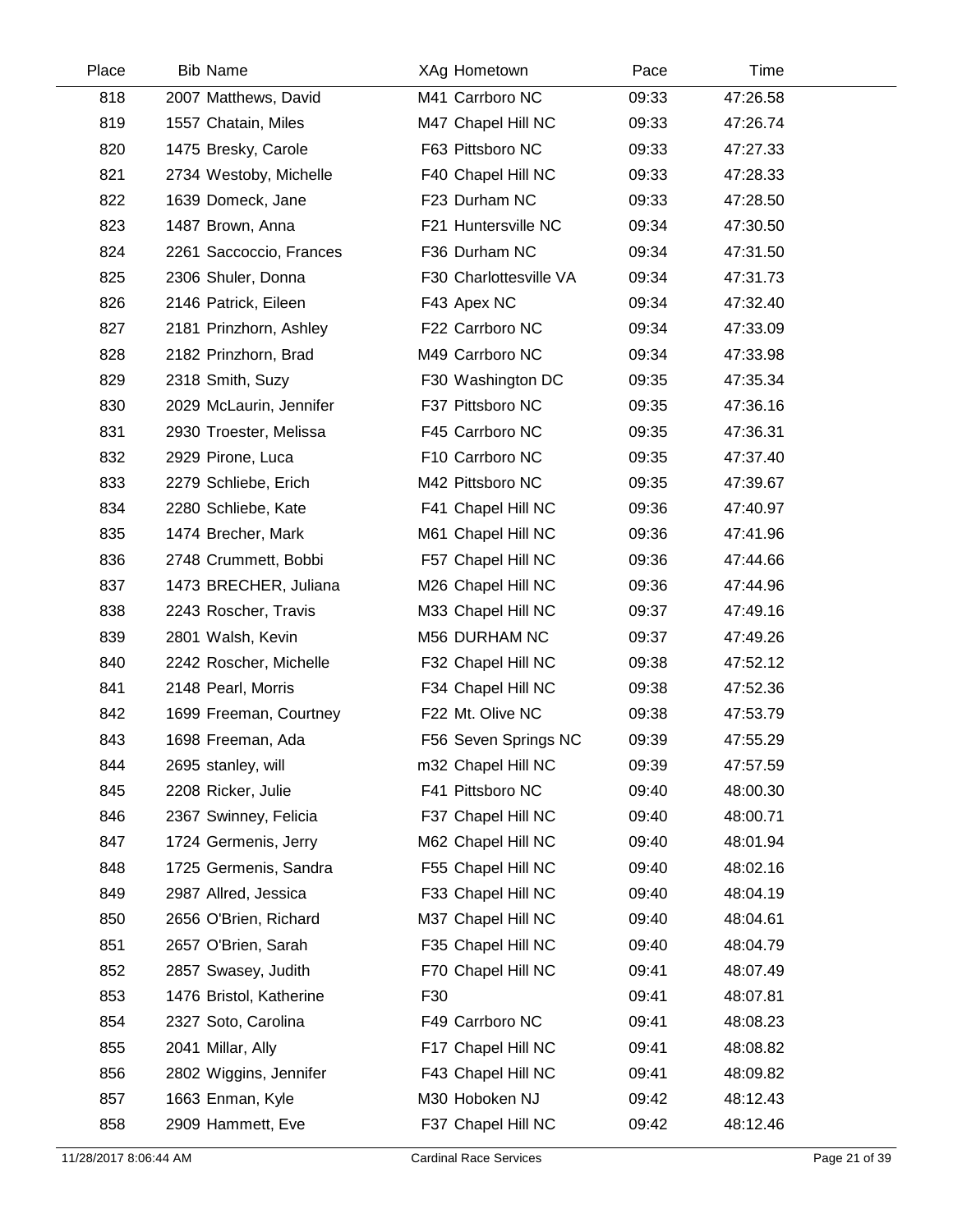| Place | <b>Bib Name</b>         | XAg Hometown       | Pace  | Time     |
|-------|-------------------------|--------------------|-------|----------|
| 859   | 2982 Ramirez, Steven    | M47 Chapel Hill NC | 09:42 | 48:14.03 |
| 860   | 1831 Hoffman, Steve     | M42 Durham NC      | 09:42 | 48:14.12 |
| 861   | 2865 Carin, Jeffrey     | M18 DURHAM NC      | 09:43 | 48:15.56 |
| 862   | 2775 Palta, Priya       | F31 Durham NC      | 09:43 | 48:15.62 |
| 863   | 2742 Bhavsar, Nrupen    | M37 Durham NC      | 09:43 | 48:16.15 |
| 864   | 2866 Bramwell, Brittnay | F23 DURHAM NC      | 09:43 | 48:16.84 |
| 865   | 2441 Webb, Michael      | M64 Snow Camp NC   | 09:43 | 48:17.35 |
| 866   | 2133 Paille, Helen      | F30 Hoboken NJ     | 09:43 | 48:19.00 |
| 867   | 2660 Petrin, Kerri      | F37 Chapel Hill NC | 09:44 | 48:21.18 |
| 868   | 422 Gorman, Rachel      | f31 Pittsboro NC   | 09:44 | 48:22.97 |
| 869   | 2376 Taylor, Will       | m43 Carrboro NC    | 09:45 | 48:26.59 |
| 870   | 1734 Gillon, Bridget    | F17 Chapel Hill NC | 09:45 | 48:27.14 |
| 871   | 1664 Ervin, Lindsey     | F25 DURHAM NC      | 09:45 | 48:27.28 |
| 872   | 1586 Cook, Elizabeth    | F42 Carrboro NC    | 09:45 | 48:27.33 |
| 873   | 1737 Glen, Allyson      | F30 Durham NC      | 09:45 | 48:27.55 |
| 874   | 2573 Haskins, Teri      | F56 Chapel Hill NC | 09:45 | 48:27.98 |
| 875   | 1665 Ervin, Luke        | M23 DURHAM NC      | 09:45 | 48:28.10 |
| 876   | 1387 Archer, John       | m53 Washington DC  | 09:45 | 48:29.13 |
| 877   | 2663 Purves, Todd       | M48 Chapel Hill NC | 09:45 | 48:29.68 |
| 878   | 2438 Watterson, Carolyn | F50 Pittsboro NC   | 09:45 | 48:29.87 |
| 879   | 2551 Field, Estela      | F42 Chapel Hill NC | 09:46 | 48:30.21 |
| 880   | 1543 Caruth, Brian      | M33 Durham NC      | 09:46 | 48:30.23 |
| 881   | 2395 Thorn, rosemary    | F62 Chapel Hill NC | 09:46 | 48:30.58 |
| 882   | 1388 Archer, William    | M9 Washington DC   | 09:46 | 48:31.32 |
| 883   | 2897 Loop, Matthew      | M29 Chapel Hill NC | 09:46 | 48:31.93 |
| 884   | 1906 Kern, Jeremy       | M17 Chapel Hill NC | 09:46 | 48:32.41 |
| 885   | 2540 DiFranco, Richie   | M39 Chapel Hill NC | 09:46 | 48:34.25 |
| 886   | 2216 Robers, Marshall   | M44 Chapel Hill NC | 09:46 | 48:34.27 |
| 887   | 2217 Robers, Zach       | M12 Chapel Hill NC | 09:47 | 48:38.27 |
| 888   | 1873 Joseph, Sarah      | F40 Chapel Hill NC | 09:47 | 48:38.40 |
| 889   | 2634 Morelli, David     | M60 Chapel Hill NC | 09:47 | 48:39.33 |
| 890   | 2600 Lee, Raney         | F27 Carrboro NC    | 09:47 | 48:39.75 |
| 891   | 2299 Sevy, michale      | M36 Pittsboro NC   | 09:47 | 48:39.84 |
| 892   | 2045 Millar, Jamey      | M49 Chapel Hill NC | 09:48 | 48:40.41 |
| 893   | 2405 Tulchin, Lisa      | F49 Chapel Hill NC | 09:48 | 48:40.45 |
| 894   | 2162 Piontak, Corrie    | F41 Durham NC      | 09:48 | 48:41.54 |
| 895   | 2902 Stephenson, Ann    | F44 Carrboro NC    | 09:48 | 48:41.72 |
| 896   | 2163 Piontak, Gary      | M65 Pittsboro NC   | 09:48 | 48:43.11 |
| 897   | 1416 Barnes, Donnie     | M45 Chapel Hill NC | 09:48 | 48:43.54 |
| 898   | 1810 Hegle, Jennifer    | F45 Decatur GA     | 09:48 | 48:44.30 |
| 899   | 2155 Perlmutt, Lars     | M36 Chapel Hill NC | 09:48 | 48:44.70 |
|       |                         |                    |       |          |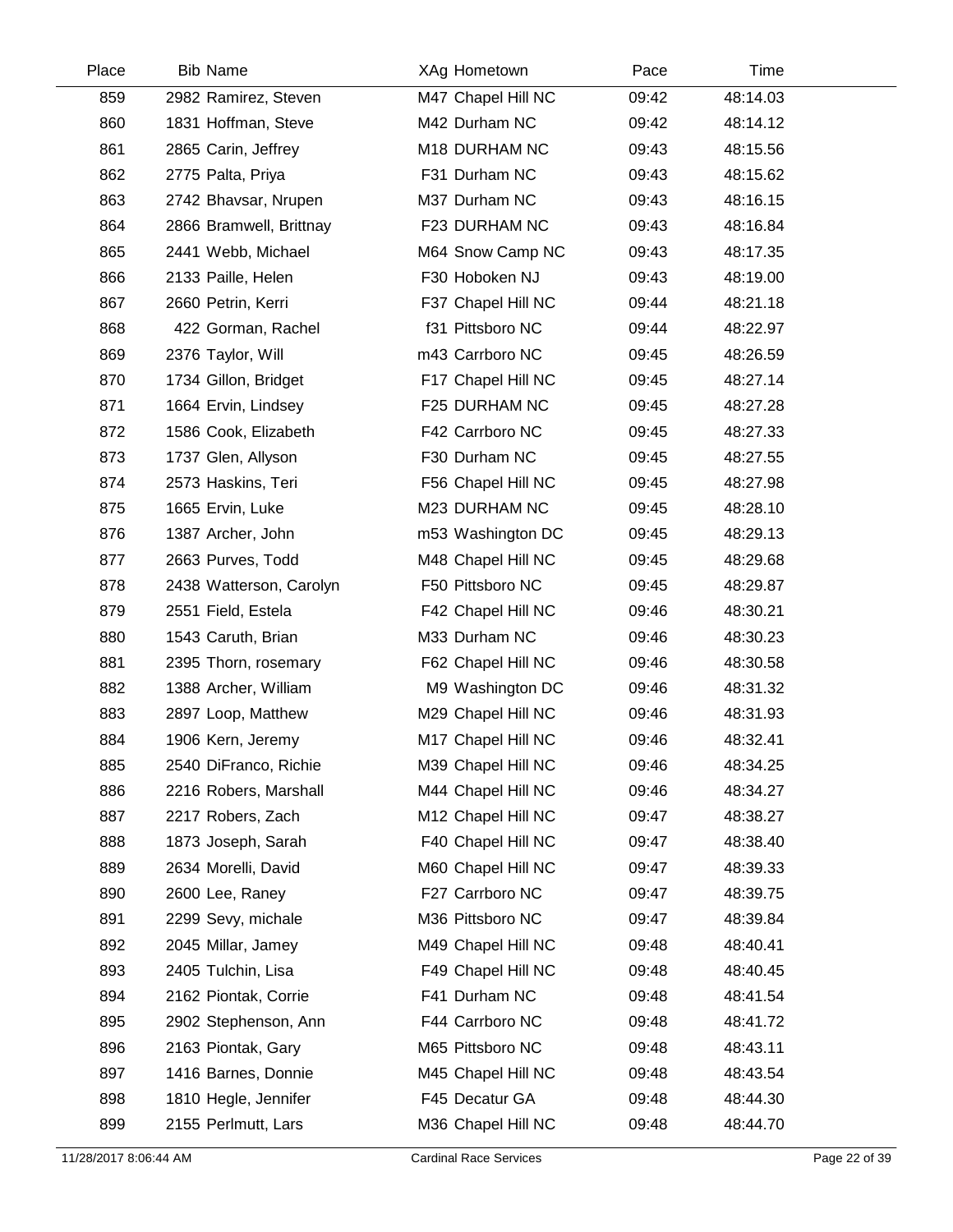| Place | <b>Bib Name</b>             | XAg Hometown       | Pace  | Time     |
|-------|-----------------------------|--------------------|-------|----------|
| 900   | 2760 McKay, Amanda          | F40 Chapel Hill NC | 09:49 | 48:45.10 |
| 901   | 1779 Hansen, Marci          | F39 Chapel Hill NC | 09:49 | 48:45.33 |
| 902   | 2809 Blazer, Trey           | M47 DURHAM NC      | 09:49 | 48:46.15 |
| 903   | 1812 Heller, Christie       | F41                | 09:49 | 48:47.24 |
| 904   | 1813 Heller, Connor         | M <sub>8</sub>     | 09:49 | 48:48.10 |
| 905   | 1743 Gorman, Bryce          | M18 Chadds Ford PA | 09:49 | 48:49.42 |
| 906   | 2478 Yoon, Sora             | F44 Chapel Hill NC | 09:50 | 48:51.60 |
| 907   | 1666 Ervin, Michael         | M59 DURHAM NC      | 09:50 | 48:51.81 |
| 908   | 1626 Della Vecchia, Timothy | M36 Durham NC      | 09:50 | 48:53.50 |
| 909   | 1457 Boggess, Emma          | F19 Chapel Hill NC | 09:51 | 48:54.91 |
| 910   | 2562 Gottfredson, Nisha     | F33 Chapel Hill NC | 09:51 | 48:55.75 |
| 911   | 2901 Fulton, Travis         | M27 Chapel Hill NC | 09:51 | 48:57.12 |
| 912   | 1883 Karpinos, Ralph        | M67 Chapel Hill NC | 09:51 | 48:57.45 |
| 913   | 2870 Brodacz, Jake          | M25                | 09:51 | 48:59.12 |
| 914   | 2837 Ordronneau, Delisa     | F36 Chapel Hill NC | 09:52 | 49:00.78 |
| 915   | 2388 Thomas, Ryan           | M10 Roanoke VA     | 09:52 | 49:01.24 |
| 916   | 2092 Musso, Melanie         | F25 Chapel Hill NC | 09:52 | 49:01.32 |
| 917   | 2838 Ordronneau, Roger      | M39 Chapel Hill NC | 09:52 | 49:01.66 |
| 918   | 1577 Cohn, Sarah            | F26 Chapel Hill NC | 09:52 | 49:01.85 |
| 919   | 1459 Boggess, Mason         | M16 Chapel Hill NC | 09:52 | 49:02.04 |
| 920   | 1603 Crews, FULTON          | M68 Chapel Hill NC | 09:52 | 49:02.24 |
| 921   | 1963 Lillie, Margaret       | F26 Durham NC      | 09:52 | 49:02.42 |
| 922   | 2091 Musso, Joseph          | M14 Chapel Hill NC | 09:52 | 49:02.66 |
| 923   | 2821 DeHart, Sarah          | F26 Chapel Hill NC | 09:52 | 49:03.01 |
| 924   | 1924 Kleinman, Dawn         | F52 Carrboro NC    | 09:52 | 49:03.65 |
| 925   | 2088 Musso, Alan            | M53 Chapel Hill NC | 09:53 | 49:05.23 |
| 926   | 1726 Ghio, Andrew           | M62 Chapel Hill NC | 09:53 | 49:05.76 |
| 927   | 2312 Sivaraman, Heather     | F39 Carrboro NC    | 09:53 | 49:06.10 |
| 928   | 2035 Messier, Erin          | F37 Chapel Hill NC | 09:53 | 49:08.22 |
| 929   | 1595 Cotter, Rachel         | F39 Chapel Hill NC | 09:53 | 49:08.64 |
| 930   | 1888 Keene, Alder           | F28 Durham NC      | 09:53 | 49:08.85 |
| 931   | 2996 Valley, Holly          | F21 Chapel Hill NC | 09:54 | 49:09.73 |
| 932   | 1651 Ehlers, Andrew         | M12 ATHENS GA      | 09:54 | 49:10.12 |
| 933   | 1826 Hill, James            | M43 Chapel Hill NC | 09:54 | 49:10.14 |
| 934   | 1389 Arnel, Tom             | M54 Carrboro NC    | 09:54 | 49:10.95 |
| 935   | 2575 Hawley, Chris          | F50 Chapel Hill NC | 09:54 | 49:12.84 |
| 936   | 1532 Carpenter, C Denise    | F50 Chapel Hill NC | 09:55 | 49:15.00 |
| 937   | 2601 Lenhardt, Jason        | M40 Chapel Hill NC | 09:55 | 49:16.08 |
| 938   | 1531 Carmen, Natalie        | F30 Raleigh NC     | 09:55 | 49:16.81 |
| 939   | 1773 Hamilton, Michael      | M59 Chapel Hill NC | 09:55 | 49:17.49 |
| 940   | 1772 Hamilton, Christine    | F23 Chapel Hill NC | 09:55 | 49:17.80 |
|       |                             |                    |       |          |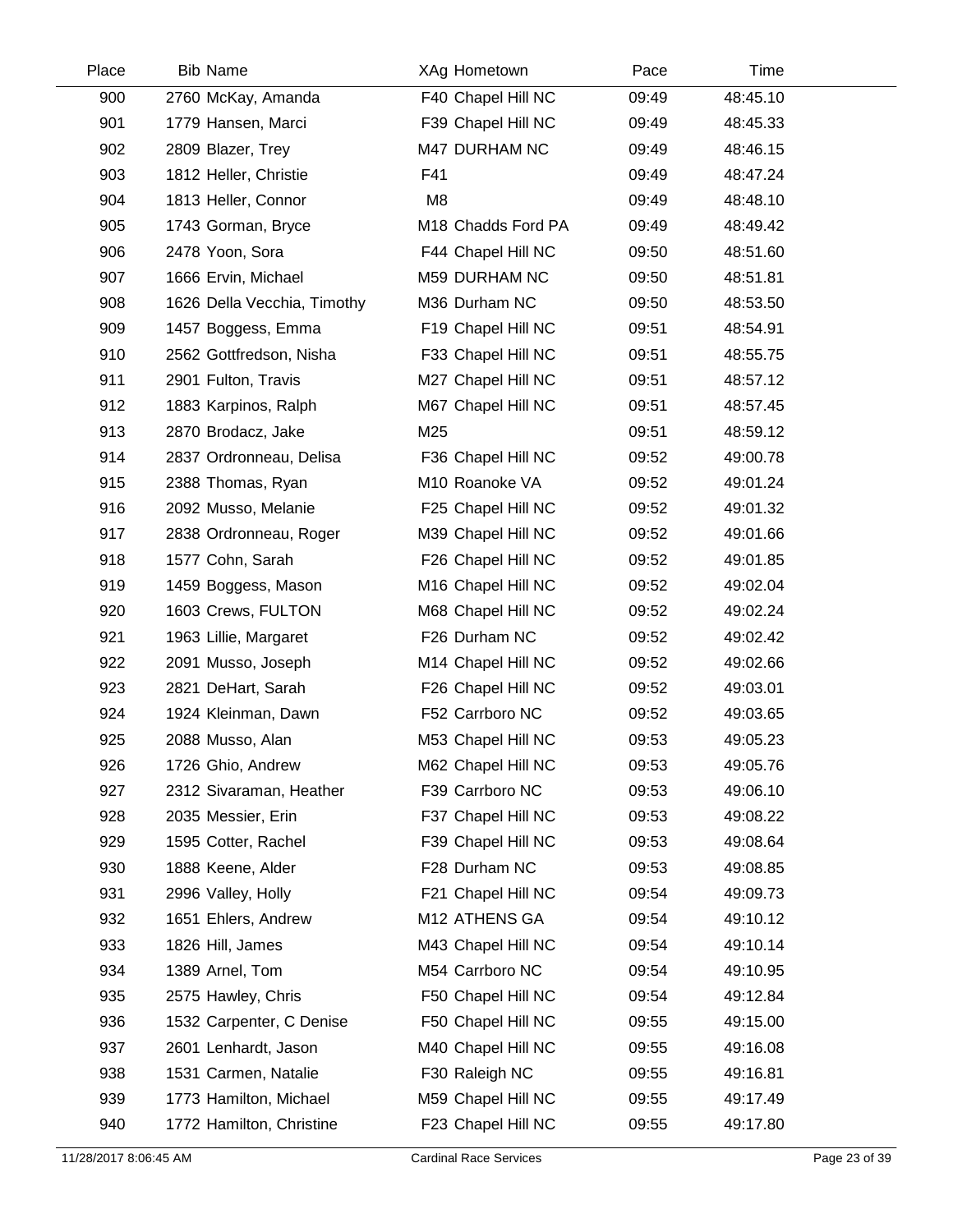| Place | <b>Bib Name</b>          | XAg Hometown         | Pace  | Time     |  |
|-------|--------------------------|----------------------|-------|----------|--|
| 941   | 2745 Bunch, Zoe          | F16 Chapel Hill NC   | 09:55 | 49:18.18 |  |
| 942   | 1621 Davis, Robert       | M54 Cary NC          | 09:55 | 49:19.10 |  |
| 943   | 2481 Younts, Henley      | F16 Chapel Hill NC   | 09:56 | 49:19.67 |  |
| 944   | 1620 Davis, Kiki         | F23 Atlanta GA       | 09:56 | 49:19.73 |  |
| 945   | 1805 Heckelman, Tommy    | M26 New York NY      | 09:56 | 49:20.81 |  |
| 946   | 2705 Thompson, Amanda    | F33 Chapel Hill NC   | 09:56 | 49:22.48 |  |
| 947   | 1705 Friedrich, Chris    | M46 Carrboro NC      | 09:56 | 49:22.53 |  |
| 948   | 2708 Thompson, Mike      | M33 Chapel Hill NC   | 09:56 | 49:22.94 |  |
| 949   | 2081 Munn, Jamie         | F41 Chapel Hill NC   | 09:57 | 49:25.58 |  |
| 950   | 2587 Jarrett, Kelly      | F40 Carrboro NC      | 09:57 | 49:26.43 |  |
| 951   | 2089 Musso, Belinda      | F50 Chapel Hill NC   | 09:57 | 49:26.74 |  |
| 952   | 1412 Baldwin, Keith      | M67 Chapel Hill NC   | 09:57 | 49:26.89 |  |
| 953   | 2090 Musso, Jennifer     | F24 Chapel Hill NC   | 09:57 | 49:28.28 |  |
| 954   | 1980 Lynch, Kate         | F36 Asheville NC     | 09:57 | 49:28.45 |  |
| 955   | 2377 Taylor Robin, Lisa  | F50 Chapel Hill NC   | 09:57 | 49:28.99 |  |
| 956   | 1824 Hessling, Peter     | M65 Durham NC        | 09:57 | 49:29.54 |  |
| 957   | 2063 Montgomery, Ranee   | F46 Chapel Hill NC   | 09:58 | 49:31.05 |  |
| 958   | 2533 DeFranco, Michael   | M40 Carrboro NC      | 09:58 | 49:31.22 |  |
| 959   | 2844 Miller, Jason       | M41 Chapel Hill NC   | 09:58 | 49:31.70 |  |
| 960   | 2667 Revelle, Rachael    | F31 Carrboro NC      | 09:58 | 49:31.80 |  |
| 961   | 2314 Smith, Laurie       | F60 Chapel Hill NC   | 09:58 | 49:32.09 |  |
| 962   | 1821 Hensel, Erin        | F37 Durham NC        | 09:58 | 49:32.21 |  |
| 963   | 2607 Ludlow, Caitlin     | F25 Chapel Hill NC   | 09:58 | 49:33.56 |  |
| 964   | 2719 Tuttle, Chris       | M40 Durham NC        | 09:58 | 49:34.08 |  |
| 965   | 1406 bainter, shelley    | f45 Chapel Hill NC   | 09:59 | 49:35.74 |  |
| 966   | 1766 Haithcock, Benjamin | M46 Durham NC        | 09:59 | 49:36.37 |  |
| 967   | 2234 Rogers, Nora        | F41 Carrboro NC      | 09:59 | 49:37.43 |  |
| 968   | 2125 Olsen, Kristen      | F42 Carrboro NC      | 09:59 | 49:38.81 |  |
| 969   | 1362 Adams, Ned          | M44 Pittsboro NC     | 10:00 | 49:39.80 |  |
| 970   | 2455 Whittington, Julie  | F51 Winston-Salem NC | 10:00 | 49:39.88 |  |
| 971   | 2572 Haskins, Paige      | F20 Chapel Hill NC   | 10:00 | 49:42.03 |  |
| 972   | 2935 Brown, Bunny        | F58 Durham NC        | 10:00 | 49:42.26 |  |
| 973   | 2159 Peterson, Stephanie | F36 Pittsboro NC     | 10:00 | 49:43.29 |  |
| 974   | 2083 murphy, kaitlyn     | F31 Carrboro NC      | 10:00 | 49:43.44 |  |
| 975   | 2605 Lloyd, Tammy        | F41 Chapel Hill NC   | 10:00 | 49:44.47 |  |
| 976   | 408 Duncan, Catherine    | F52 Chapel Hill NC   | 10:01 | 49:45.39 |  |
| 977   | 2501 Ayers, Jordan       | M31 Durham NC        | 10:01 | 49:46.48 |  |
| 978   | 2413 Valsing, Eli        | F54 Carrboro NC      | 10:01 | 49:47.16 |  |
| 979   | 1942 la via, maria       | f54 Chapel Hill NC   | 10:01 | 49:48.59 |  |
| 980   | 2603 Leyden, Brad        | M44 Chapel Hill NC   | 10:02 | 49:50.19 |  |
| 981   | 2814 Koelsch, Pete       | M62 Chapel Hill NC   | 10:02 | 49:50.26 |  |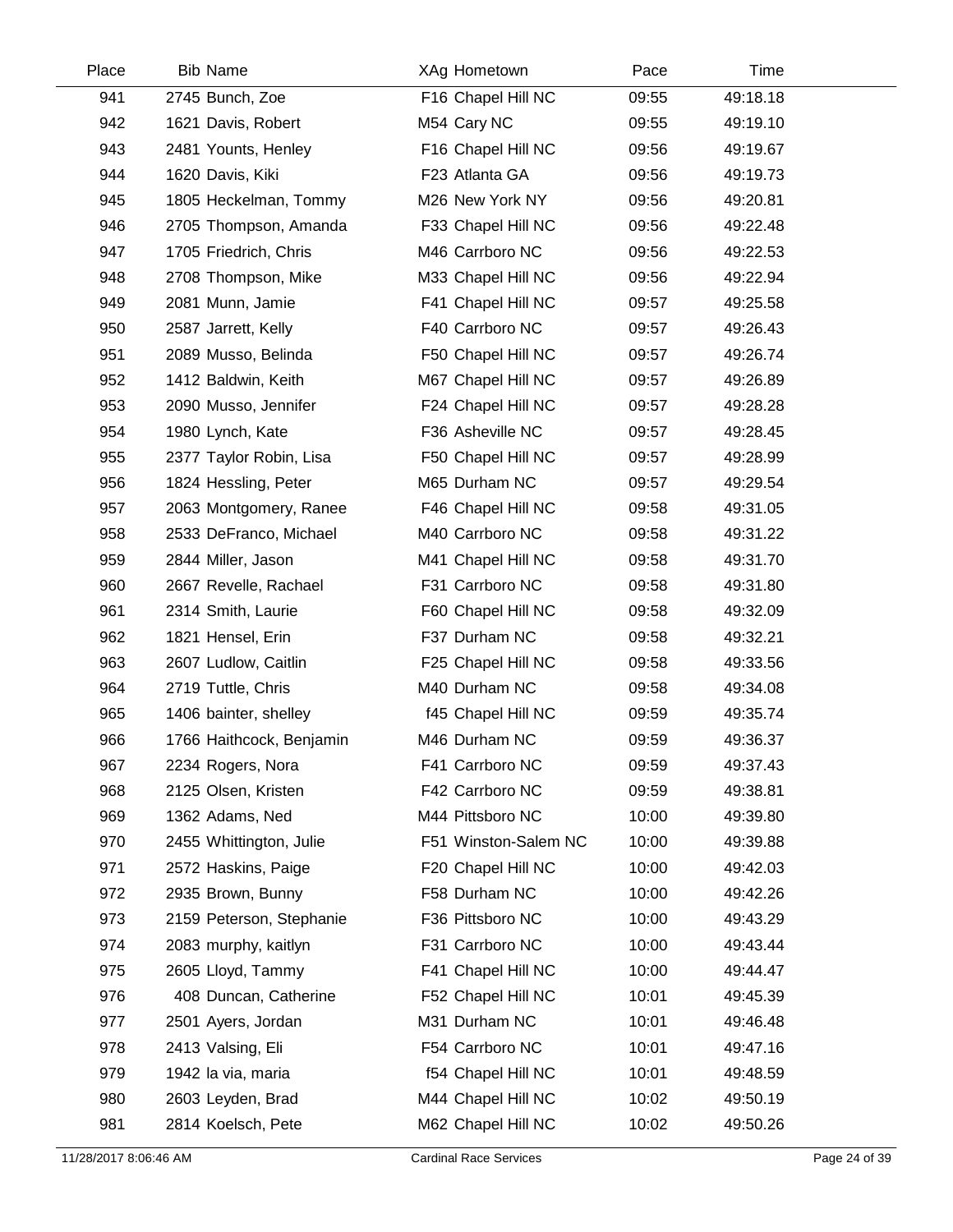| Place | <b>Bib Name</b>            | XAg Hometown         | Pace  | Time     |  |
|-------|----------------------------|----------------------|-------|----------|--|
| 982   | 1483 Broscious, Pamela     | F56 Chapel Hill NC   | 10:02 | 49:50.93 |  |
| 983   | 1374 Alston, Kwame         | M24 Carrboro NC      | 10:02 | 49:52.25 |  |
| 984   | 1496 Bucy-Anderson, DeAnna | F17 Chapel Hill NC   | 10:03 | 49:55.85 |  |
| 985   | 1565 Clark, Emily          | F35 Chapel Hill NC   | 10:03 | 49:57.67 |  |
| 986   | 2900 Goodman, Liz          | F29 Durham NC        | 10:03 | 49:59.28 |  |
| 987   | 2868 Bennett, Lisa         | F39 Carrboro NC      | 10:03 | 49:59.38 |  |
| 988   | 1994 Mandell, Rachel       | F47 Chapel Hill NC   | 10:04 | 49:59.64 |  |
| 989   | 2992 Grant, Stuart         | M50 Chapel Hill NC   | 10:04 | 50:01.10 |  |
| 990   | 2995 Grant, Caitlin        | F20 Chapel Hill NC   | 10:04 | 50:02.40 |  |
| 991   | 1610 Cuicchi, Chesley      | F41 Chapel Hill NC   | 10:04 | 50:02.45 |  |
| 992   | 1653 Ehlers, Coles         | M17 ATHENS GA        | 10:04 | 50:03.56 |  |
| 993   | 2449 WHALEN, carolyn       | F24 Durham NC        | 10:05 | 50:07.53 |  |
| 994   | 2977 Clark, Geoffrey       | M32 Durham NC        | 10:06 | 50:12.45 |  |
| 995   | 2976 Mistler, Allison      | F33 Mebane NC        | 10:06 | 50:12.93 |  |
| 996   | 1386 Archer, Jack          | M11 Washington DC    | 10:07 | 50:14.80 |  |
| 997   | 1385 Archer, Clare         | F49 Washington DC    | 10:07 | 50:16.32 |  |
| 998   | 395 Althaus, Tyler         | M31 Fuquay-Varina NC | 10:07 | 50:16.56 |  |
| 999   | 2578 Helton, Margaret      | F57 Carrboro NC      | 10:07 | 50:16.78 |  |
| 1000  | 2726 Walsh, Kerry          | F25 Chapel Hill NC   | 10:07 | 50:17.20 |  |
| 1001  | 2475 Woodward, Kyle        | M33 Chapel Hill NC   | 10:08 | 50:19.76 |  |
| 1002  | 1594 Correia, Joao         | M50 Durham NC        | 10:08 | 50:21.65 |  |
| 1003  | 2050 Mills, Karin          | F51 Carrboro NC      | 10:09 | 50:26.79 |  |
| 1004  | 2052 Mills, Tina           | F45 Pittsboro NC     | 10:09 | 50:27.21 |  |
| 1005  | 1447 Berreth, Meg          | F47 Carrboro NC      | 10:09 | 50:27.41 |  |
| 1006  | 1464 Bourne, Linda         | F54 Carrboro NC      | 10:09 | 50:28.80 |  |
| 1007  | 1817 Henriquez, Craig      | M58 Chapel Hill NC   | 10:10 | 50:29.34 |  |
| 1008  | 1865 Jeffs, Kimberly       | F36 Chapel Hill NC   | 10:10 | 50:30.99 |  |
| 1009  | 1991 Maher, Ellen          | F31 Cary NC          | 10:10 | 50:31.18 |  |
| 1010  | 2486 Zadrozny, Sabrina     | F38 Carrboro NC      | 10:10 | 50:31.98 |  |
| 1011  | 2881 Kopitzke, Jake Turco  | M23 Carrboro NC      | 10:10 | 50:33.15 |  |
| 1012  | 2009 Matthews, Kyle        | M30 Cary NC          | 10:10 | 50:33.33 |  |
| 1013  | 1811 Hehl, Brent           | M31 Chapel Hill NC   | 10:10 | 50:33.77 |  |
| 1014  | 2156 Perry, Susan          | F54 Chapel Hill NC   | 10:11 | 50:35.61 |  |
| 1015  | 2498 Asaro, Katherine      | F45 Chapel Hill NC   | 10:11 | 50:36.98 |  |
| 1016  | 2690 Smith, Patsy          | F50 Chapel Hill NC   | 10:11 | 50:37.25 |  |
| 1017  | 2496 asaro, andrew         | M50 Chapel Hill NC   | 10:11 | 50:37.43 |  |
| 1018  | 2803 Williams, Crystal     | F44 Durham NC        | 10:11 | 50:38.95 |  |
| 1019  | 1502 Bunn, Paul            | M39 Carrboro NC      | 10:12 | 50:39.95 |  |
| 1020  | 2425 Wahlstrom, Erik       | M48 Chapel Hill NC   | 10:12 | 50:40.28 |  |
| 1021  | 1640 Donald, Jeff          | M41 Chapel Hill NC   | 10:12 | 50:40.61 |  |
| 1022  | 1693 Flynn, Tim            | M58 Chapel Hill NC   | 10:12 | 50:41.08 |  |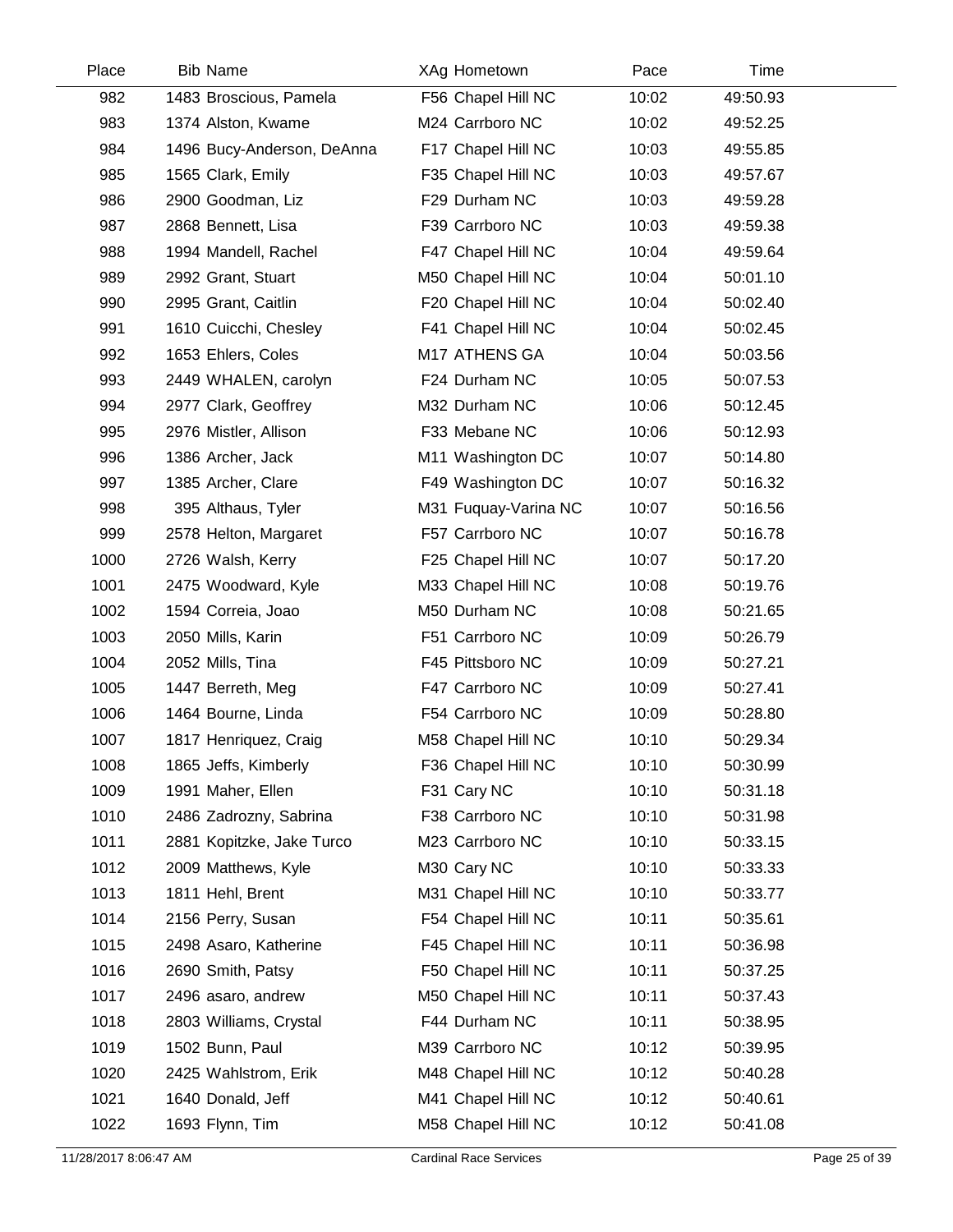| Place | <b>Bib Name</b>          | XAg Hometown           | Pace  | <b>Time</b> |  |
|-------|--------------------------|------------------------|-------|-------------|--|
| 1023  | 1923 Kleinhammes, Alfred | M66 Chapel Hill NC     | 10:12 | 50:42.83    |  |
| 1024  | 2840 Neal, Sheila        | F40 Chapel Hill NC     | 10:13 | 50:45.08    |  |
| 1025  | 2240 Rooney, Matt        | M33 Decatur GA         | 10:13 | 50:45.52    |  |
| 1026  | 2239 Rooney, John        | M36 DURHAM NC          | 10:13 | 50:45.69    |  |
| 1027  | 2237 Rooney, Cassie      | F31 DURHAM NC          | 10:13 | 50:45.96    |  |
| 1028  | 2433 Ware, Michele       | F62 Chapel Hill NC     | 10:13 | 50:46.93    |  |
| 1029  | 2099 Neal, Madeline      | F37 Chapel Hill NC     | 10:13 | 50:48.12    |  |
| 1030  | 2642 Muha, Maeve         | F14 Millstone Township | 10:13 | 50:48.33    |  |
| 1031  | 2262 Sacks, Lauren       | F39 Carrboro NC        | 10:14 | 50:49.47    |  |
| 1032  | 2640 Muha, Joe           | M52 Millstone Township | 10:14 | 50:51.68    |  |
| 1033  | 2102 Nerkar, Aadit       | M16 Chapel Hill NC     | 10:14 | 50:52.19    |  |
| 1034  | 2626 Mendes, Bryce       | M26 Chapel Hill NC     | 10:14 | 50:52.54    |  |
| 1035  | 2894 Petrin, Pete        | M61 Hillsborough NC    | 10:14 | 50:52.92    |  |
| 1036  | 2628 Mendes, Nicole      | F51 Chapel Hill NC     | 10:14 | 50:53.85    |  |
| 1037  | 2627 Mendes, Lexi        | F23 Chapel Hill NC     | 10:14 | 50:53.93    |  |
| 1038  | 2069 Morano, Bill        | M47 Chapel Hill NC     | 10:15 | 50:54.65    |  |
| 1039  | 2113 NORRIS, REAH        | F41 NORFOLK VA         | 10:15 | 50:57.31    |  |
| 1040  | 1567 Clark, Kelly        | F61 Chapel Hill NC     | 10:15 | 50:57.78    |  |
| 1041  | 1781 Hara, Viana         | F41 Durham NC          | 10:16 | 51:01.75    |  |
| 1042  | 2372 Tauchen, Christine  | F30 Richmond VA        | 10:16 | 51:02.76    |  |
| 1043  | 1674 Fenhagen, Cait      | F48 Chapel Hill NC     | 10:16 | 51:03.64    |  |
| 1044  | 2334 Stegman, Karen      | F48 Chapel Hill NC     | 10:16 | 51:03.79    |  |
| 1045  | 2018 McElligott, Erin    | F44 Chapel Hill NC     | 10:17 | 51:04.53    |  |
| 1046  | 2448 Westrick, Aaron     | M41 Chapel Hill NC     | 10:17 | 51:05.16    |  |
| 1047  | 2491 Bunn, Nancy         | F34 Carrboro NC        | 10:17 | 51:05.93    |  |
| 1048  | 392 Byrne, Marlena       | F46 Durham NC          | 10:17 | 51:06.31    |  |
| 1049  | 394 Mortensen, Tania     | F46 Washington DC      | 10:17 | 51:07.31    |  |
| 1050  | 2652 Nicholson, Meredith | F44 Hillsborough NC    | 10:17 | 51:07.77    |  |
| 1051  | 1493 Buck, Emory         | F24 Chapel Hill NC     | 10:18 | 51:13.00    |  |
| 1052  | 2839 Lenox, Kari         | F51 Chapel Hill NC     | 10:18 | 51:13.10    |  |
| 1053  | 2229 Rodriguez, Marisa   | F38 Las Vegas NV       | 10:19 | 51:14.37    |  |
| 1054  | 2079 mulholland, andrea  | f39 Durham NC          | 10:19 | 51:16.95    |  |
| 1055  | 1800 Hayon, Gabriel      | M32                    | 10:19 | 51:18.53    |  |
| 1056  | 420 Cannon, Molly        | f48                    | 10:20 | 51:19.09    |  |
| 1057  | 1801 Hayon, Solomon      | M28 Chapel Hill NC     | 10:20 | 51:19.71    |  |
| 1058  | 1799 Hayon, Ellen        | F29 Chapel Hill NC     | 10:20 | 51:19.79    |  |
| 1059  | 1803 Heafner, Greg       | M54 Chapel Hill NC     | 10:21 | 51:27.36    |  |
| 1060  | 1804 Heafner, Tricia     | F52 Chapel Hill NC     | 10:21 | 51:27.80    |  |
| 1061  | 1976 Lucente, Chloe      | F22 Carrboro NC        | 10:21 | 51:28.16    |  |
| 1062  | 1625 Della Vecchia, Leo  | M67 Mebane NC          | 10:22 | 51:29.26    |  |
| 1063  | 1977 Lucente, Stephen    | M57 Carrboro NC        | 10:22 | 51:29.39    |  |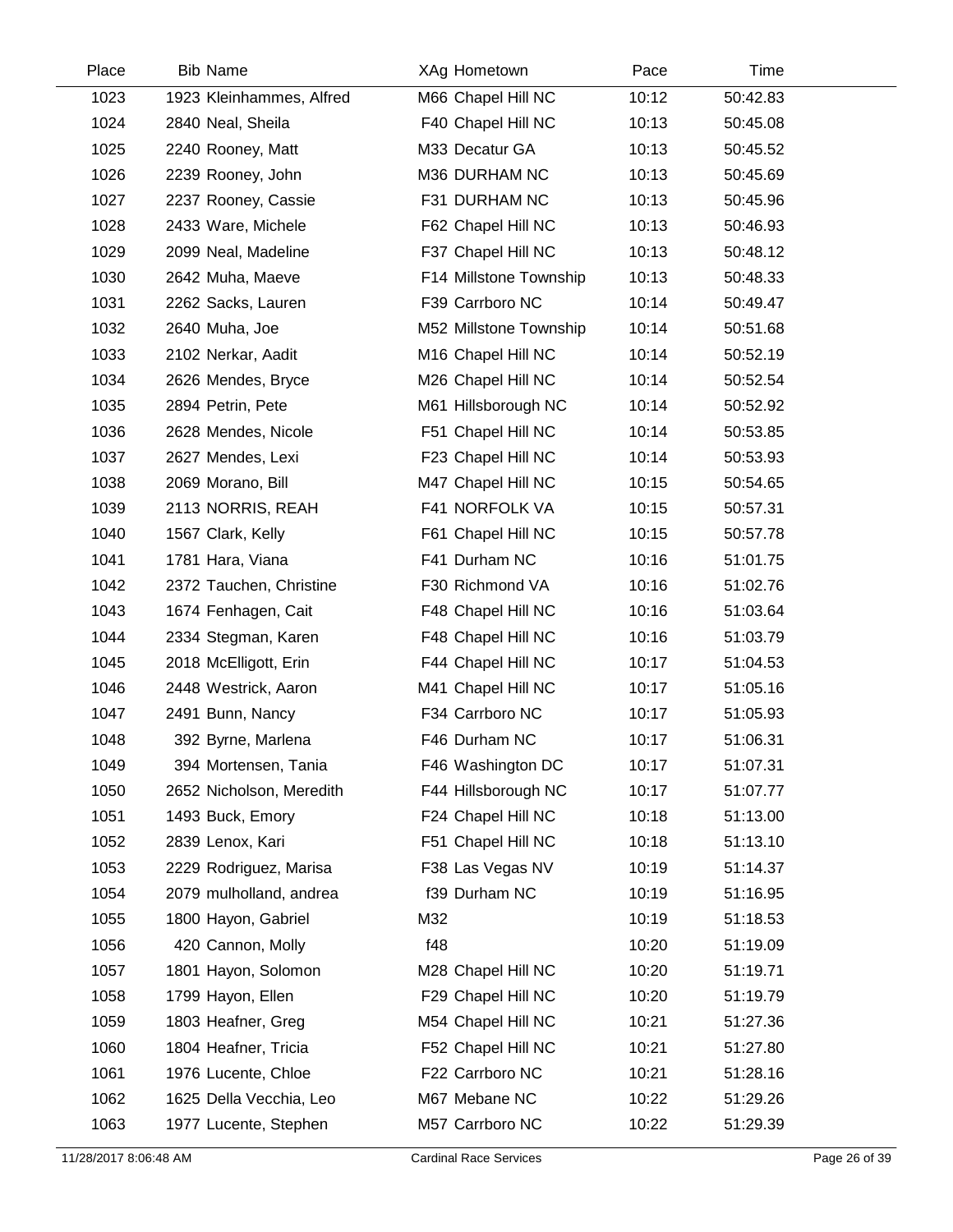| Place | <b>Bib Name</b>         | XAg Hometown       | Pace  | Time     |  |
|-------|-------------------------|--------------------|-------|----------|--|
| 1064  | 2880 Turco, Lisa        | F55 Carrboro NC    | 10:22 | 51:32.55 |  |
| 1065  | 2320 Solie, Sarah       | F29 DURHAM NC      | 10:22 | 51:33.52 |  |
| 1066  | 2877 Jones, Marie       | F26 Pittsboro NC   | 10:23 | 51:34.41 |  |
| 1067  | 2882 Price, Allison     | F23 Carrboro NC    | 10:23 | 51:34.99 |  |
| 1068  | 2608 Ludlow, John       | M65 Chapel Hill NC | 10:23 | 51:36.07 |  |
| 1069  | 2030 McNabb, Kelly      | F36 Pittsboro NC   | 10:23 | 51:36.45 |  |
| 1070  | 2276 Scales, Melissa    | F40 Durham NC      | 10:23 | 51:37.52 |  |
| 1071  | 2740 Zielazinski, Joey  | M41 Durham NC      | 10:23 | 51:37.84 |  |
| 1072  | 2361 Sullivan, Kate     | F40 Chapel Hill NC | 10:23 | 51:38.02 |  |
| 1073  | 2823 Paisner, Sara      | F44 Chapel Hill NC | 10:23 | 51:38.35 |  |
| 1074  | 1949 Leach, John        | M47 Chapel Hill NC | 10:24 | 51:38.98 |  |
| 1075  | 1551 Caves, Eleanor     | F28 DURHAM NC      | 10:24 | 51:39.48 |  |
| 1076  | 1754 Green, Patrick     | M31 DURHAM NC      | 10:24 | 51:40.34 |  |
| 1077  | 2819 Mendlovitz, Harry  | M11 Chapel Hill NC | 10:24 | 51:41.63 |  |
| 1078  | 1998 Margolin, Nancy    | F64 Carrboro NC    | 10:24 | 51:42.02 |  |
| 1079  | 2070 Morano, Sheri      | F42 Chapel Hill NC | 10:24 | 51:43.21 |  |
| 1080  | 1552 Caves, Josie       | F32 Carrboro NC    | 10:24 | 51:43.50 |  |
| 1081  | 1928 Kohrman, Richard   | M69 Mebane NC      | 10:25 | 51:45.39 |  |
| 1082  | 1931 Koreski, Katy      | F28 Chapel Hill NC | 10:25 | 51:47.70 |  |
| 1083  | 2906 Westdorp, Joy      | F50 Carrboro NC    | 10:27 | 51:56.18 |  |
| 1084  | 1682 Finnell, Alice     | F66 Chapel Hill NC | 10:28 | 51:59.27 |  |
| 1085  | 2360 Sullivan, Chelsea  | F31 Chapel Hill NC | 10:28 | 52:00.44 |  |
| 1086  | 2922 White, Skyler      | F14 Chapel Hill NC | 10:28 | 52:00.88 |  |
| 1087  | 2679 Saylor, Chris      | M33 Chapel Hill NC | 10:28 | 52:00.98 |  |
| 1088  | 1509 Bush, Peggy        | F61 Chapel Hill NC | 10:28 | 52:02.97 |  |
| 1089  | 2649 Nadas, Marisa      | F37 Boston MA      | 10:29 | 52:04.47 |  |
| 1090  | 2265 Salerno, Jessica   | F41 Asheville NC   | 10:29 | 52:04.75 |  |
| 1091  | 1638 Dixon, Bob         | M58 Chapel Hill NC | 10:29 | 52:05.19 |  |
| 1092  | 2084 Murphy, Rich       | M71 Chapel Hill NC | 10:29 | 52:07.83 |  |
| 1093  | 2212 Rieth, Peter       | M53 Chapel Hill NC | 10:29 | 52:08.18 |  |
| 1094  | 401 Grinnan, Lucy       | F20 Richmond VA    | 10:30 | 52:08.74 |  |
| 1095  | 1735 Gillon, Paige      | F14 Chapel Hill NC | 10:30 | 52:09.77 |  |
| 1096  | 2118 Norwood, Rena      | F62 Chapel Hill NC | 10:30 | 52:10.23 |  |
| 1097  | 1369 Alexander, Karen   | F52 Chapel Hill NC | 10:30 | 52:10.49 |  |
| 1098  | 2116 Norwood, Clare     | F35 Chapel Hill NC | 10:30 | 52:11.44 |  |
| 1099  | 2171 Polasek, Melissa   | F37 Chapel Hill NC | 10:30 | 52:12.28 |  |
| 1100  | 2408 Turnbull, Jeff     | M44 Chapel Hill NC | 10:30 | 52:13.10 |  |
| 1101  | 2019 McFarland, Josh    | M40                | 10:30 | 52:13.12 |  |
| 1102  | 1466 Bozymski, Nata     | F51 Chapel Hill NC | 10:31 | 52:15.46 |  |
| 1103  | 2537 DePeal, Thomas     | M50 Durham NC      | 10:31 | 52:16.18 |  |
| 1104  | 2152 Pedraza, Elizabeth | F33 Chapel Hill NC | 10:31 | 52:18.37 |  |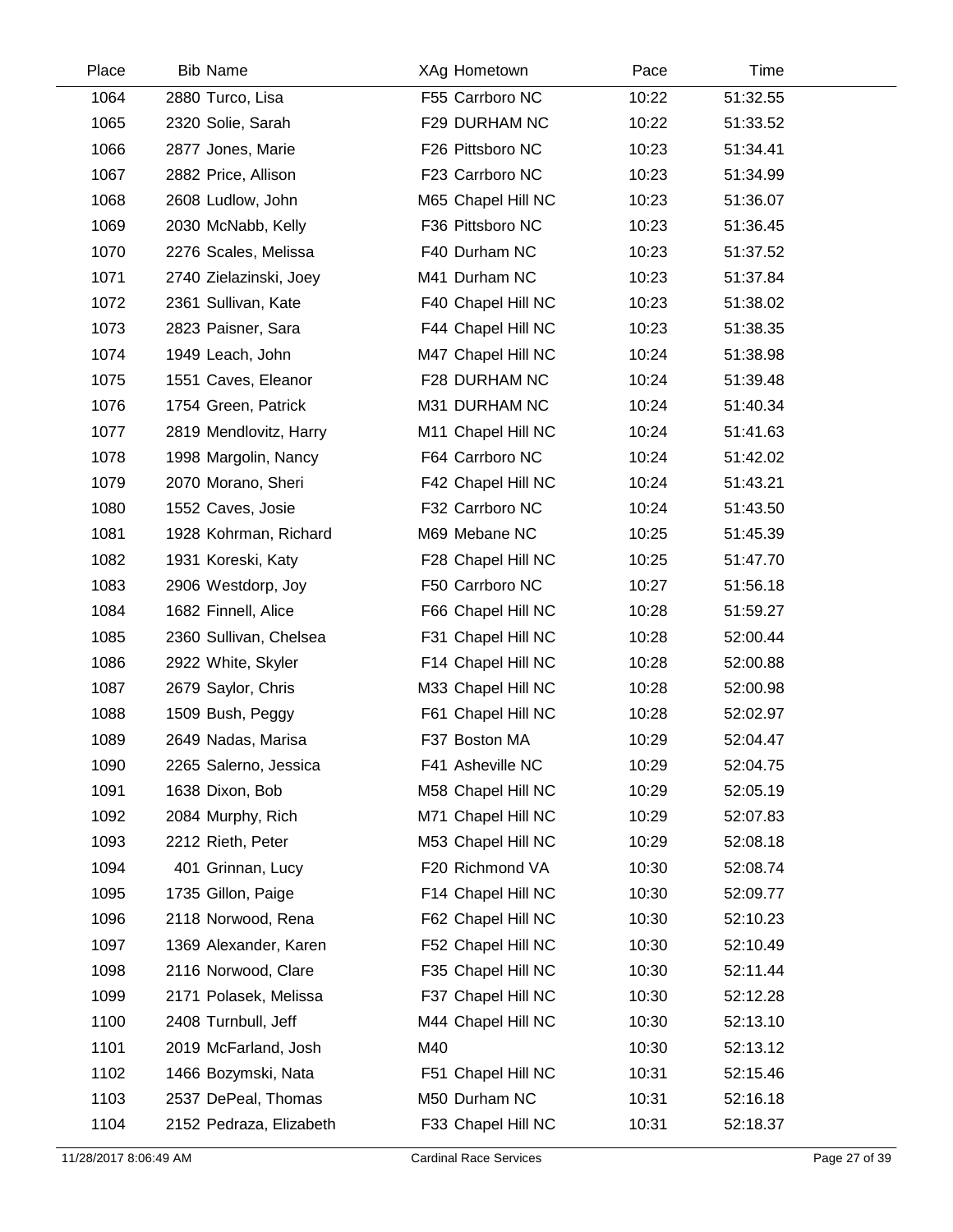| Place | <b>Bib Name</b>                  | XAg Hometown        | Pace  | Time     |
|-------|----------------------------------|---------------------|-------|----------|
| 1105  | 2375 Taylor, Kyla                | F33 Durham NC       | 10:32 | 52:18.97 |
| 1106  | 1965 Lindsey, Layla              | F9 Las Vegas NV     | 10:32 | 52:19.15 |
| 1107  | 1380 Anderson, Sheelagh          | F70 Carrboro NC     | 10:32 | 52:19.55 |
| 1108  | 2474 Woodward, Kim               | F55 Olivette MO     | 10:32 | 52:19.81 |
| 1109  | 2747 Costa, Katie                | F41 Carrboro NC     | 10:32 | 52:21.36 |
| 1110  | 410 Sharpless, Leigh             | F18 Chapel Hill NC  | 10:33 | 52:26.35 |
| 1111  | 411 Sharpless, Norman            | M51 Chapel Hill NC  | 10:33 | 52:27.28 |
| 1112  | 2597 Lane, Kimberly              | F46 DURHAM NC       | 10:33 | 52:27.72 |
| 1113  | 396 Grinnan, Marybeth            | F49 Richmond VA     | 10:34 | 52:29.70 |
| 1114  | 1654 Ehlers, Sarah               | F47 ATHENS GA       | 10:34 | 52:29.84 |
| 1115  | 1414 Barbee, Blaine              | F35 Chapel Hill NC  | 10:35 | 52:34.09 |
| 1116  | 1908 Kern, Morgan                | F12 Chapel Hill NC  | 10:35 | 52:34.15 |
| 1117  | 1979 Lutz, Peter                 | M51 Chapel Hill NC  | 10:35 | 52:35.09 |
| 1118  | 1907 Kern, Kayla                 | F18 Chapel Hill NC  | 10:35 | 52:35.28 |
| 1119  | 418 Hundt, Nathaniel             | m32 Pittsburgh PA   | 10:35 | 52:37.07 |
| 1120  | 1689 Flinn, Dianne               | F38 Chapel Hill NC  | 10:35 | 52:37.23 |
| 1121  | 1424 Baum, Amy                   | F40 Chapel Hill NC  | 10:35 | 52:37.56 |
| 1122  | 2153 Penticoff, Rebecca          | F44 Chapel Hill NC  | 10:35 | 52:37.56 |
| 1123  | 2260 ryan, Patrick               | M31 Washington DC   | 10:36 | 52:39.24 |
| 1124  | 1541 Carter, Renee               | F33 Hillsborough NC | 10:36 | 52:42.55 |
| 1125  | 1503 Burckett-St Laurent, Lindsa | F38 Durham NC       | 10:37 | 52:44.03 |
| 1126  | 2620 Mascenik, Angela            | F39 Carrboro NC     | 10:37 | 52:45.03 |
| 1127  | 2492 Altmueller, Stephan         | M44 Carrboro NC     | 10:37 | 52:45.97 |
| 1128  | 2883 Altmueller, Klara           | F15 Carrboro NC     | 10:37 | 52:46.87 |
| 1129  | 1830 Hoerner, Kate               | F16 Apex NC         | 10:37 | 52:47.78 |
| 1130  | 2363 Superak, Peter              | M61 Carrboro NC     | 10:37 | 52:48.01 |
| 1131  | 1391 Arnott, Hallie              | F16 Chapel Hill NC  | 10:37 | 52:48.35 |
| 1132  | 2036 Messina, Julie              | F40 Durham NC       | 10:38 | 52:50.47 |
| 1133  | 1546 Cates, Susan                | F47 Chapel Hill NC  | 10:38 | 52:52.31 |
| 1134  | 2536 DePeal, Lesa                | F48 Durham NC       | 10:40 | 52:59.93 |
| 1135  | 2180 Prichard, Kathy             | F53 Durham NC       | 10:40 | 53:00.56 |
| 1136  | 2697 Stoda, Lindsay              | F35 Chapel Hill NC  | 10:40 | 53:01.79 |
| 1137  | 1670 fagan, noreen               | F55 Carrboro NC     | 10:40 | 53:02.74 |
| 1138  | 1679 fetters, tamara             | F53 Carrboro NC     | 10:41 | 53:05.28 |
| 1139  | 2538 DeVries, Abigail            | F41 Chapel Hill NC  | 10:42 | 53:08.54 |
| 1140  | 2245 Rosen, Maureen              | F60 Chapel Hill NC  | 10:42 | 53:09.50 |
| 1141  | 1537 Carson, Claire              | F25 DURHAM NC       | 10:42 | 53:10.64 |
| 1142  | 1506 Burrowes, Jennie            | F30 Hickory NC      | 10:42 | 53:11.20 |
| 1143  | 2430 Walton, Carol               | F65 DURHAM NC       | 10:43 | 53:14.13 |
| 1144  | 2062 Montgomery, Lori            | F40 Chapel Hill NC  | 10:43 | 53:17.24 |
| 1145  | 2346 Stouder, April              | F41 Chapel Hill NC  | 10:44 | 53:20.50 |
|       |                                  |                     |       |          |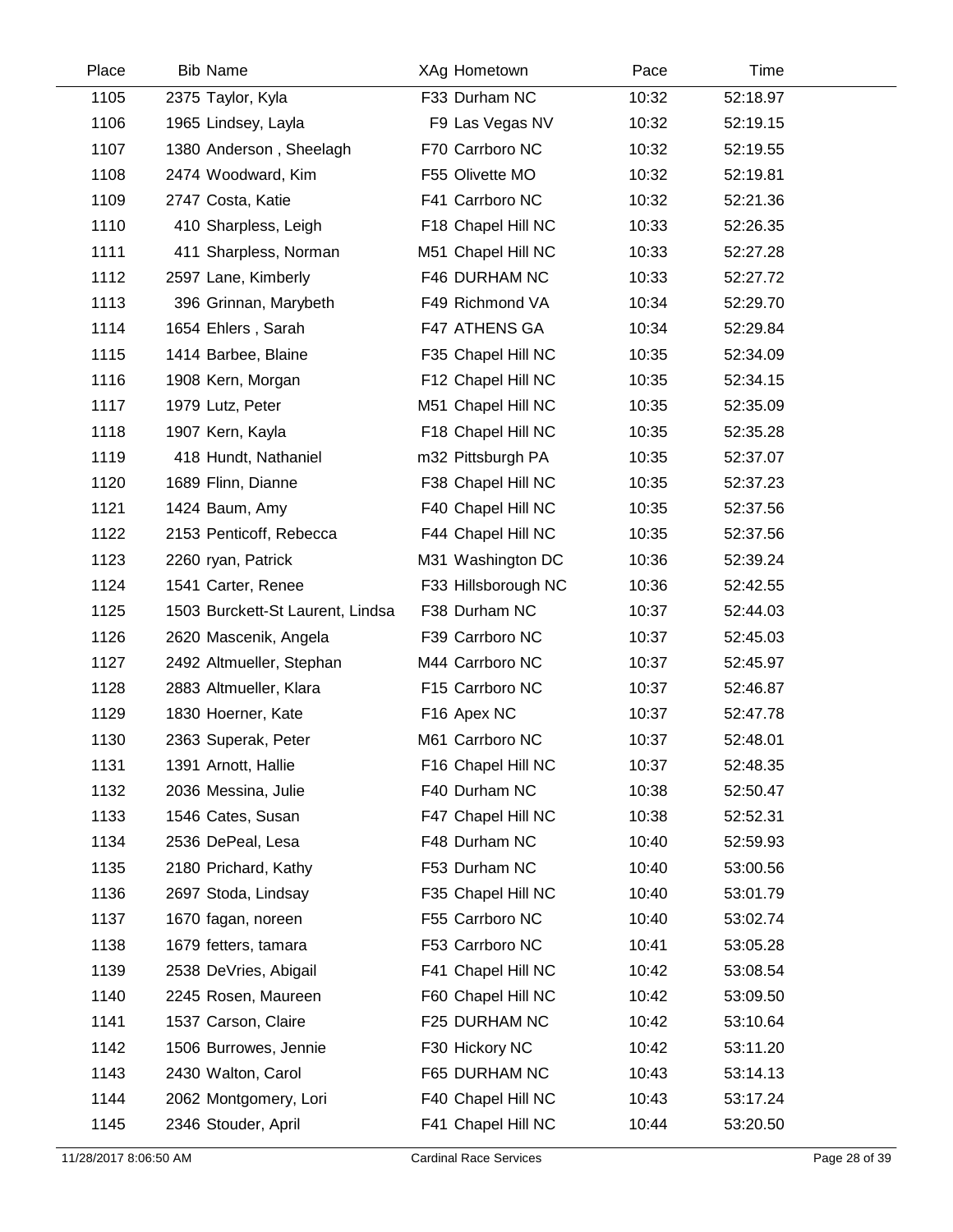| Place | <b>Bib Name</b>               | XAg Hometown         | Pace  | Time     |  |
|-------|-------------------------------|----------------------|-------|----------|--|
| 1146  | 2463 Willcox, Bill            | M60 Chapel Hill NC   | 10:44 | 53:20.92 |  |
| 1147  | 2382 Thomas, Brett            | M46 Roanoke VA       | 10:44 | 53:21.92 |  |
| 1148  | 2197 Ratner, Shana            | F38 Carrboro NC      | 10:44 | 53:22.27 |  |
| 1149  | 2172 Pollak, Amanda           | F30 Columbia SC      | 10:45 | 53:23.50 |  |
| 1150  | 1442 bell, ross               | F <sub>15</sub>      | 10:45 | 53:26.75 |  |
| 1151  | 1554 Chapman, Stacie          | F27 Gibsonville NC   | 10:45 | 53:27.94 |  |
| 1152  | 1495 Bucurel, Heather         | F33 Carrboro NC      | 10:46 | 53:32.25 |  |
| 1153  | 2308 simmonds, junior         | M50 Durham NC        | 10:46 | 53:32.40 |  |
| 1154  | 2791 Ridley, Caroline         | F38 Chapel Hill NC   | 10:47 | 53:34.36 |  |
| 1155  | 2793 Schmidt, Victoria        | F13 Chapel Hill NC   | 10:47 | 53:35.29 |  |
| 1156  | 1410 Baker, Raleigh           | M65 Raleigh NC       | 10:47 | 53:36.96 |  |
| 1157  | 1950 Leatham-Jensen, Mary     | F54 Mebane NC        | 10:48 | 53:38.66 |  |
| 1158  | 2923 White, Renee             | F47 Chapel Hill NC   | 10:48 | 53:41.43 |  |
| 1159  | 397 Althaus, Kristen          | F30 Fuquay-Varina NC | 10:48 | 53:42.38 |  |
| 1160  | 2916 Kilts, Priscilla         | F49 Durham NC        | 10:49 | 53:43.65 |  |
| 1161  | 1462 Boone, Joan              | F65 Efland NC        | 10:49 | 53:46.40 |  |
| 1162  | 1581 Congdon, Kelly           | F39 GRAHAM NC        | 10:50 | 53:48.15 |  |
| 1163  | 2317 SMITH, SUSAN             | F59 Mebane NC        | 10:50 | 53:51.76 |  |
| 1164  | 2246 Rosen, Norm              | m64 Chapel Hill NC   | 10:50 | 53:52.68 |  |
| 1165  | 1644 Duronio, Gina            | F20 Chapel Hill NC   | 10:53 | 54:04.08 |  |
| 1166  | 2123 Oliver, Ted              | M65 Pittsboro NC     | 10:53 | 54:04.33 |  |
| 1167  | 1645 Duronio, Sue             | f52 Chapel Hill NC   | 10:53 | 54:04.52 |  |
| 1168  | 2177 Pooley, Paul             | m62 Durham NC        | 10:53 | 54:05.90 |  |
| 1169  | 1742 Goodhand, Meg            | F58 Durham NC        | 10:53 | 54:05.90 |  |
| 1170  | 1876 Kankelfritz, Tessa       | F54 Hillsborough NC  | 10:53 | 54:07.83 |  |
| 1171  | 407 Ringel-kulka, Tamar       | F58 Chapel Hill NC   | 10:54 | 54:08.05 |  |
| 1172  | 1667 Escaler, Margarita       | F45 Chapel Hill NC   | 10:54 | 54:09.65 |  |
| 1173  | 1481 Brooks, Laura            | F54 Chapel Hill NC   | 10:54 | 54:10.00 |  |
| 1174  | 2727 Wasiolek, Sue            | f62 Durham NC        | 10:54 | 54:11.62 |  |
| 1175  | 2970 Hails, Dick              | M65 Durham NC        | 10:54 | 54:11.94 |  |
| 1176  | 2295 Sell-Goodhand, Kiah      | F30 Durham NC        | 10:55 | 54:14.15 |  |
| 1177  | 2296 sell-goodhand, leah      | F24 Durham NC        | 10:55 | 54:14.61 |  |
| 1178  | 2067 Moore, Kristin           | F45 Durham NC        | 10:55 | 54:15.23 |  |
| 1179  | 1866 jewitt, scott            | m37 Hillsborough NC  | 10:55 | 54:16.13 |  |
| 1180  | 1538 Carson, Lewis            | M65 DURHAM NC        | 10:56 | 54:19.29 |  |
| 1181  | 1539 carson, virginia         | f67 Chapel Hill NC   | 10:56 | 54:19.35 |  |
| 1182  | 2150 Pease, Brooklyn          | F12 Chapel Hill NC   | 10:56 | 54:20.04 |  |
| 1183  | 2505 Baron, Elisabeth         | F37                  | 10:56 | 54:20.44 |  |
| 1184  | 2126 Olsen, Marie             | F27 Durham NC        | 10:56 | 54:21.48 |  |
| 1185  | 2766 Mullane, Taegan          | F18 Chapel Hill NC   | 10:56 | 54:22.40 |  |
| 1186  | 2332 Spisak Cameron, Jennifer | F48 Chapel Hill NC   | 10:56 | 54:22.64 |  |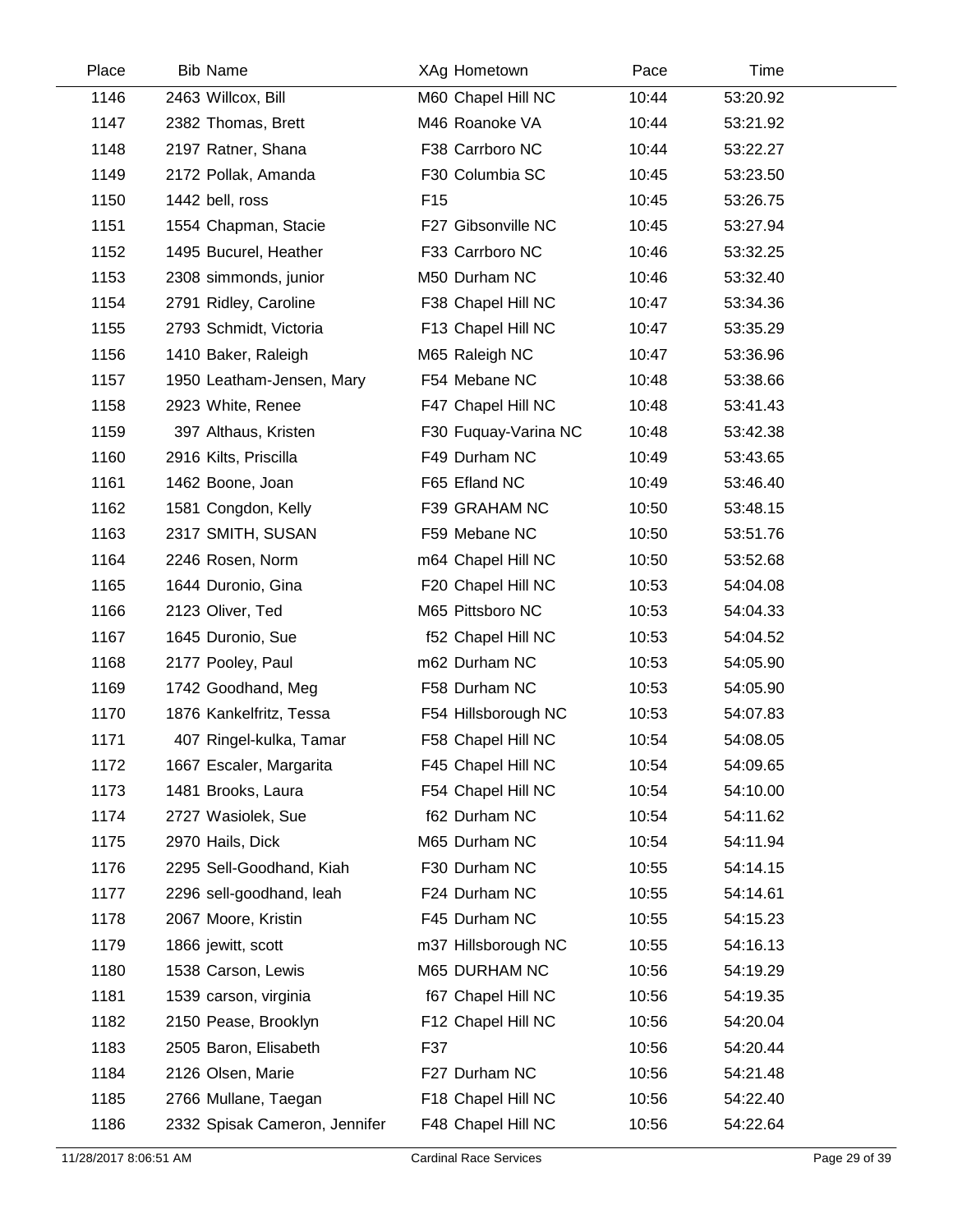| Place | <b>Bib Name</b>            | XAg Hometown       | Pace  | Time     |  |
|-------|----------------------------|--------------------|-------|----------|--|
| 1187  | 1903 Kern, Carolyn         | F47 Chapel Hill NC | 10:57 | 54:23.00 |  |
| 1188  | 2779 Pritchard, Bridges    | M11 Fletcher NC    | 10:57 | 54:24.02 |  |
| 1189  | 2567 Hannapel, Heidi       | F55 Durham NC      | 10:57 | 54:24.75 |  |
| 1190  | 2800 Wallenberger, Susanna | F51 Chapel Hill NC | 10:57 | 54:26.99 |  |
| 1191  | 1661 Engle, Cindy          | F67 Durham NC      | 10:58 | 54:28.26 |  |
| 1192  | 2781 Pritchard, Molly      | F43 Fletcher NC    | 10:58 | 54:31.54 |  |
| 1193  | 1856 Huston, Sara          | F50 Topsham ME     | 11:00 | 54:39.57 |  |
| 1194  | 1720 Gauger, Sarah         | F41 Durham NC      | 11:00 | 54:41.46 |  |
| 1195  | 426 Wojdynski, Bart        | m37                | 11:01 | 54:44.13 |  |
| 1196  | 427 Turnbull, Ryan         | m25                | 11:01 | 54:46.19 |  |
| 1197  | 2122 o'connor, heather     | f44 Carrboro NC    | 11:01 | 54:46.59 |  |
| 1198  | 2313 Skrzynia, Cecile      | F70 Chapel Hill NC | 11:02 | 54:48.45 |  |
| 1199  | 2466 williams, leslie      | F48 Chapel Hill NC | 11:02 | 54:48.48 |  |
| 1200  | 2189 Ramamurti, Bharat     | M35 Washington DC  | 11:03 | 54:52.73 |  |
| 1201  | 2190 Ramamurti, Paige      | F35 Washington DC  | 11:03 | 54:53.50 |  |
| 1202  | 1816 Hennessy, Grace       | F27 Atlanta GA     | 11:03 | 54:55.48 |  |
| 1203  | 1861 Jaishankar, Rishabh   | M26 Atlanta GA     | 11:03 | 54:55.78 |  |
| 1204  | 2324 Solum, Melissa        | F43 Chapel Hill NC | 11:03 | 54:56.19 |  |
| 1205  | 2322 Solum, Chloe          | F10 Chapel Hill NC | 11:03 | 54:57.06 |  |
| 1206  | 2073 Morgan, Kristy        | F46 Chapel Hill NC | 11:03 | 54:57.19 |  |
| 1207  | 1392 Arnott, Jamie         | F46 Chapel Hill NC | 11:03 | 54:57.22 |  |
| 1208  | 2541 Dirito, David         | M37 Chapel Hill NC | 11:03 | 54:57.53 |  |
| 1209  | 2542 Dirito, Rachel        | F37 Chapel Hill NC | 11:04 | 54:58.50 |  |
| 1210  | 2010 Matthews, Lindsay     | F27 Chester MD     | 11:05 | 55:04.20 |  |
| 1211  | 2008 Matthews, Gary        | M60 Chester MD     | 11:05 | 55:04.35 |  |
| 1212  | 2735 Wilde, Natalie        | F39 Chapel Hill NC | 11:05 | 55:05.93 |  |
| 1213  | 1691 flynn, dillon         | M26 Chapel Hill NC | 11:05 | 55:07.12 |  |
| 1214  | 1373 Almond, Ben           | M28 Chapel Hill NC | 11:06 | 55:07.84 |  |
| 1215  | 2221 Roberts, Michael      | M37 Mebane NC      | 11:06 | 55:09.02 |  |
| 1216  | 2470 wolf, susan           | f65 Chapel Hill NC | 11:06 | 55:10.29 |  |
| 1217  | 1390 Arnold, Jennifer      | F47 Chapel Hill NC | 11:06 | 55:11.90 |  |
| 1218  | 1634 Dennis, Robin         | F62 Roswell GA     | 11:07 | 55:13.87 |  |
| 1219  | 1838 Holt, Amanda          | F25 Chapel Hill NC | 11:07 | 55:14.14 |  |
| 1220  | 2473 Woodward, Brian       | M62 Olivette MO    | 11:07 | 55:14.37 |  |
| 1221  | 1919 Kinkel, Julie         | F49                | 11:07 | 55:14.40 |  |
| 1222  | 1841 Holt, Sharon          | F55 Chapel Hill NC | 11:07 | 55:15.69 |  |
| 1223  | 1507 Bush, Becky           | F26 Chapel Hill NC | 11:09 | 55:23.98 |  |
| 1224  | 2434 Watson, Teresa        | F55 Chapel Hill NC | 11:09 | 55:24.17 |  |
| 1225  | 1723 Gerber, Ann           | F52 Chapel Hill NC | 11:09 | 55:25.81 |  |
| 1226  | 1757 Griesser, Grant       | M50 Chapel Hill NC | 11:09 | 55:26.23 |  |
| 1227  | 1688 Flanagan, Rachel      | F44 Pittsboro NC   | 11:10 | 55:29.32 |  |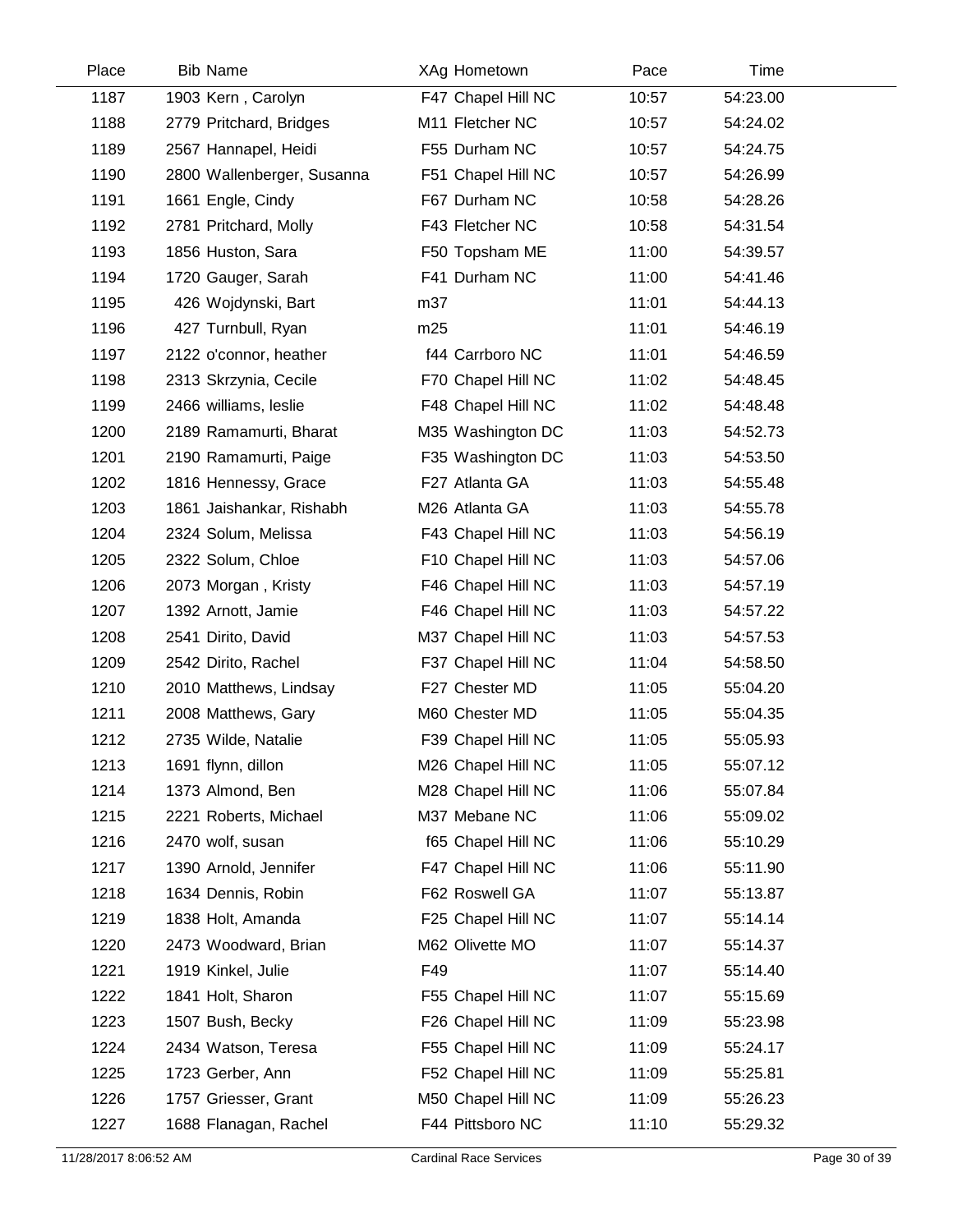| Place | <b>Bib Name</b>            | XAg Hometown        | Pace  | Time     |  |
|-------|----------------------------|---------------------|-------|----------|--|
| 1228  | 1687 Flanagan, James       | M10 Pittsboro NC    | 11:10 | 55:30.79 |  |
| 1229  | 2053 Min, John             | M47 Chapel Hill NC  | 11:11 | 55:33.47 |  |
| 1230  | 2908 Billy, Braden         | M11 Chapel Hill NC  | 11:11 | 55:34.21 |  |
| 1231  | 1967 Linnander, Robert     | M34                 | 11:11 | 55:35.91 |  |
| 1232  | 2277 Schaal, Michael       | M49 Durham NC       | 11:12 | 55:40.89 |  |
| 1233  | 2278 Schaal, Michael Payne | M12 Chapel Hill NC  | 11:12 | 55:42.19 |  |
| 1234  | 1508 Bush, Len             | M72 Chapel Hill NC  | 11:13 | 55:43.50 |  |
| 1235  | 2867 King, Desmond         | M35 Sneads Ferry NC | 11:13 | 55:44.95 |  |
| 1236  | 2550 Estrada, Elizabeth    | F59 Chapel Hill NC  | 11:13 | 55:47.22 |  |
| 1237  | 1675 Fernald, Anne         | F50 Chapel Hill NC  | 11:14 | 55:47.85 |  |
| 1238  | 1902 Kern, Adam            | M15 Cincinnati OH   | 11:16 | 55:59.62 |  |
| 1239  | 2856 Buck, Lee             | M54 Chapel Hill NC  | 11:16 | 55:59.72 |  |
| 1240  | 2144 Parks, John           | M35 Burlington NC   | 11:16 | 56:01.36 |  |
| 1241  | 2365 Susswein, Lisa        | F43 Chapel Hill NC  | 11:16 | 56:01.85 |  |
| 1242  | 2631 Miller, Chelsey       | F31 Burlington NC   | 11:16 | 56:01.91 |  |
| 1243  | 1966 Linnander, Erika      | F38 Chapel Hill NC  | 11:17 | 56:02.61 |  |
| 1244  | 2064 Moon, Mona            | F51 Raleigh NC      | 11:17 | 56:03.21 |  |
| 1245  | 2810 Steffens, Tyson       | M44 DURHAM NC       | 11:19 | 56:12.15 |  |
| 1246  | 1596 Cotton, David         | M62 Durham NC       | 11:19 | 56:12.42 |  |
| 1247  | 2519 Campbell, Johna       | F54 Chapel Hill NC  | 11:19 | 56:16.76 |  |
| 1248  | 1555 Chase, Julie          | F37 Apex NC         | 11:20 | 56:18.45 |  |
| 1249  | 1857 Irby, Crystal         | F37 Durham NC       | 11:20 | 56:19.25 |  |
| 1250  | 1452 Bissmeyer, Hannah     | F34 Chapel Hill NC  | 11:20 | 56:19.77 |  |
| 1251  | 2621 Mays, Jordan          | F28 Chapel Hill NC  | 11:20 | 56:20.28 |  |
| 1252  | 1727 Ghio, Caroline        | F19 Chapel Hill NC  | 11:21 | 56:23.16 |  |
| 1253  | 2000 Martin, Cheryl        | F47 Nashville TN    | 11:21 | 56:23.88 |  |
| 1254  | 1534 Carreno, Christian    | M18 Mebane NC       | 11:22 | 56:31.21 |  |
| 1255  | 1376 Altaffer, Nathan      | M47 Chapel Hill NC  | 11:23 | 56:33.16 |  |
| 1256  | 1375 Altaffer, Kellie      | M46 Chapel Hill NC  | 11:23 | 56:34.30 |  |
| 1257  | 2770 O'Donnell, Drew       | M52 Chapel Hill NC  | 11:23 | 56:34.68 |  |
| 1258  | 2769 Norris, Trevor        | M49 zelienople PA   | 11:24 | 56:37.70 |  |
| 1259  | 425 Young, Marijean        | f63 Chapel Hill NC  | 11:24 | 56:40.93 |  |
| 1260  | 2072 Morgan, Joseph        | M57 nashville TN    | 11:25 | 56:45.71 |  |
| 1261  | 1791 Hawes, LaDeane        | F53 Chapel Hill NC  | 11:25 | 56:46.20 |  |
| 1262  | 1717 Gasior, Kelsey        | F28 Carrboro NC     | 11:26 | 56:48.04 |  |
| 1263  | 2011 Matti, Clare          | F55 Durham NC       | 11:26 | 56:50.85 |  |
| 1264  | 2804 Winter, Cara          | F41 Bahama NC       | 11:29 | 57:04.71 |  |
| 1265  | 2154 Perlmutt, Bent-Jorgen | M38 Brooklyn NY     | 11:29 | 57:05.28 |  |
| 1266  | 1729 gibson, scott         | M44 Durham NC       | 11:29 | 57:05.34 |  |
| 1267  | 2853 Tipton, Bj            | F53 Hillsborough NC | 11:29 | 57:06.59 |  |
| 1268  | 1519 Canner, Sarah         | F45 Brooklyn NY     | 11:30 | 57:07.04 |  |
|       |                            |                     |       |          |  |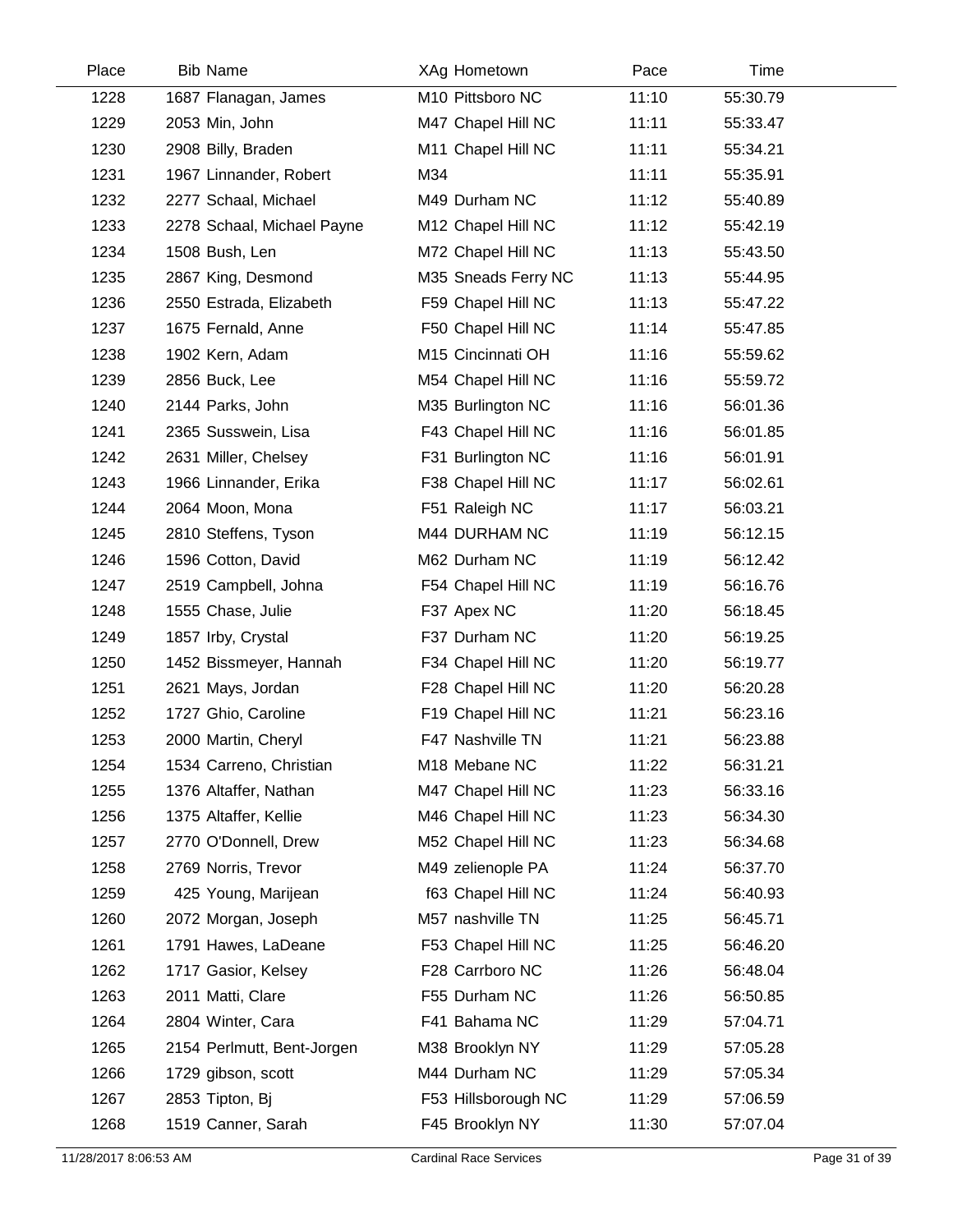| Place | <b>Bib Name</b>           | XAg Hometown           | Pace  | Time     |  |
|-------|---------------------------|------------------------|-------|----------|--|
| 1269  | 1728 Gibson, Melody       | F44 Durham NC          | 11:30 | 57:08.81 |  |
| 1270  | 1449 Berry, Erica         | F47 Chapel Hill NC     | 11:34 | 57:29.88 |  |
| 1271  | 2768 Norris, Laura        | F47 zelienople PA      | 11:34 | 57:29.95 |  |
| 1272  | 1778 Haney, Rich          | M64 Durham NC          | 11:35 | 57:31.74 |  |
| 1273  | 2137 Parham, Tracy        | F57 Carrboro NC        | 11:35 | 57:32.43 |  |
| 1274  | 1997 Marcus, Cheryl       | F63 DURHAM NC          | 11:35 | 57:32.85 |  |
| 1275  | 2471 Womack, Jessica      | F32 Durham NC          | 11:35 | 57:33.02 |  |
| 1276  | 2175 Pomerantz, Meg       | F54 Durham NC          | 11:35 | 57:33.24 |  |
| 1277  | 398 Pratt, Andy           | M66 Chapel Hill NC     | 11:36 | 57:40.15 |  |
| 1278  | 2510 Binkowski, Christian | M42 greensboro NC      | 11:37 | 57:45.91 |  |
| 1279  | 2972 Gordon, Lucy         | F12 Knoxville TN       | 11:38 | 57:48.32 |  |
| 1280  | 1583 Conolly, Rory        | M69 Chapel Hill NC     | 11:38 | 57:51.17 |  |
| 1281  | 1656 Eischen, Francesca   | F55 Chapel Hill NC     | 11:39 | 57:52.79 |  |
| 1282  | 1657 Eischen, Jeffrey     | M61 Chapel Hill NC     | 11:39 | 57:53.84 |  |
| 1283  | 1875 Kalavsky, Mickey     | M41 Carrboro NC        | 11:39 | 57:55.69 |  |
| 1284  | 1874 Kalavsky, Bryer      | M8 Carrboro NC         | 11:40 | 57:57.40 |  |
| 1285  | 2641 Muha, Kathy          | F50 Millstone Township | 11:40 | 57:58.26 |  |
| 1286  | 1492 Buck, Charlotte      | F18 Chapel Hill NC     | 11:40 | 58:01.36 |  |
| 1287  | 1701 French, Sally        | F47 Chapel Hill NC     | 11:41 | 58:01.67 |  |
| 1288  | 2042 Millar, Anna         | F48 Chapel Hill NC     | 11:41 | 58:02.08 |  |
| 1289  | 2046 Millar, Will         | M12 Chapel Hill NC     | 11:41 | 58:03.66 |  |
| 1290  | 1524 Cappelletti, Christy | F54 Chapel Hill NC     | 11:41 | 58:04.21 |  |
| 1291  | 2955 Wright, Caroline     | F15 Chapel Hill NC     | 11:42 | 58:10.11 |  |
| 1292  | 2665 Reed, Carter         | M7 Moncure NC          | 11:42 | 58:10.60 |  |
| 1293  | 2554 Frazier, Michael     | M61 Durham NC          | 11:42 | 58:11.24 |  |
| 1294  | 2764 Mouw, Lucy           | F11 Chapel Hill NC     | 11:43 | 58:11.93 |  |
| 1295  | 2666 Reed, Jason          | M35 Moncure NC         | 11:43 | 58:12.01 |  |
| 1296  | 1409 BAKER, LYNDA         | F66 Chapel Hill NC     | 11:43 | 58:12.11 |  |
| 1297  | 2698 Stouder, Emerson     | F10 Chapel Hill NC     | 11:43 | 58:12.49 |  |
| 1298  | 2094 Najera, Cristin      | F38 Durham NC          | 11:44 | 58:19.26 |  |
| 1299  | 2251 Royster, Christina   | F41 Cary NC            | 11:44 | 58:19.30 |  |
| 1300  | 1517 Campbell, Alana      | F38 Chapel Hill NC     | 11:46 | 58:26.85 |  |
| 1301  | 1964 Lindberg, Lina       | F38 Chapel Hill NC     | 11:46 | 58:26.88 |  |
| 1302  | 1591 Cook, Philip         | M71 Chapel Hill NC     | 11:47 | 58:34.12 |  |
| 1303  | 2380 ter Horst, Marc      | M52 Chapel Hill NC     | 11:48 | 58:37.84 |  |
| 1304  | 1597 Coughlan, Jenn       | F29 DURHAM NC          | 11:48 | 58:39.57 |  |
| 1305  | 2174 Pollock, Kelly       | F46 Chapel Hill NC     | 11:48 | 58:40.17 |  |
| 1306  | 2178 Porter, Tina         | F43 DURHAM NC          | 11:50 | 58:46.88 |  |
| 1307  | 1359 Adams, Emily         | F42 Chapel Hill NC     | 11:50 | 58:47.81 |  |
| 1308  | 1827 Hinson, Josh         | M45 Chapel Hill NC     | 11:50 | 58:49.98 |  |
| 1309  | 1612 Cummings, Aaron      | M12 Chapel Hill NC     | 11:51 | 58:53.70 |  |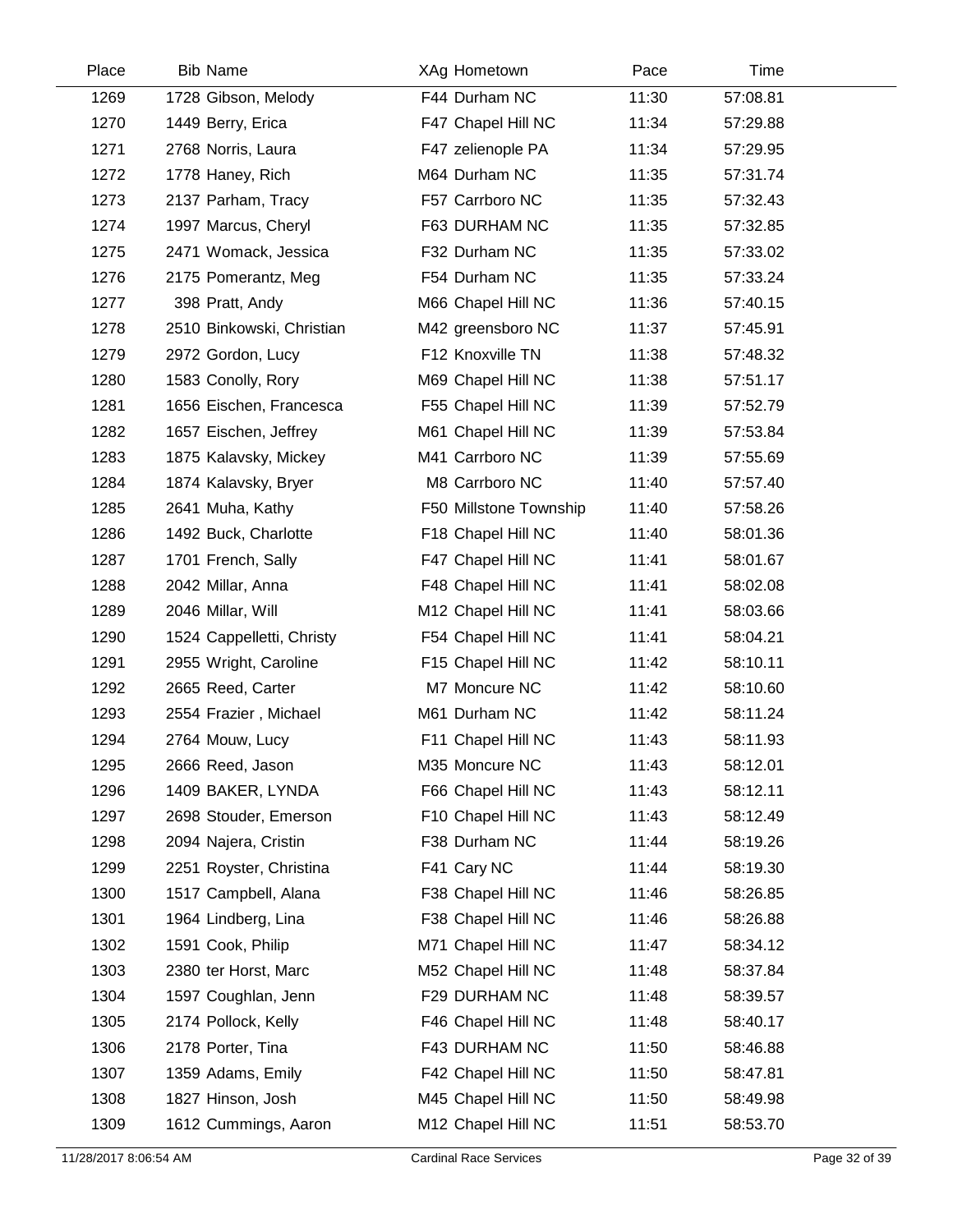| Place | <b>Bib Name</b>          | XAg Hometown         | Pace  | Time        |  |
|-------|--------------------------|----------------------|-------|-------------|--|
| 1310  | 2512 blue, johanna       | f33 Durham NC        | 11:51 | 58:55.81    |  |
| 1311  | 1443 Berger, Miles       | M38 Chapel Hill NC   | 11:51 | 58:55.96    |  |
| 1312  | 1632 Dennis, Bill        | M63 Roswell GA       | 11:51 | 58:55.99    |  |
| 1313  | 2476 Woolson, Sandra     | F42 Chapel Hill NC   | 11:52 | 58:56.23    |  |
| 1314  | 2124 Olsen, Chantal      | F26 Durham NC        | 11:53 | 59:02.66    |  |
| 1315  | 2566 Hannapel, Andrew    | M54 Durham NC        | 11:54 | 59:08.65    |  |
| 1316  | 2158 Pesetski, Christine | F42 Durham NC        | 11:54 | 59:09.16    |  |
| 1317  | 2392 Thompson, Emma      | F <sub>25</sub>      | 11:55 | 59:14.32    |  |
| 1318  | 2693 Sprigg, Patricia    | F64 Carrboro NC      | 11:55 | 59:14.48    |  |
| 1319  | 2604 leyden, melanie     | f52 Chapel Hill NC   | 11:56 | 59:16.70    |  |
| 1320  | 1936 Kreutzer, Emily     | F35 Carrboro NC      | 11:56 | 59:17.24    |  |
| 1321  | 1677 Ferrell, Barbara    | F67 Cary NC          | 11:56 | 59:19.99    |  |
| 1322  | 2895 Sotres, Daniela     | F44 Chapel Hill NC   | 11:59 | 59:33.82    |  |
| 1323  | 1910 Kern, Randall       | M52 Cincinnati OH    | 12:00 | 59:39.61    |  |
| 1324  | 2404 Tsin, Judith        | F57 Chapel Hill NC   | 12:00 | 59:39.86    |  |
| 1325  | 1575 Cockerell, Randy    | M30 Hickory NC       | 12:00 | 59:39.97    |  |
| 1326  | 1909 Kern, Owen          | M10 Cincinnati OH    | 12:01 | 59:41.38    |  |
| 1327  | 2488 Zuercher, Nikko     | M10 Chapel Hill NC   | 12:02 | 59:46.28    |  |
| 1328  | 2489 Zuercher, William   | M46 Chapel Hill NC   | 12:02 | 59:50.74    |  |
| 1329  | 2130 Outlaw, Ben         | M57 Seven Springs NC | 12:03 | 59:51.55    |  |
| 1330  | 1613 Cummings, Andrew    | M10 Chapel Hill NC   | 12:03 | 59:52.97    |  |
| 1331  | 2127 Olsen, Sabrina      | F61 Durham NC        | 12:04 | 59:55.88    |  |
| 1332  | 2075 Morin, Andrew       | M26 Washington DC    | 12:06 | 01:00:06.54 |  |
| 1333  | 2205 Reynolds, Heidi     | F46 Chapel Hill NC   | 12:06 | 01:00:09.14 |  |
| 1334  | 1733 Gillon, Beth        | F48 Chapel Hill NC   | 12:07 | 01:00:15.47 |  |
| 1335  | 1934 Korfas, James       | M51 Chapel Hill NC   | 12:08 | 01:00:17.08 |  |
| 1336  | 2407 Turnbull, Fiona     | F14 Chapel Hill NC   | 12:08 | 01:00:17.87 |  |
| 1337  | 2850 Bresler, Lynne      | F59 Chapel Hill NC   | 12:08 | 01:00:18.74 |  |
| 1338  | 1718 Gasior, Kim         | M62                  | 12:08 | 01:00:19.42 |  |
| 1339  | 1796 Hayes, Meredith     | F28 Carrboro NC      | 12:09 | 01:00:22.69 |  |
| 1340  | 1795 Hayes, Matthew      | M28 Carrboro NC      | 12:09 | 01:00:23.18 |  |
| 1341  | 2450 WHALEN, CHARLES     | M60 Durham NC        | 12:10 | 01:00:29.97 |  |
| 1342  | 2728 Watters, Catherine  | F15 Chapel Hill NC   | 12:11 | 01:00:33.66 |  |
| 1343  | 2437 watters, jacques    | m50 Chapel Hill NC   | 12:11 | 01:00:35.55 |  |
| 1344  | 2988 Matos, Michael      | M39 Chapel Hill NC   | 12:16 | 01:00:59.12 |  |
| 1345  | 2100 Nelson, Sarah Beth  | F33 Chapel Hill NC   | 12:17 | 01:01:00.59 |  |
| 1346  | 402 Sorensen, Jurate     | F21 Chapel Hill NC   | 12:17 | 01:01:02.79 |  |
| 1347  | 2101 Nelson, Virginia    | F7 Chapel Hill NC    | 12:17 | 01:01:02.81 |  |
| 1348  | 403 Sorensen, Asta       | F46 Chapel Hill NC   | 12:17 | 01:01:03.89 |  |
| 1349  | 2393 Thompson, Patrick   | M53 Chapel Hill NC   | 12:17 | 01:01:04.60 |  |
| 1350  | 1954 Lennon, Devra       | F56 Chapel Hill NC   | 12:17 | 01:01:04.86 |  |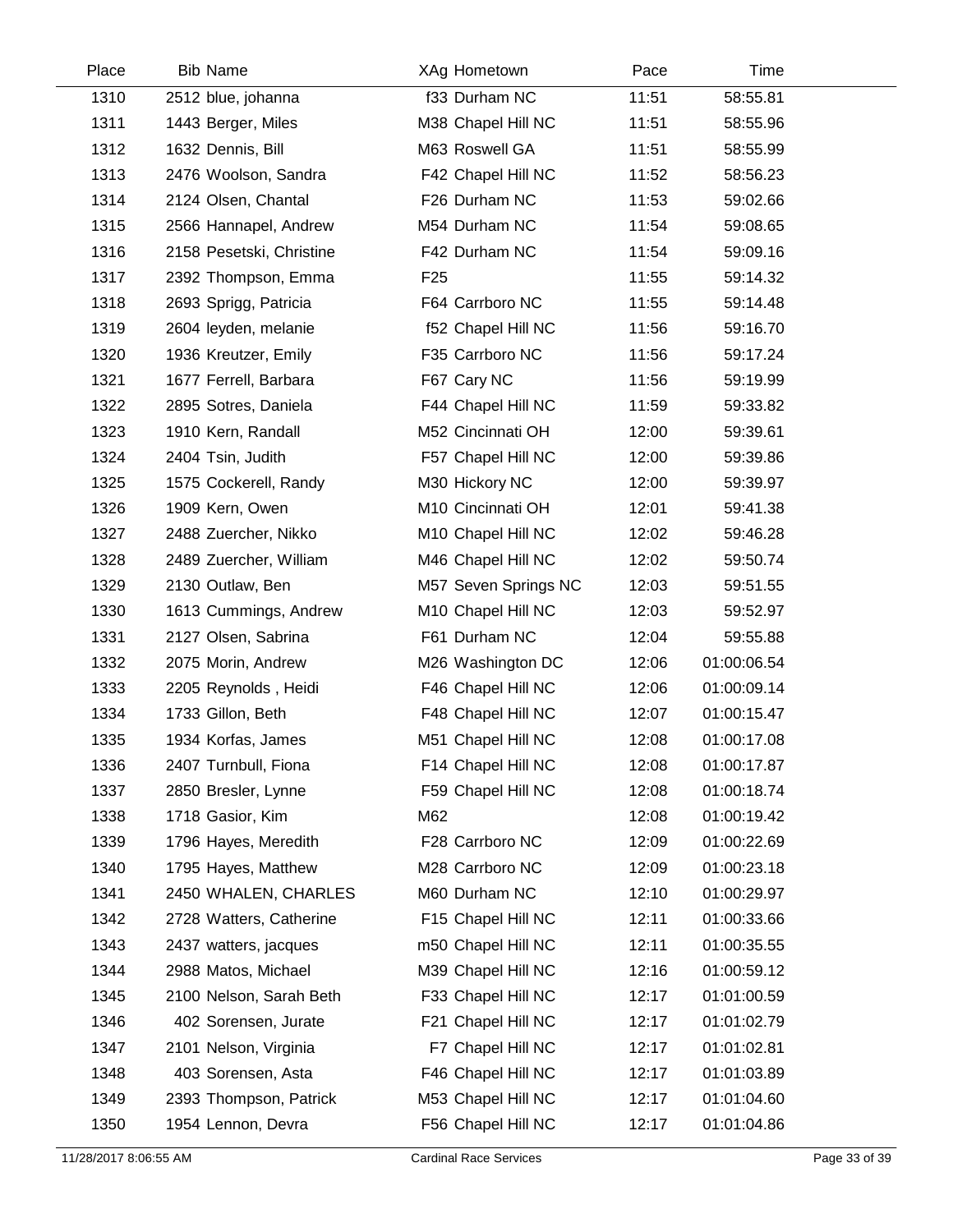| Place | <b>Bib Name</b>              | XAg Hometown         | Pace  | Time        |  |
|-------|------------------------------|----------------------|-------|-------------|--|
| 1351  | 1955 Lennon, Rachel          | F21 Chapel Hill NC   | 12:17 | 01:01:05.04 |  |
| 1352  | 2833 Wen, Jun                | F41 Chapel Hill NC   | 12:19 | 01:01:11.20 |  |
| 1353  | 2829 Carrig, Madeline        | F48 Chapel Hill NC   | 12:19 | 01:01:12.39 |  |
| 1354  | 1614 Cummings, Stirling      | M50 Chapel Hill NC   | 12:21 | 01:01:23.49 |  |
| 1355  | 2238 Rooney, Jan             | F33 Decatur GA       | 12:22 | 01:01:25.82 |  |
| 1356  | 2981 Norton, Sam             | M23 Chapel Hill NC   | 12:22 | 01:01:27.81 |  |
| 1357  | 2588 Jordan, Joanne          | F62 Chapel Hill NC   | 12:23 | 01:01:32.06 |  |
| 1358  | 2783 Pritchard, Paxton       | M13 Fletcher NC      | 12:26 | 01:01:46.52 |  |
| 1359  | 1708 Funk, Noela             | F50 GRAHAM NC        | 12:26 | 01:01:48.56 |  |
| 1360  | 1738 Glen, Christina         | F28 Durham NC        | 12:29 | 01:02:01.37 |  |
| 1361  | 1678 Ferrell, Heather        | F42 CARY NC          | 12:29 | 01:02:02.43 |  |
| 1362  | 2330 Sparrow, William        | M37 Chapel Hill NC   | 12:34 | 01:02:26.89 |  |
| 1363  | 1948 Lawrence, Susan         | F56 Chapel Hill NC   | 12:36 | 01:02:39.25 |  |
| 1364  | 2903 Grteenberg, Jay         | M70 Chapel Hill NC   | 12:37 | 01:02:42.21 |  |
| 1365  | 1592 cook, stephen           | m77 Toronto TN       | 12:37 | 01:02:44.20 |  |
| 1366  | 1746 Gosselin, Tracy         | F46 Carrboro NC      | 12:40 | 01:02:55.06 |  |
| 1367  | 2167 Plambeck, Mary Ann      | F51 Hillsborough NC  | 12:40 | 01:02:55.21 |  |
| 1368  | 2511 Binkowski, Philip       | M44 Garner NC        | 12:40 | 01:02:55.85 |  |
| 1369  | 2723 Vargas, Linda Margarita | F47 Chapel Hill NC   | 12:43 | 01:03:11.82 |  |
| 1370  | 1961 Lieberum, Randolph      | M64 Pittsboro NC     | 12:45 | 01:03:20.83 |  |
| 1371  | 1962 Lieberum, Susan         | F63 Pittsboro NC     | 12:45 | 01:03:20.89 |  |
| 1372  | 2071 morgan, amy             | f58 nashville TN     | 12:48 | 01:03:39.23 |  |
| 1373  | 2074 morgan, michaela        | f27 San Francisco CA | 12:49 | 01:03:40.78 |  |
| 1374  | 1802 Haywood, Marion         | F70 Chapel Hill NC   | 12:49 | 01:03:42.99 |  |
| 1375  | 2715 Torres, Andrea          | F26 Carrboro NC      | 12:50 | 01:03:45.36 |  |
| 1376  | 2553 Flowers, Bryan          | M42 Carrboro NC      | 12:50 | 01:03:46.05 |  |
| 1377  | 1809 Heffron, Joshua         | M29 Chapel Hill NC   | 12:50 | 01:03:48.95 |  |
| 1378  | 1905 Kern, Eric              | M48 Chapel Hill NC   | 12:53 | 01:04:02.56 |  |
| 1379  | 1529 Carlson, Ana            | F34 Pittsboro NC     | 12:54 | 01:04:09.19 |  |
| 1380  | 2852 Kulkarni, Tanuj         | M51 Hillsborough NC  | 12:56 | 01:04:17.13 |  |
| 1381  | 2419 Verne, Jannice          | F42 DURHAM NC        | 12:56 | 01:04:17.93 |  |
| 1382  | 1590 Cook, Michael           | M75 Falls Church VA  | 12:57 | 01:04:19.87 |  |
| 1383  | 1574 Cobert, Joseph          | M37 Carrboro NC      | 12:57 | 01:04:20.01 |  |
| 1384  | 1426 Beals, Delaney          | F22 Chapel Hill NC   | 12:57 | 01:04:20.50 |  |
| 1385  | 1573 Cobert, Andrea          | F35 Carrboro NC      | 12:57 | 01:04:23.15 |  |
| 1386  | 2890 Kuritzky, Alan          | M66 Chapel Hill NC   | 12:59 | 01:04:30.58 |  |
| 1387  | 2943 Hackney, Dawn           | F31 Chapel Hill NC   | 12:59 | 01:04:32.39 |  |
| 1388  | 1764 Hackney, Loretta        | F48 Chapel Hill NC   | 12:59 | 01:04:32.59 |  |
| 1389  | 1444 Bergmueller, Jennifer   | F35 Charlotte NC     | 13:00 | 01:04:34.78 |  |
| 1390  | 2176 Pontious, Emily         | F35 Hillsborough NC  | 13:00 | 01:04:35.02 |  |
| 1391  | 1863 Jarvis, Lauren          | F34 Chapel Hill NC   | 13:00 | 01:04:36.01 |  |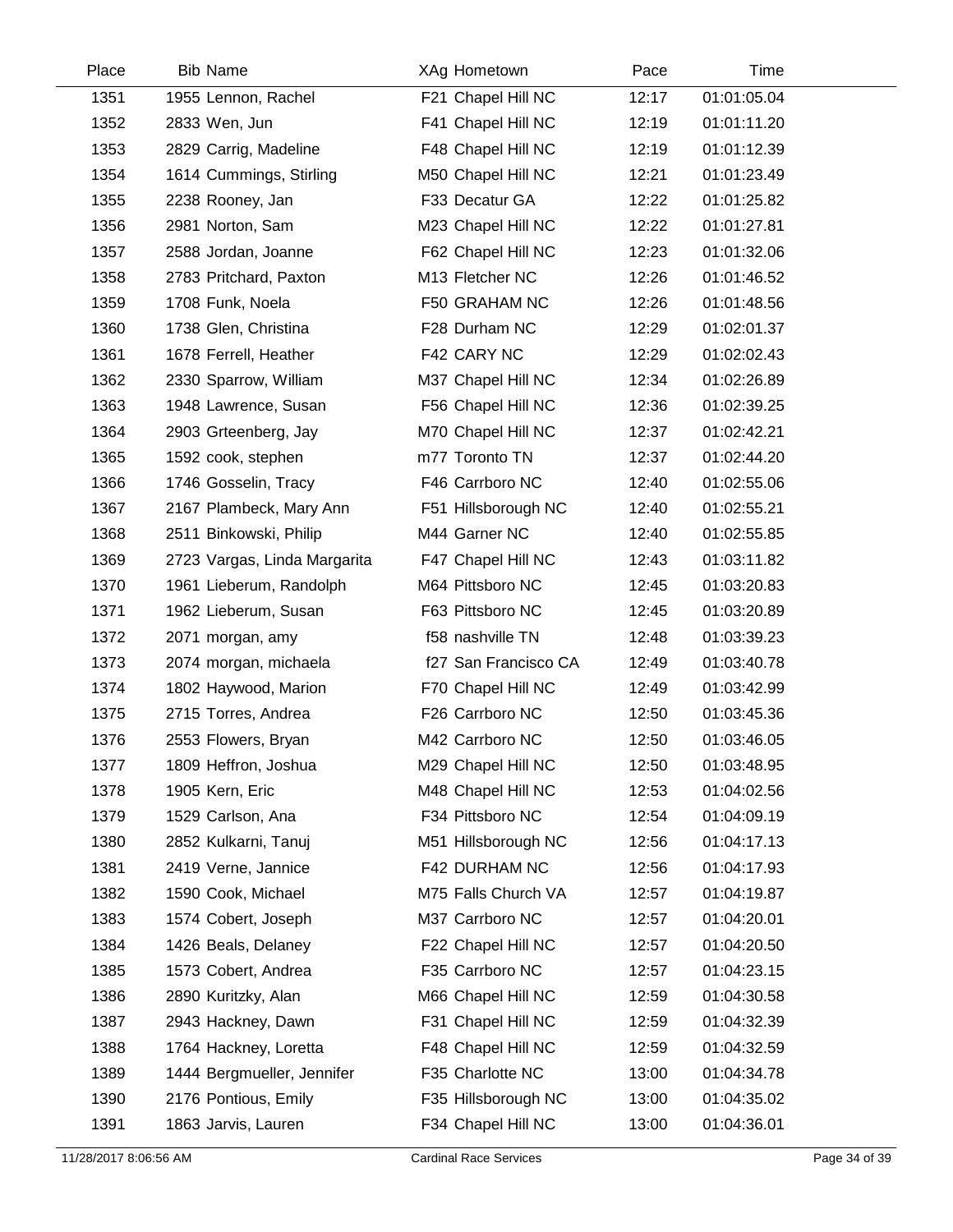| Place | <b>Bib Name</b>                | XAg Hometown        | Pace  | Time        |  |
|-------|--------------------------------|---------------------|-------|-------------|--|
| 1392  | 2120 Novak, Shannon            | F46 Chapel Hill NC  | 13:01 | 01:04:42.20 |  |
| 1393  | 2119 Novak, Adam               | M45 Chapel Hill NC  | 13:01 | 01:04:42.74 |  |
| 1394  | 2961 Burrill, Emily            | F42 Carrboro NC     | 13:02 | 01:04:47.34 |  |
| 1395  | 2623 McDonald, Elias           | M9 Washington DC    | 13:02 | 01:04:47.42 |  |
| 1396  | 2624 McDonald, Robert          | M39 Washington DC   | 13:02 | 01:04:48.33 |  |
| 1397  | 1836 Holloman, Edith           | F58 Chapel Hill NC  | 13:03 | 01:04:51.65 |  |
| 1398  | 1837 Holloman, Sarah           | F29 Chapel Hill NC  | 13:03 | 01:04:51.82 |  |
| 1399  | 1835 Holloman, Denby           | F21 Chapel Hill NC  | 13:03 | 01:04:51.87 |  |
| 1400  | 1648 Edelman, Erica            | F58 Hillsborough NC | 13:04 | 01:04:54.98 |  |
| 1401  | 2188 Ram, Ranjani              | F59 Chapel Hill NC  | 13:05 | 01:05:02.88 |  |
| 1402  | 2160 Petrin, Peter             | M27 Washington DC   | 13:07 | 01:05:09.77 |  |
| 1403  | 2310 Sims, Katy                | F28 Chapel Hill NC  | 13:07 | 01:05:12.78 |  |
| 1404  | 2309 Sims, Ellen               | F59 Aberdeen NC     | 13:08 | 01:05:13.93 |  |
| 1405  | 2468 Willis, Tina              | F46 Chapel Hill NC  | 13:08 | 01:05:14.77 |  |
| 1406  | 2467 Willis, Monte             | M48 Chapel Hill NC  | 13:08 | 01:05:15.65 |  |
| 1407  | 2400 Tramantano, Callie        | F33 Chapel Hill NC  | 13:14 | 01:05:47.78 |  |
| 1408  | 2571 Hart, Robert              | M63 Chapel Hill NC  | 13:18 | 01:06:07.33 |  |
| 1409  | 2952 Mendlovitz, Ella          | F9 Chapel Hill NC   | 13:20 | 01:06:15.98 |  |
| 1410  | 1585 Cook, Camden              | F50 Carrboro NC     | 13:24 | 01:06:37.61 |  |
| 1411  | 2031 mcnulty, james            | m37 Whitsett NC     | 13:32 | 01:07:18.10 |  |
| 1412  | 1658 Eisinger, Dina            | F54 Chapel Hill NC  | 13:33 | 01:07:21.49 |  |
| 1413  | 1498 Bunn, Becky               | F44 Carrboro NC     | 13:38 | 01:07:45.36 |  |
| 1414  | 1535 Carreno, Michelle         | F25 Mebane NC       | 13:38 | 01:07:45.85 |  |
| 1415  | 2195 Rankin, Katie             | F67 Carrboro NC     | 13:41 | 01:08:02.18 |  |
| 1416  | 2546 Emshoff, Margie           | f72 Chapel Hill NC  | 13:42 | 01:08:07.51 |  |
| 1417  | 1990 Madden, Michael           | M62 Chapel Hill NC  | 13:44 | 01:08:13.35 |  |
| 1418  | 2919 Van Dorn, Tanya           | F44                 | 13:44 | 01:08:13.36 |  |
| 1419  | 2920 Yaekel, Finley            | F <sub>8</sub>      | 13:44 | 01:08:14.04 |  |
| 1420  | 2772 O'Donnell, Michael        | M32 Carrboro NC     | 13:45 | 01:08:20.73 |  |
| 1421  | 2756 Hatkevic-O'Donnell, Talia | F32 Carrboro NC     | 13:45 | 01:08:21.16 |  |
| 1422  | 2394 Thorn, Mike               | M62 Chapel Hill NC  | 13:48 | 01:08:35.92 |  |
| 1423  | 2104 Nerkar, Sanji             | F49 Chapel Hill NC  | 13:48 | 01:08:37.48 |  |
| 1424  | 1480 Britt, JoCasta            | F43 Pittsboro NC    | 13:50 | 01:08:45.32 |  |
| 1425  | 1986 Mace, Mary                | F65 Durham NC       | 13:51 | 01:08:49.46 |  |
| 1426  | 1818 Henriquez, Sandy          | F50 Chapel Hill NC  | 13:51 | 01:08:49.88 |  |
| 1427  | 2266 Salvo-Lewis, Camila       | F27 Carrboro NC     | 13:52 | 01:08:53.02 |  |
| 1428  | 1780 hansley, susie            | f48 Durham NC       | 13:55 | 01:09:08.21 |  |
| 1429  | 2225 Robin, Paula              | F <sub>55</sub>     | 13:55 | 01:09:09.68 |  |
| 1430  | 2354 Strobel, Jennifer         | F43 Durham NC       | 13:55 | 01:09:10.77 |  |
| 1431  | 1439 bell, john                | M52                 | 13:56 | 01:09:12.82 |  |
| 1432  | 1440 bell, josie               | F <sub>20</sub>     | 13:56 | 01:09:12.83 |  |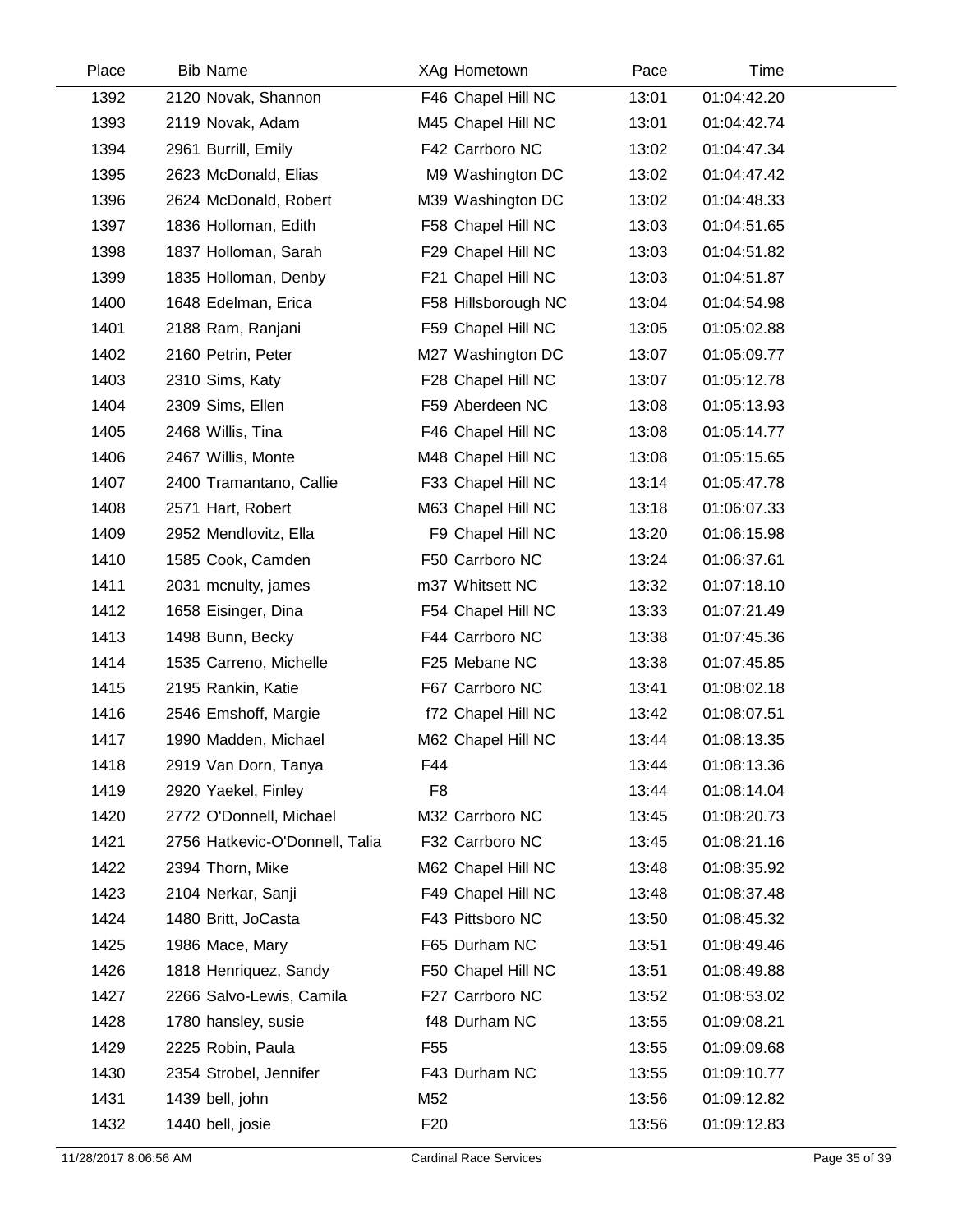| Place | <b>Bib Name</b>                | XAg Hometown        | Pace  | Time        |
|-------|--------------------------------|---------------------|-------|-------------|
| 1433  | 1382 Anthony, Denise           | F64 Carrboro NC     | 13:56 | 01:09:12.86 |
| 1434  | 2758 Lee, Sophia               | F14 Chapel Hill NC  | 13:56 | 01:09:15.32 |
| 1435  | 2224 Robin, Dave               | M57                 | 13:56 | 01:09:15.59 |
| 1436  | 1437 bell, darby               | F <sub>23</sub>     | 13:56 | 01:09:16.17 |
| 1437  | 416 Embree, Genevieve          | F32 Chapel Hill NC  | 13:58 | 01:09:23.65 |
| 1438  | 1660 Embree, Stephen           | M37 Chapel Hill NC  | 13:58 | 01:09:25.48 |
| 1439  | 2737 Wohl, Zac                 | M13 Carrboro NC     | 13:59 | 01:09:28.93 |
| 1440  | 2581 Hilton, Alison            | F52 Carrboro NC     | 13:59 | 01:09:29.93 |
| 1441  | 2207 Rhodees, Beth             | F32 Durham NC       | 14:01 | 01:09:41.01 |
| 1442  | 2453 Whitney, David            | M54 Durham NC       | 14:04 | 01:09:56.91 |
| 1443  | 2077 Morris, Rodney            | M36 Chapel Hill NC  | 14:09 | 01:10:21.22 |
| 1444  | 2257 Runyon, JD                | M26 Ringgold GA     | 14:11 | 01:10:27.39 |
| 1445  | 1972 Lopez Sanchez, Joana Jose | F10 Durham NC       | 14:13 | 01:10:38.09 |
| 1446  | 2950 Safir, Melanie            | F41 Carrboro NC     | 14:18 | 01:11:01.89 |
| 1447  | 2236 Roggenbuck, Sharon        | F79 Hillsborough NC | 14:18 | 01:11:03.75 |
| 1448  | 1501 Bunn, Paul                | M72 Carrboro NC     | 14:19 | 01:11:09.69 |
| 1449  | 1411 Baker, Robert             | M71 GRAHAM NC       | 14:24 | 01:11:32.97 |
| 1450  | 2051 Mills, Sarah              | F37 Chapel Hill NC  | 14:24 | 01:11:33.34 |
| 1451  | 2594 kohout, Melissa           | F52 Carrboro NC     | 14:29 | 01:11:59.74 |
| 1452  | 1363 Adney, Emily              | F26 Pittsboro NC    | 14:29 | 01:12:00.89 |
| 1453  | 2654 Noonan, Cathy             | F57 Mt. Olive NC    | 14:33 | 01:12:17.16 |
| 1454  | 1700 Freeman, Louise           | F18 Mt. Olive NC    | 14:33 | 01:12:18.27 |
| 1455  | 2066 Moore, Karla              | F55 Carrboro NC     | 14:35 | 01:12:28.36 |
| 1456  | 1404 Bailey, Kristen           | F29 Durham NC       | 14:35 | 01:12:28.67 |
| 1457  | 1405 Bailey, Rachel            | F27                 | 14:35 | 01:12:28.91 |
| 1458  | 1513 Byrd, David               | M33 Durham NC       | 14:35 | 01:12:30.01 |
| 1459  | 1631 Deniz, Troy               | M10 Chapel Hill NC  | 14:36 | 01:12:32.81 |
| 1460  | 1629 Deniz, Baris              | M39 Chapel Hill NC  | 14:37 | 01:12:36.80 |
| 1461  | 2860 long, robert              | m66 Chapel Hill NC  | 14:44 | 01:13:11.05 |
| 1462  | 2615 Mandeville, Stella        | F19 Chapel Hill NC  | 14:44 | 01:13:11.14 |
| 1463  | 2256 Ruff, Savannah            | F7 Chapel Hill NC   | 14:45 | 01:13:16.23 |
| 1464  | 1834 Holland, Kathy            | F50 Chapel Hill NC  | 14:45 | 01:13:17.40 |
| 1465  | 2500 Austin, Daniel            | M24 Chapel Hill NC  | 14:45 | 01:13:17.79 |
| 1466  | 1630 Deniz, Seval              | F43 Chapel Hill NC  | 14:46 | 01:13:24.06 |
| 1467  | 1393 Ast, Abby                 | F13 Carrboro NC     | 14:47 | 01:13:25.99 |
| 1468  | 1394 Ast, Caitlin              | F11 Carrboro NC     | 14:48 | 01:13:32.69 |
| 1469  | 2289 Scott, James              | M21 Chapel Hill NC  | 14:55 | 01:14:10.47 |
| 1470  | 2098 Nanney, John              | M21 Chapel Hill NC  | 14:56 | 01:14:12.23 |
| 1471  | 2799 Stoudemire, Katie         | F36 Durham NC       | 15:00 | 01:14:34.04 |
| 1472  | 1419 Barnes, Patricia          | F66 Chapel Hill NC  | 15:00 | 01:14:34.65 |
| 1473  | 2359 Sturgeon, Mary            | F55 Carrboro NC     | 15:01 | 01:14:36.79 |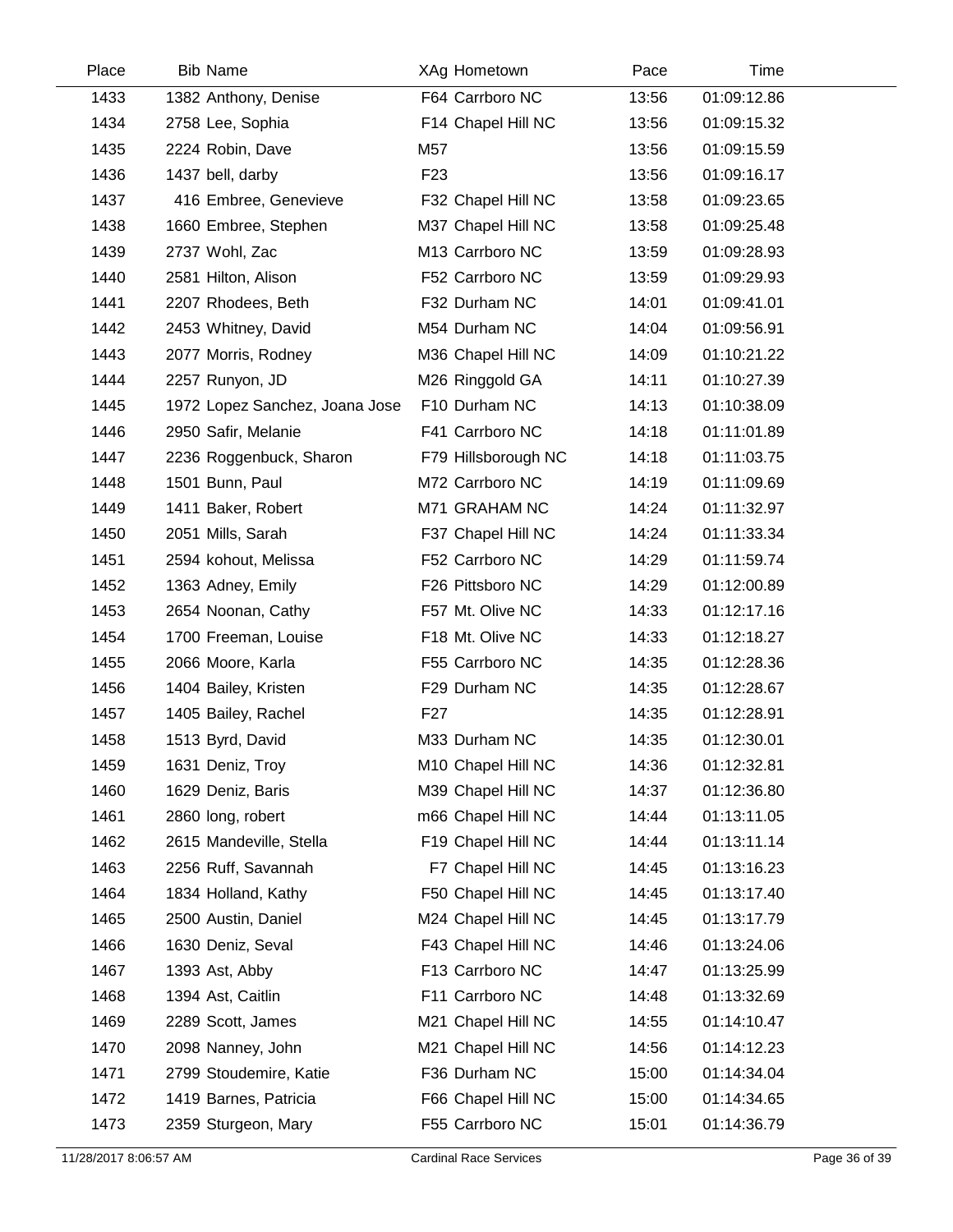| Place | <b>Bib Name</b>           | XAg Hometown       | Pace  | Time        |  |
|-------|---------------------------|--------------------|-------|-------------|--|
| 1474  | 2347 Strassel, Keith      | M44 Chapel Hill NC | 15:04 | 01:14:53.60 |  |
| 1475  | 1364 Adney, Joanne        | F56 Pittsboro NC   | 15:05 | 01:14:56.29 |  |
| 1476  | 2495 Apperson, Emily      | F23 Chapel Hill NC | 15:07 | 01:15:07.17 |  |
| 1477  | 2193 Ramsey, Teresa       | F60 Durham NC      | 15:07 | 01:15:07.56 |  |
| 1478  | 1384 Apperson, Karen      | F53 Chapel Hill NC | 15:07 | 01:15:08.01 |  |
| 1479  | 2387 Thomas, Reid         | F7 Roanoke VA      | 15:10 | 01:15:21.31 |  |
| 1480  | 2381 Thomas, Angela       | F44 Roanoke VA     | 15:10 | 01:15:21.51 |  |
| 1481  | 2348 Strassel, Mary       | F40 Chapel Hill NC | 15:10 | 01:15:21.86 |  |
| 1482  | 1932 Koreski, Kirby       | F27 Chapel Hill NC | 15:14 | 01:15:44.36 |  |
| 1483  | 1395 Ast, Steve           | M45 Carrboro NC    | 15:19 | 01:16:09.28 |  |
| 1484  | 2097 nanney, joe          | m56 Chapel Hill NC | 15:20 | 01:16:13.97 |  |
| 1485  | 1525 Cappelletti, Richard | M61 Chapel Hill NC | 15:20 | 01:16:14.01 |  |
| 1486  | 1468 Branton, Caroline    | F26 Durham NC      | 15:22 | 01:16:20.33 |  |
| 1487  | 1470 Branton, Laura       | F56 Durham NC      | 15:28 | 01:16:50.80 |  |
| 1488  | 1486 Brown, Amy           | F45 Chapel Hill NC | 15:28 | 01:16:53.47 |  |
| 1489  | 1833 Holder, Holly        | F26 Durham NC      | 15:28 | 01:16:53.89 |  |
| 1490  | 2402 Trinidad, Rachel     | F30                | 15:36 | 01:17:34.11 |  |
| 1491  | 2403 Trinidad, Ramon      | M33                | 15:37 | 01:17:34.52 |  |
| 1492  | 1798 Hayon, Carol Lee     | F62 Boston MA      | 15:37 | 01:17:37.24 |  |
| 1493  | 2456 Wice, Kelly          | F27 Carrboro NC    | 15:43 | 01:18:06.17 |  |
| 1494  | 2953 Padden, Sandy        | F56 Chapel Hill NC | 15:43 | 01:18:07.43 |  |
| 1495  | 2095 nanney, elaine       | f59 Chapel Hill NC | 15:43 | 01:18:07.80 |  |
| 1496  | 2228 Rodriguez, Isabel    | F12 Las Vegas NV   | 15:54 | 01:19:00.77 |  |
| 1497  | 2353 Strickland, Jennifer | F57 Carrboro NC    | 15:56 | 01:19:09.29 |  |
| 1498  | 2892 Shepard, Chenyqua    | F51 Durham NC      | 15:56 | 01:19:11.23 |  |
| 1499  | 2893 Perry, Rebecca       | F19 Durham NC      | 15:56 | 01:19:13.08 |  |
| 1500  | 2230 Rodriguez, Rylee     | F10 Las Vegas NV   | 16:00 | 01:19:30.73 |  |
| 1501  | 2173 Pollak, Thomas       | M69                | 16:01 | 01:19:38.53 |  |
| 1502  | 2785 Pritchard, Will      | M50 Chapel Hill NC | 16:03 | 01:19:43.71 |  |
| 1503  | 2780 Pritchard, Michelle  | F49 Chapel Hill NC | 16:03 | 01:19:44.29 |  |
| 1504  | 2782 Pritchard, Nathaniel | M22 Chapel Hill NC | 16:04 | 01:19:49.51 |  |
| 1505  | 1862 Jaromin, Christina   | F38 Durham NC      | 16:16 | 01:20:48.72 |  |
| 1506  | 2776 Pearson, Amy         | F38 Chapel Hill NC | 16:16 | 01:20:51.99 |  |
| 1507  | 1641 Drake, Susan         | F64 Chapel Hill NC | 16:17 | 01:20:55.09 |  |
| 1508  | 2185 Pynaker, Nicole      | F36 Chapel Hill NC | 16:18 | 01:21:01.19 |  |
| 1509  | 2292 selinger, rachel     | F36 Chapel Hill NC | 16:19 | 01:21:05.55 |  |
| 1510  | 2855 Nelson, Joan         | F56 Durham NC      | 16:19 | 01:21:06.78 |  |
| 1511  | 2244 Rose, Cindy          | F66 Chapel Hill NC | 16:20 | 01:21:09.77 |  |
| 1512  | 2570 hart, lauren         | f33 Chapel Hill NC | 16:23 | 01:21:23.06 |  |
| 1513  | 2121 OBrien, Lynne        | F66 Carrboro NC    | 16:23 | 01:21:26.02 |  |
| 1514  | 2569 hart, jessica        | f31 Chapel Hill NC | 16:23 | 01:21:26.32 |  |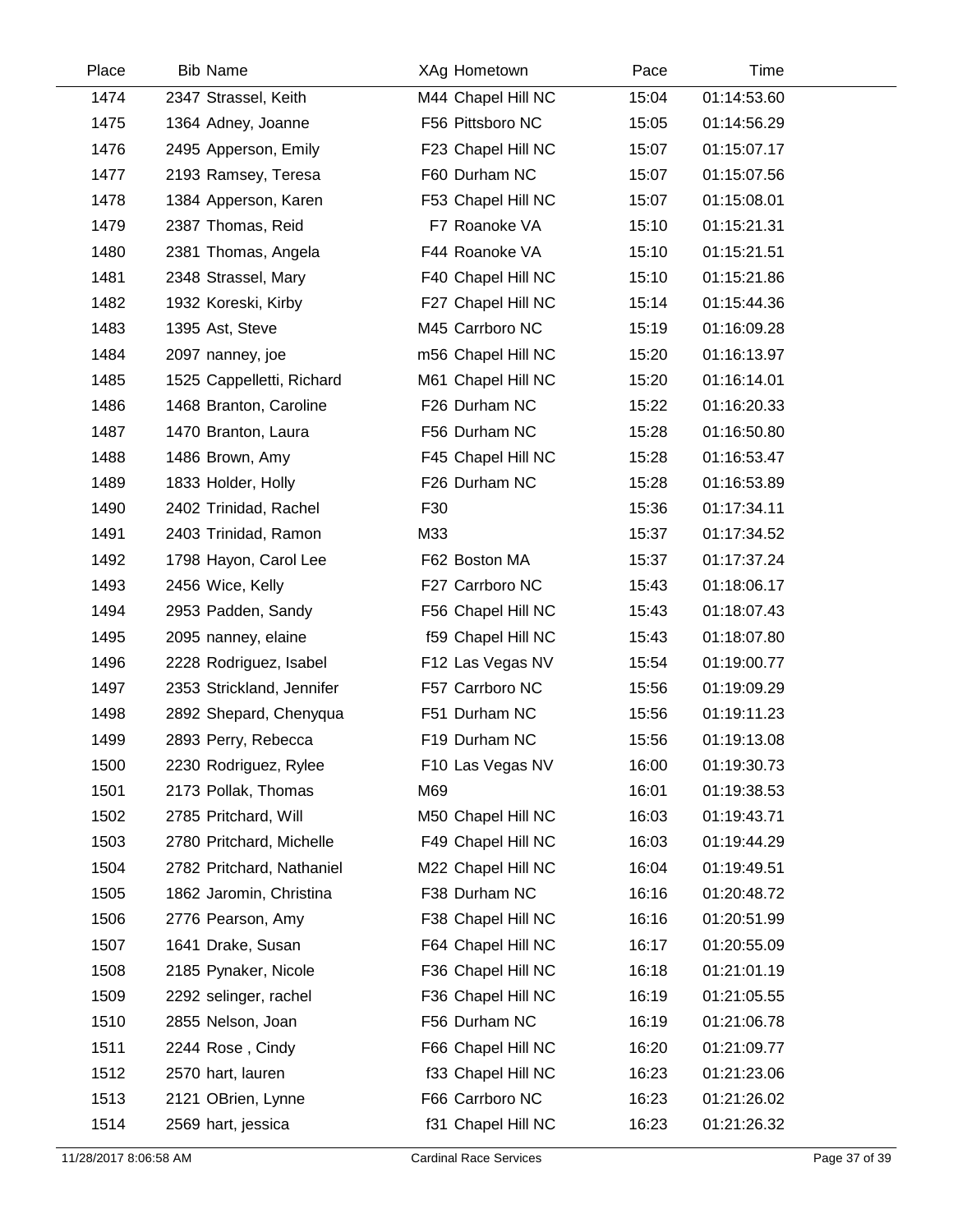| Place | <b>Bib Name</b>                | XAg Hometown       | Pace  | Time        |
|-------|--------------------------------|--------------------|-------|-------------|
| 1515  | 2733 west, tracey              | F64 Chapel Hill NC | 16:23 | 01:21:26.69 |
| 1516  | 1957 Lewis, Pat                | F60 Chapel Hill NC | 16:26 | 01:21:39.69 |
| 1517  | 2763 Mouw, Ella                | F17 Chapel Hill NC | 16:28 | 01:21:49.39 |
| 1518  | 1839 Holt, Kelli               | F32 Carrboro NC    | 16:28 | 01:21:49.40 |
| 1519  | 1690 Floyd, Elizabeth          | F62 Chapel Hill NC | 16:28 | 01:21:50.25 |
| 1520  | 2103 Nerkar, Atul              | M50 Chapel Hill NC | 16:31 | 01:22:06.19 |
| 1521  | 2954 Wright, Tracy             | F47 Chapel Hill NC | 16:32 | 01:22:10.47 |
| 1522  | 1995 Manturuk, Elizabeth       | F17 Chapel Hill NC | 16:35 | 01:22:27.52 |
| 1523  | 2214 Ritter, Becci             | F74 Chapel Hill NC | 16:36 | 01:22:31.38 |
| 1524  | 1996 Manturuk, Kim             | F45 Chapel Hill NC | 16:37 | 01:22:32.70 |
| 1525  | 2134 paisner, james            | M69 Carrboro NC    | 16:38 | 01:22:40.96 |
| 1526  | 2822 Mendlovitz, Allie         | F6 Chapel Hill NC  | 16:38 | 01:22:41.44 |
| 1527  | 2151 Pease, Harlee             | F10 Chapel Hill NC | 16:39 | 01:22:47.28 |
| 1528  | 2298 Sevy, Kimberly            | F56 Pittsboro NC   | 16:40 | 01:22:49.87 |
| 1529  | 2149 pease, amber              | F34 Pittsboro NC   | 16:40 | 01:22:51.11 |
| 1530  | 1366 Alani, Arzina             | F57 Chapel Hill NC | 16:40 | 01:22:51.54 |
| 1531  | 2828 Wertley-Rotenberry, Julia | F46 Chapel Hill NC | 16:41 | 01:22:53.87 |
| 1532  | 2957 Wright, David             | M47 Chapel Hill NC | 16:41 | 01:22:55.91 |
| 1533  | 1767 Hakimi, Shabnam           | F33 Chapel Hill NC | 16:41 | 01:22:56.47 |
| 1534  | 2824 Bloom, Ronna              | F73 Asheville NC   | 16:41 | 01:22:56.96 |
| 1535  | 2786 Pritchard, Zach           | M20 Chapel Hill NC | 16:42 | 01:22:57.60 |
| 1536  | 2595 Lachiewicz, Ave           | F66 Chapel Hill NC | 16:46 | 01:23:19.07 |
| 1537  | 2849 Pratt, Peg                | F70 Chapel Hill NC | 16:51 | 01:23:43.82 |
| 1538  | 2848 Pratt, Ted                | M68 Chapel Hill NC | 16:51 | 01:23:44.14 |
| 1539  | 2548 Erikson, Dawn             | F52 Chapel Hill NC | 16:58 | 01:24:21.47 |
| 1540  | 2523 Cocowitch, Vic            | M64 Chapel Hill NC | 16:59 | 01:24:23.16 |
| 1541  | 424 Fussman, Cal               | m61 Chapel Hill NC | 17:09 | 01:25:16.21 |
| 1542  | 1703 Friedberg, Jon            | M43                | 17:11 | 01:25:22.99 |
| 1543  | 2864 Kreiss, Carmen            | F7 Carrboro NC     | 17:16 | 01:25:49.03 |
| 1544  | 1971 Lopez, Destiny            | F42 Carrboro NC    | 17:16 | 01:25:50.03 |
| 1545  | 1499 Bunn, Cami                | F71 Carrboro NC    | 17:17 | 01:25:51.91 |
| 1546  | 2444 Wendel, Ryan              | M26 Chapel Hill NC | 17:19 | 01:26:01.99 |
| 1547  | 1848 Huber, Meghan             | F30 Chapel Hill NC | 17:20 | 01:26:08.34 |
| 1548  | 2610 Lynch, Bob                | M59 Chapel Hill NC | 17:25 | 01:26:32.14 |
| 1549  | 2721 Van Capelle, Lisa         | F49 Chapel Hill NC | 17:25 | 01:26:32.89 |
| 1550  | 2270 Sanoff, Katie             | F9 Chapel Hill NC  | 17:33 | 01:27:12.14 |
| 1551  | 1898 Kelly, Sharon             | F73 Bryn Mawr PA   | 17:33 | 01:27:14.22 |
| 1552  | 2611 Lynch, Shane              | M29 Chapel Hill NC | 17:36 | 01:27:29.03 |
| 1553  | 1904 Kern, Dale                | M75 Chapel Hill NC | 17:47 | 01:28:24.10 |
| 1554  | 1911 kern, ruth                | f73 Chapel Hill NC | 17:47 | 01:28:24.97 |
| 1555  | 2357 Stuneck, Julia            | F54 Stow OH        | 17:52 | 01:28:46.69 |